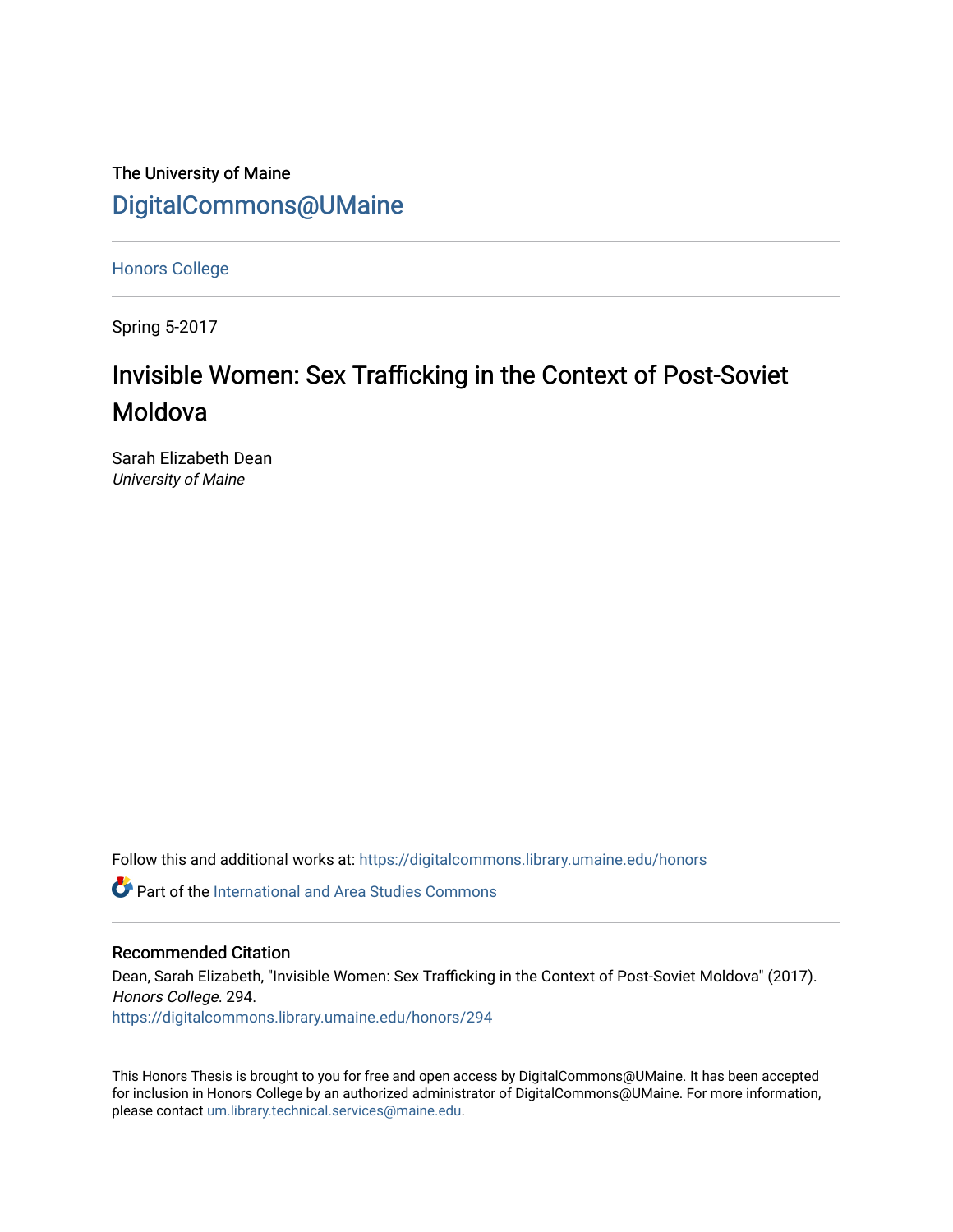# INVISIBLE WOMEN: SEX TRAFFICKING

# IN THE CONTEXT OF POST-SOVIET MOLDOVA

by

Sarah Elizabeth Dean

A Thesis Submitted in Partial Fulfillment of the Requirements for a Degree with Honors (International Affairs)

The Honors College

University of Maine

May 2017

Advisory Committee:

Dr. Stefano Tijerina, Adjunct Assistant Professor of Political Science

Dr. Jennie Woodard, Adjunct Professor of Women's, Gender, Sexuality Studies

Dr. Mazie Hough, Associate Professor of History

Dr. Douglass Allen, Professor of Philosophy

Dr. Christine Beitl, Assistant Professor of Anthropology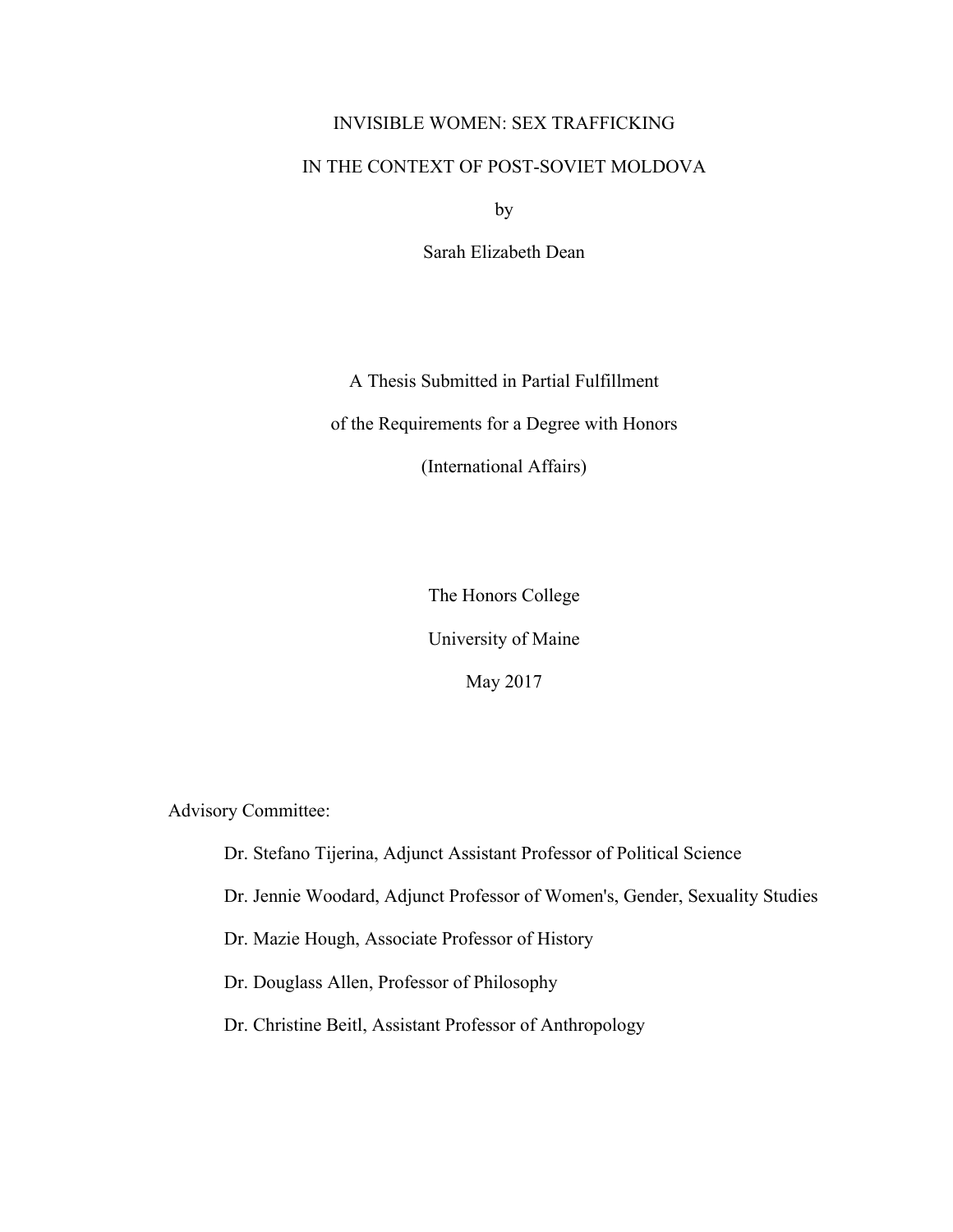#### **ABSTRACT**

Over a century after the majority of the globe has abolished slavery, scholars, human rights agencies, and national governments generally agree that there remains about twenty-seven million slaves in the world, with modern slavery taking a contemporary form in human trafficking ("11 Facts About Human Trafficking"). This thesis will focus specifically on sex trafficking, or the exploitation of primarily women and girls through coercion, force, or fraud to engage in sexual acts for the profit of the trafficker. More precisely, this text will concentrate on the underlying causes of sex trafficking in Eastern Europe, particularly in the post-Soviet state of Moldova, where many young girls fall victim to this crime. Research will be conducted in terms of how the disintegration of the Soviet Union and the ensuing Western economic reforms in Moldova worsened poverty, how patriarchal structures contribute to high rates of domestic violence, and how corruption in the financially unstable government of Moldova all tie in together as leading causes of sex trafficking in the region.

This thesis will provide a general and relatively recent history of Moldova in order to equip the reader with applicable background information before embarking on a deeper analysis. Discussion of Moldova's government will include discussions on the possibility of internal corruption, as well as the causes of such, and any legal actions taken to combat the issue of global sex trafficking. Societal characteristics, such as access to education, lucrative careers, and financial progress, will be analyzed through a feminist lens, which explains the systemic oppression and standardized inequality that maintain a lack of opportunity for individuals in the country.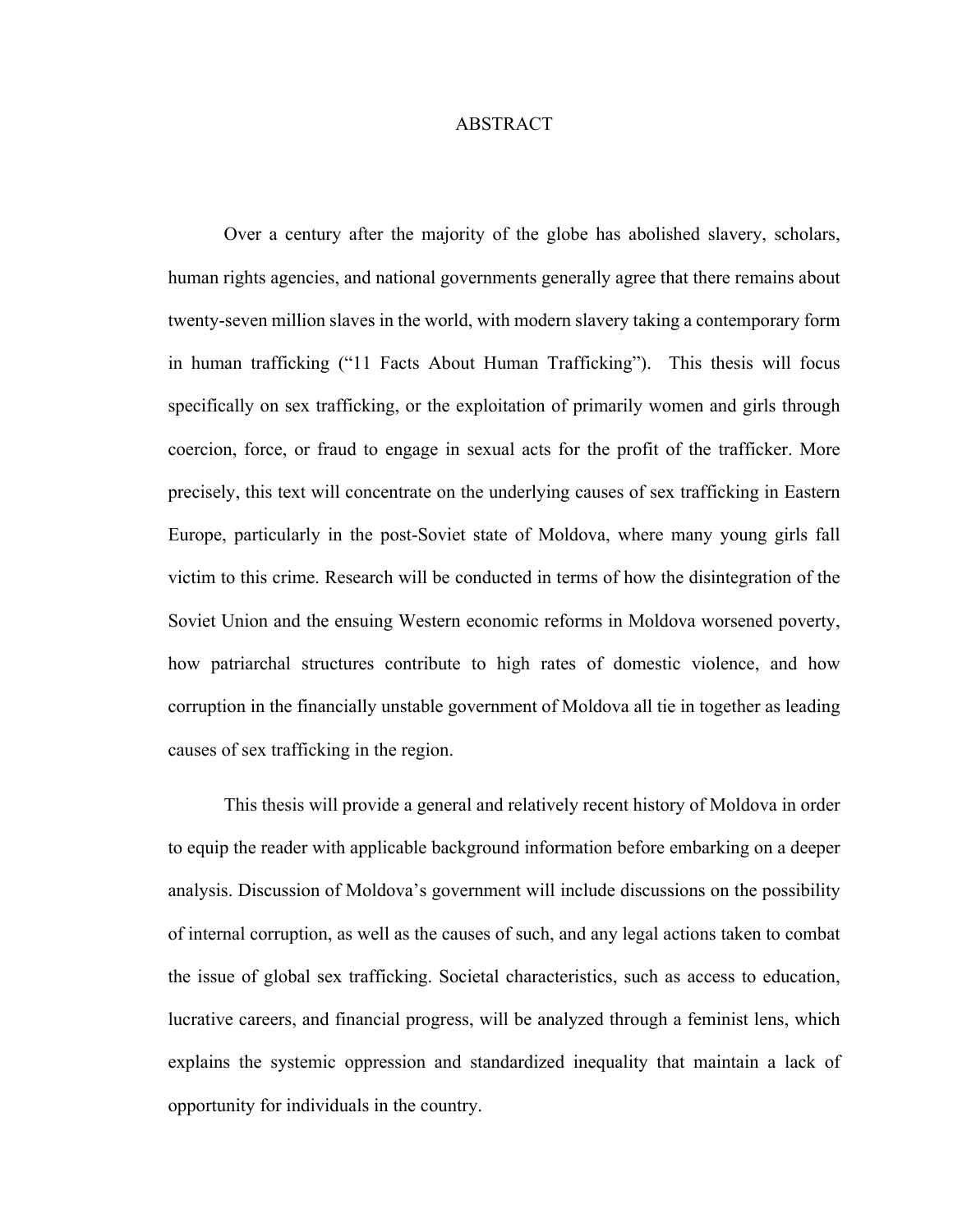# TABLE OF CONTENTS

| Introduction                                             | $\mathbf{1}$   |
|----------------------------------------------------------|----------------|
| I: Sex Trafficking, An Overview                          | $\overline{7}$ |
| II: In the Context of Moldova and the Former Soviet Bloc | 13             |
| III: Sexual Exploitation in Moldova                      | 19             |
| IV: Moldova's Youth at Risk                              | 25             |
| V: The Media as an Enemy to Anti-Trafficking Efforts     | 29             |
| VI: Global and Regional Solutions                        | 37             |
| VII: Personal Suggestions and Conclusion                 | 49             |
| Bibliography                                             | 59             |
| Author's Biography                                       | 64             |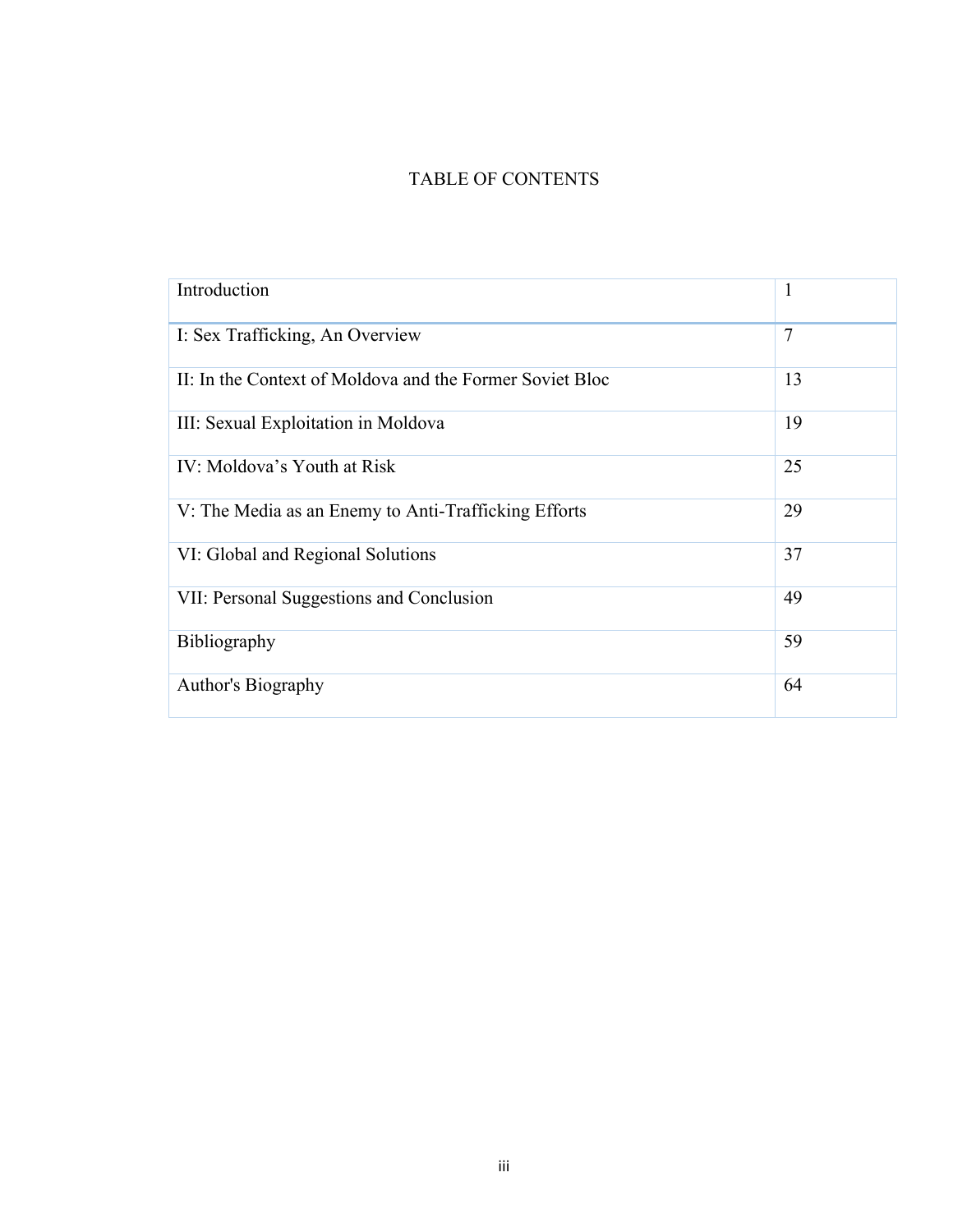#### INTRODUCTION

In the city of Blagoevgrad, located in the southwest region of Bulgaria, there is a town square that serves as a visual representation of the intersection between Eastern and Western Europe. Crumbling, grey buildings stand as relics of communism, covered in graffiti and grime. They are plain, angular, and aesthetically unpleasant. Beside them stand modern buildings in sleek black and blue, new construction born from the ashes of another fallen empire. Still among these contradicting structures are homes in pastel blues and yellows, with curving balconies and blooming window boxes, which have been holding their ground for over a century.

The contradictions continue among the people themselves. Young Bulgarians wear Western brands and shirts with English phrases on them. Stars and stripes hail from clothing and accessories in the windows of boutiques, and the faces of American celebrities smile from posters plastered along the main street. In contrast, the older generations harbor a visible reluctance to globalisation, dressed in plain blacks and browns as they sit on park benches and frown as the students from the nearby American university walk past. American and Western European students studying temporarily in Blagoevgrad learn within the first few weeks, via word of mouth from faculty and staff at the American University in Bulgaria, that most middle-aged and elderly Bulgarians begrudge Western people and institutions. The disparity between generations is vividly clear in this sense; where the young see modernization, the old see the loss of their culture.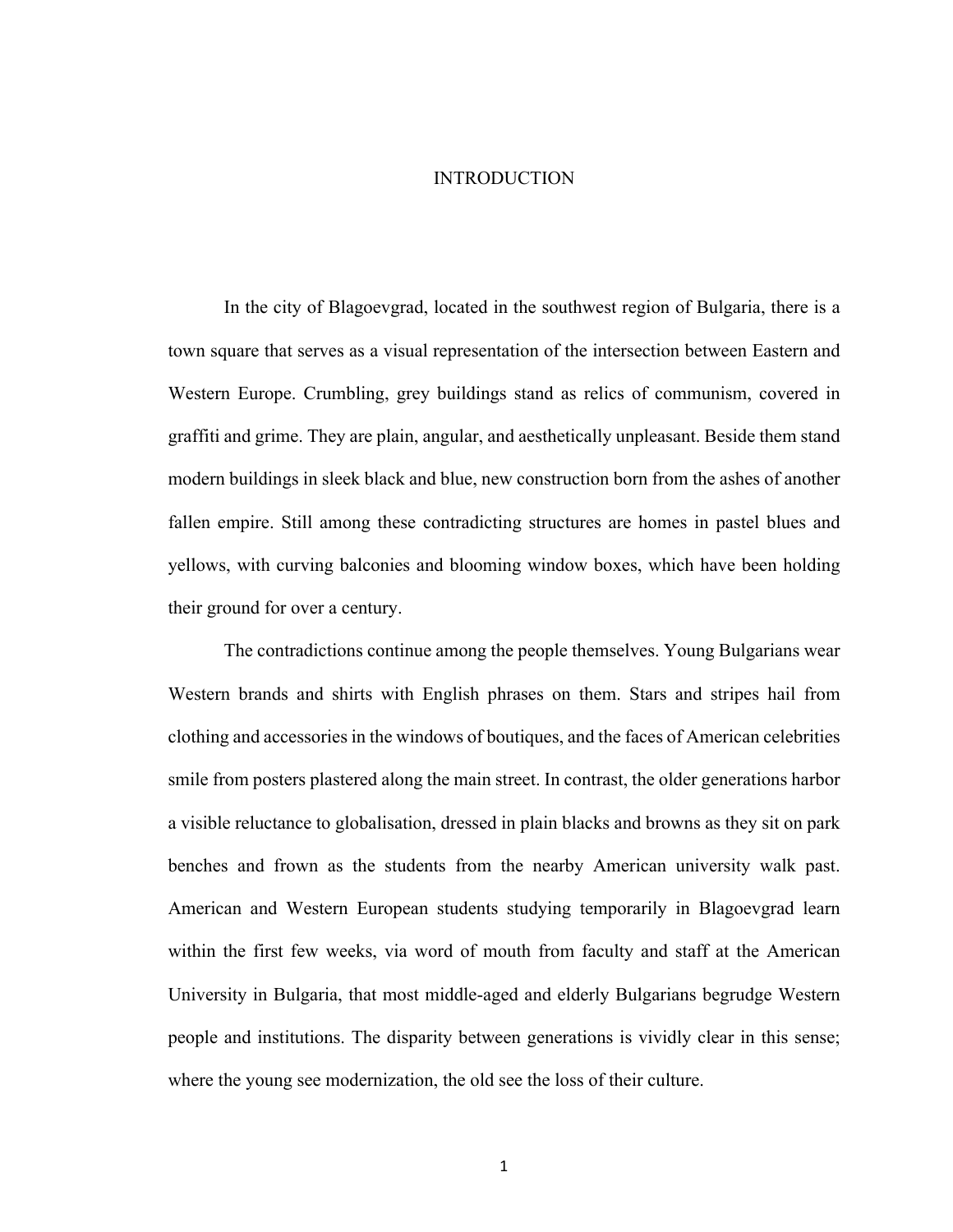This clash between East and West lives on despite Bulgaria's recent inclusion into the European Union in 2007. While Western Europe boasts modernity and progress rivaling that of the United States, those in the East are struggling to keep up. Sofia, the capital city of Bulgaria, is home to an extensive underground metro system, at least three Starbucks Coffee shops, and the most modern architecture of any other Bulgarian city. It is like a Western hotspot in an otherwise ancient country still drowning in its long and turbulent history. However, the cities and villages surrounding progressive Sofia remain relatively untouched by extreme Westernization.

Founded in 681 AD, Bulgaria has endured invasion and conquering by the Greeks, Scythians, Romans, Byzantines, and Turks. Most essential to this thesis, however, is the region's domination by the Soviet Union from 1946 until 1990, during which time it was called the People's Republic of Bulgaria. In Mimi Chakarova's award-winning documentary *The Price of Sex*, Chakarova, a native Bulgarian, recalls her childhood in the 1980's: "We shared equal poverty under communism. Our lives were restricted, but I remember feeling safe [and] protected" (*The Price of Sex*). When the Soviet Union collapsed in 1991, there was a massive wave of migration from Eastern Europe to the West, resulting in extreme population decreases and the complete disintegration of all previous, communist-supported equalities. Chakarova and her family left Bulgaria for the United States, and in the aforementioned film, she revisits her old village twenty years later as an adult. Once teeming with life and bustling with people, it became barren and rundown. Many of those who remained behind after the iron curtain was lifted became unemployed, depressed, and stuck in a country that struggled to develop at the same pace as those in the West. Poverty rates and living conditions worsened, especially without the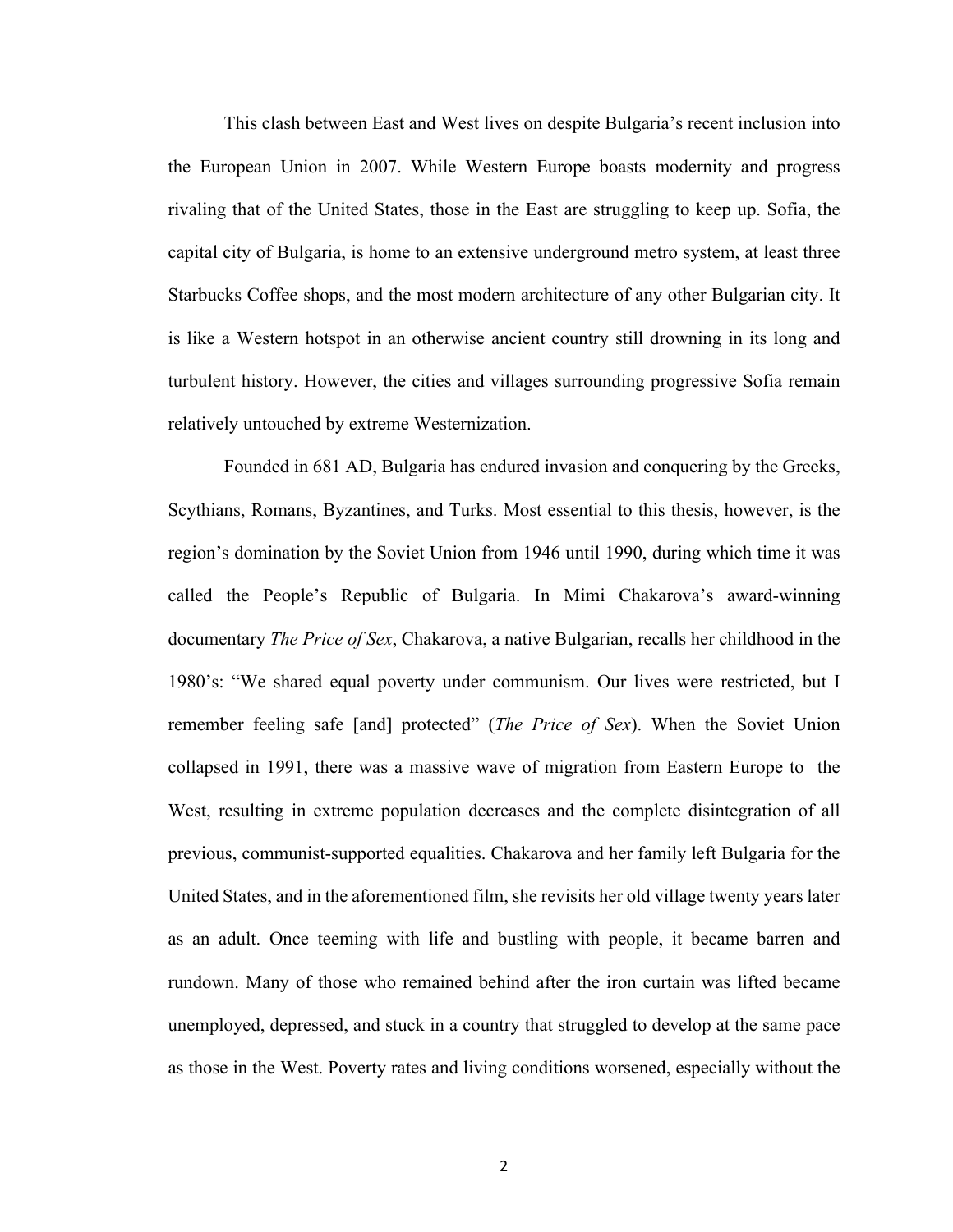social welfare programs that had existed under Soviet control. Alcohol and drug abuse skyrocketed under such conditions which stifle opportunity, thereby leading to a massive increase in organized crime and corruption.

Today, Bulgaria remains among the ten poorest countries in Europe (DiVirgilio, Andrea), with a GDP of \$14,200, which is a fraction of powerful Western nations like the United States (\$16.77 trillion) and the United Kingdom (\$2.678 trillion). In fact, all of the nations listed as the poorest are not only located in the East, but were all once either part of the USSR or under Soviet control, suggesting a correlation between the rise of economic misfortune and the fall of the Soviet Union. This is not to say that the Union of Soviet Socialist Republics was a positive structure that epitomized prosperity, but that the loss of such a structure--which maintained firm control of most things--created an unmanageable turmoil that turned millions of lives upside down in the span of only a few years. Regarding the collapse of communism, Mimi Chakarova remarks, "Life as we knew it forever changed" (*The Price of Sex*).

Once Eastern Europe was opened up to the influence of the West's booming culture of commodities, capitalism, and global enterprise, it buckled under the weight of so much power and money. The International Monetary Fund and the World Bank instituted reforms known as structural adjustment programs (SAPs) with the alleged intent to bring the former Soviet bloc up to par with the rest of Europe, though these have had devastating and longlasting consequences. The outcome of this Western monetary policy has been a severe drop in economic prosperity, education rates, and overall opportunity. Paired with a sharp increase in alcoholism following the collapse of the economy, historically high rates of violence against women, and increasing government corruption (largely due to low wages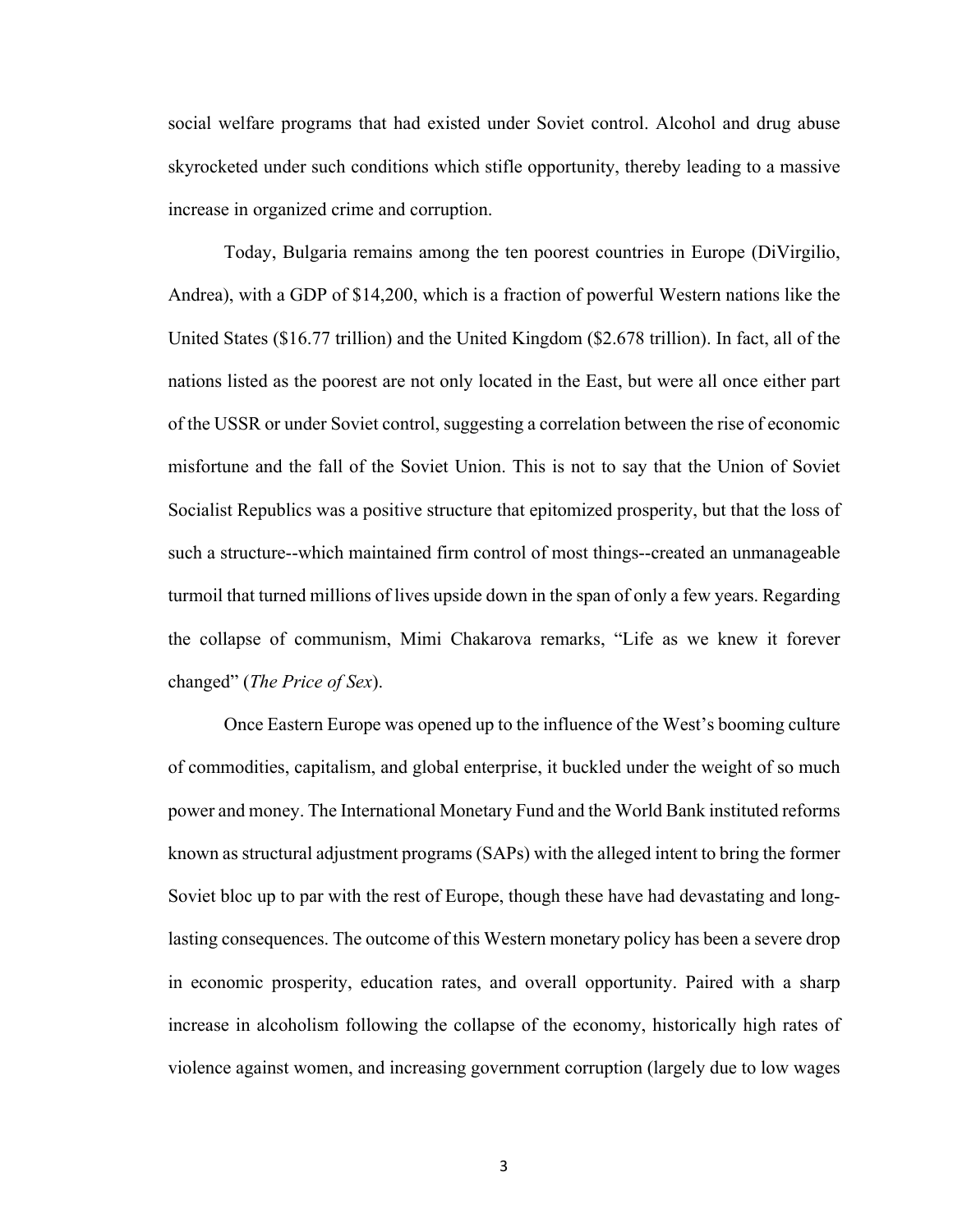for public officials), Eastern Europe gave birth to a whole new market after the dissolution of the Soviet Union: a flourishing international venture that has successfully established itself in every nation on the planet, and has raked in billions of dollars every year. This wildly profitable endeavor is more commonly known as human trafficking.

Human trafficking involves many types of exploitation, ranging from forced begging to debt bondage, though this thesis will focus specifically on the facet of human trafficking which involves the disproportionate abuse and oppression of women: sex trafficking. This particular brand of trafficking is defined in this thesis as the exploitation of, primarily, women and girls through coercion, force, and/or fraud to engage in sexual acts for the profit of the trafficker or pimp ("What Is Modern Slavery?"). Sex trafficking may also occur in situations where women are fully aware that they are going abroad to engage in sex work, but soon learn that their autonomy is stolen by pimps who take their travel documents from them and force them to work under harsh conditions they previously were not made aware of, such as servicing dozens of men a night and not being permitted to keep the money earned. Sex trafficking differs from prostitution, which is defined by Merriam-Webster as "the act or practice of engaging in sexual intercourse for money" with the consent and willingness of the prostitute being the key aspect that sets it apart from sex trafficking. In sexual slavery, consent is not present.

Sex trafficking is a global issue, with exploitation occurring from Thailand to Amsterdam to downeast Maine. Though it does not discriminate geographically, it often flourishes with higher prevalence in regions of the world which lack privilege or esteem. These regions or countries are often, for lack of a better word, *invisible* to mainstream society. The term "invisibility" has been used by numerous scholars and journalists to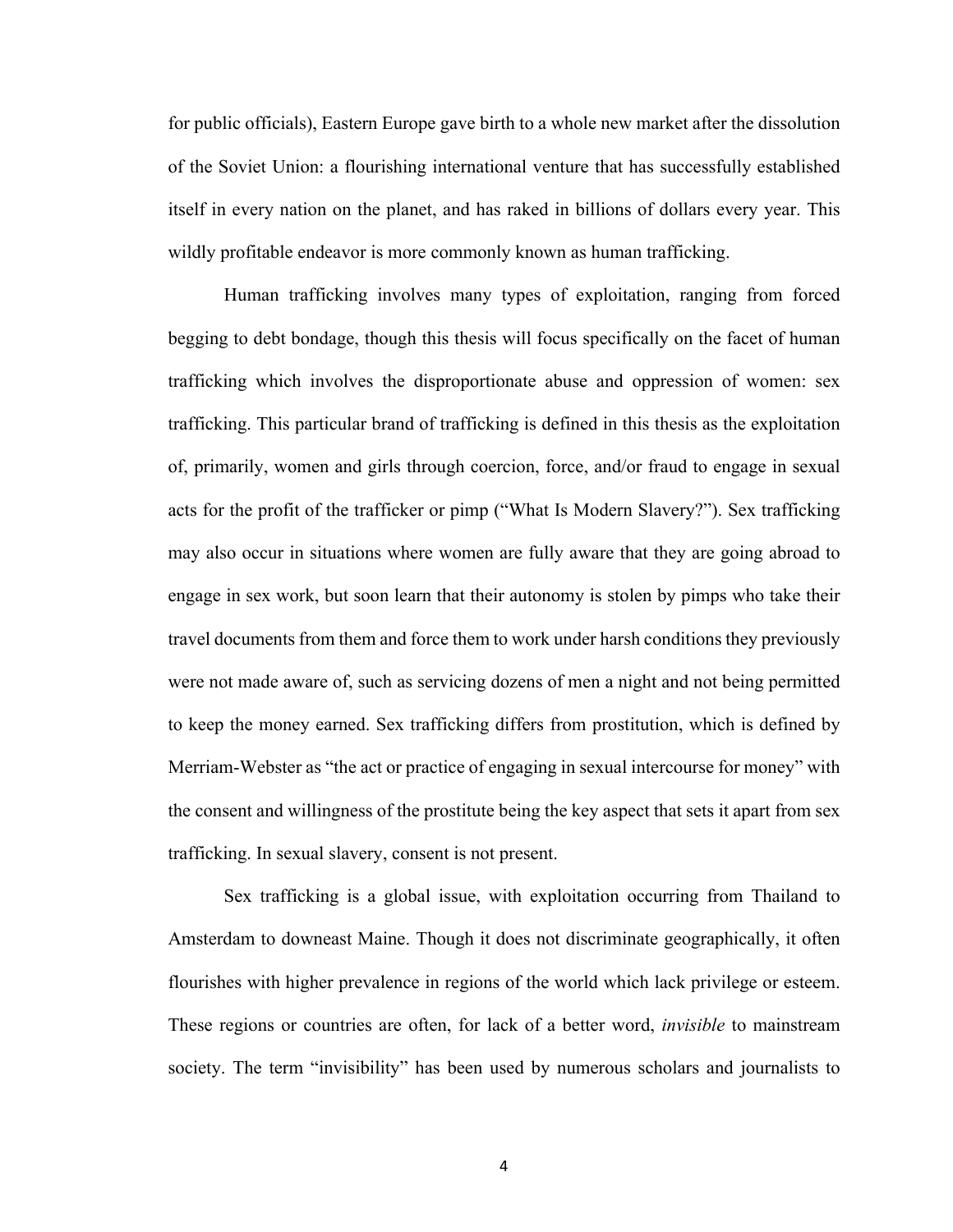describe human trafficking itself, due to its mysterious and back alley nature, but it is also a useful word to describe actual places that have taken on an underground character through similar lack of attention. For example, places like Algeria or Venezuela are written off as economically irrelevant and socially problematic because they cannot compete on the same scale as successful capitalist Western countries. They have been constructed as "other," in this globalised world, and thus these unseen places suffer for their invisibility in a global society which has constructed success as having a positive correlation with GDP and military power. Such vulnerability is, of course, not merely a product of their own personal failings, but the result of Western disenfranchisement of these parts of the world, often on the grounds of political disagreements and resources, such as with the situation of socialism and oil production in Venezuela, and our role in the suffocation and downfall of that country (Maupin, Caleb).

Eastern Europe in particular has a considerable degree of invisibility. Though it has been twenty-five years since the fall of the Soviet Union, it is undeniable that the vestiges of that era maintain a heavy influence on the ability for post-Soviet states to interact prosperously with Western entities. This thesis explores the relationship between the chaos that ensued after 1991, the resulting surge in poverty and decline of opportunity, and how various characteristics of the developing Eastern European nations have combined to create the ideal environment for the sexual exploitation of women and girls to thrive.

Particular attention will be given to Moldova, the poorest country in Europe. It is argued in this thesis that this nation epitomizes the economic ruin that descended upon the former Soviet bloc after the destruction of communism, as it experiences the worst and most frequent consequences of poverty in Eastern Europe. An incredibly small country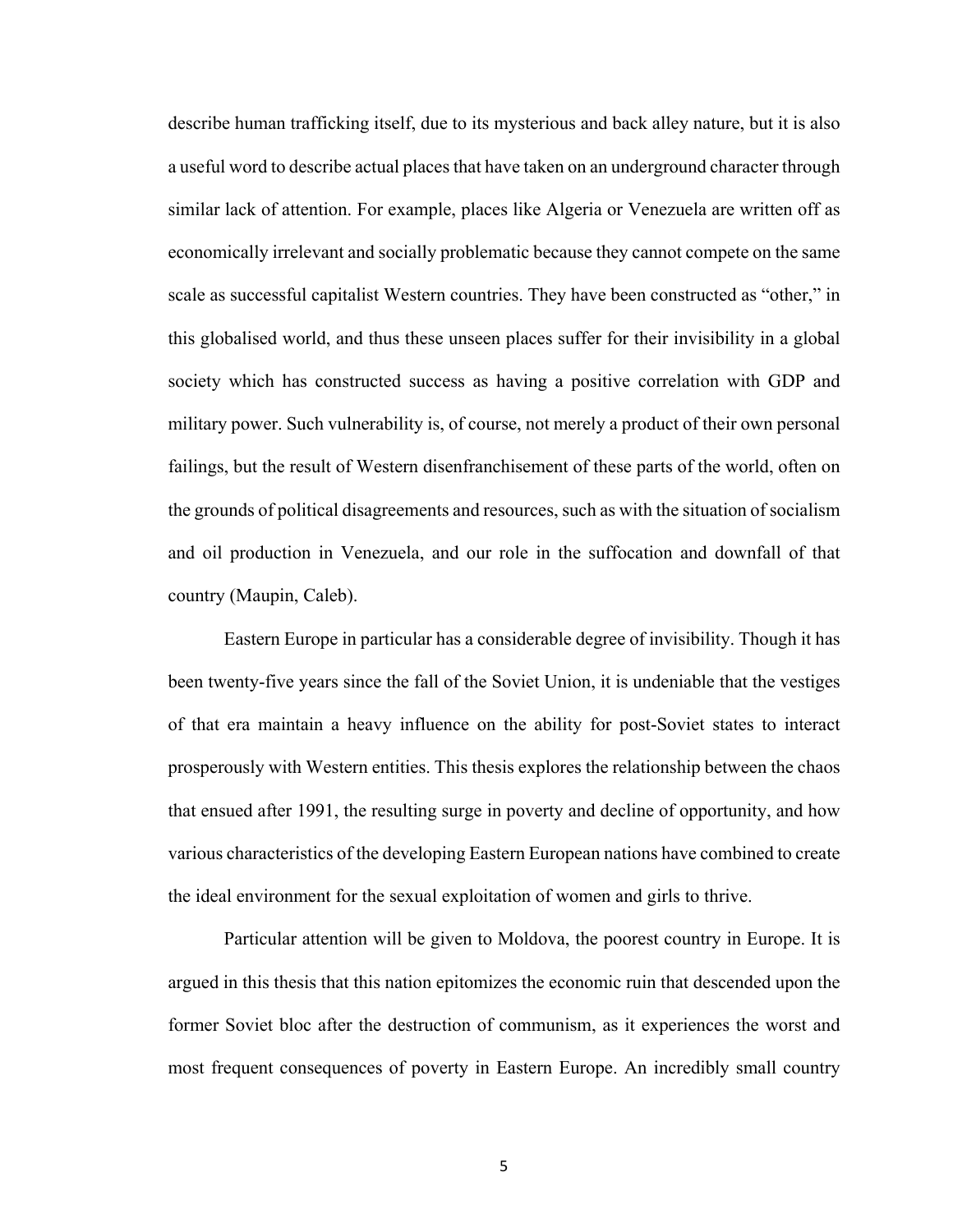nestled between Romania and Ukraine, Moldova has a GDP per capita of \$3,800, which is less than half the GDP per capita of the next poorest country, Kosovo (DiVirgilio, Andrea). Moldova's history has been both turbulent and mysterious. Much like Bulgaria, Moldova is steeped in a metaphorical war between East and West. As the West creeps in, Moldovans see their lives and their country irrevocably altered. Much of the youth will do whatever it takes to leave the small nation. In fact, migration is so common that many Moldovans see leaving the country as nothing more than leaving one's house for work in the morning (Kara, 109).

In general, very few details can be found about Moldova, both in the past and present, contributing greatly to the overarching theme of this thesis: invisibility. Thus, it is the main argument of this piece that the concept of invisibility within the global system, which is created by a combination of factors encompassed by the overarching theme of poverty, such as lack of education, alcohol abuse, and corruption, is the leading cause of the epidemic of sex trafficking that has blossomed in Moldova, as well as Eastern Europe in general.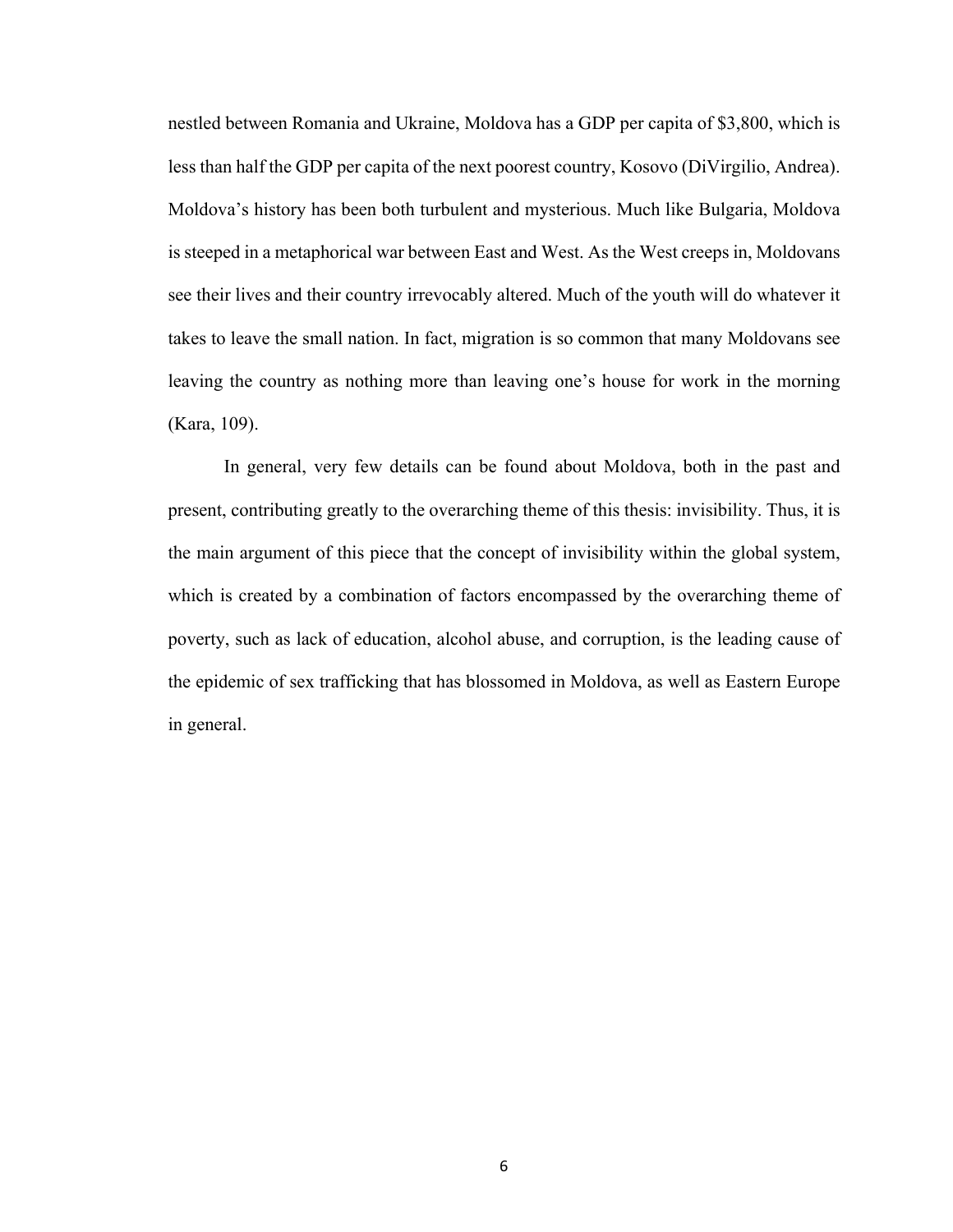#### CHAPTER I

#### SEX TRAFFICKING, AN OVERVIEW

The U.S. Department of State's Office to Monitor and Combat Trafficking in Persons refers to human trafficking as "modern slavery" and defines it as "the act of recruiting, harboring, transporting, providing, or obtaining a person for compelled labor or commercial sex acts through the use of force, fraud, or coercion" ("What Is Modern Slavery?"). In terms of sex trafficking specifically, the U.S. Department of State (DoS) claims that a victim of such is an "adult [who] engages in a commercial sex act, such as prostitution, as the result of force, threats of force, fraud, coercion or any combination of such means." In regards to minors who are "recruited, enticed, harbored, transported, provided, obtained, patronized, solicited, or maintained to perform a commercial sex act," any evidence of force or threat is not necessary for the situation to be classified as a case of sex trafficking (*Trafficking in Persons*). The United Nations Office on Drugs and Crime defines trafficking in a similar fashion, as do many non-governmental organizations such as Not For Sale, based in San Francisco, and Amnesty International, headquartered in London.

Since 2001, the U.S. federal government, via the Department of State, has published annual Trafficking in Persons (TIP) reports, detailing the prevalence of modern slavery in each country, as well as the methods, if any, that are being used to alleviate the issue. These reports contain nearly two hundred pages of information about countries both powerful and invisible, and have been utilized in this thesis as a general source of information regarding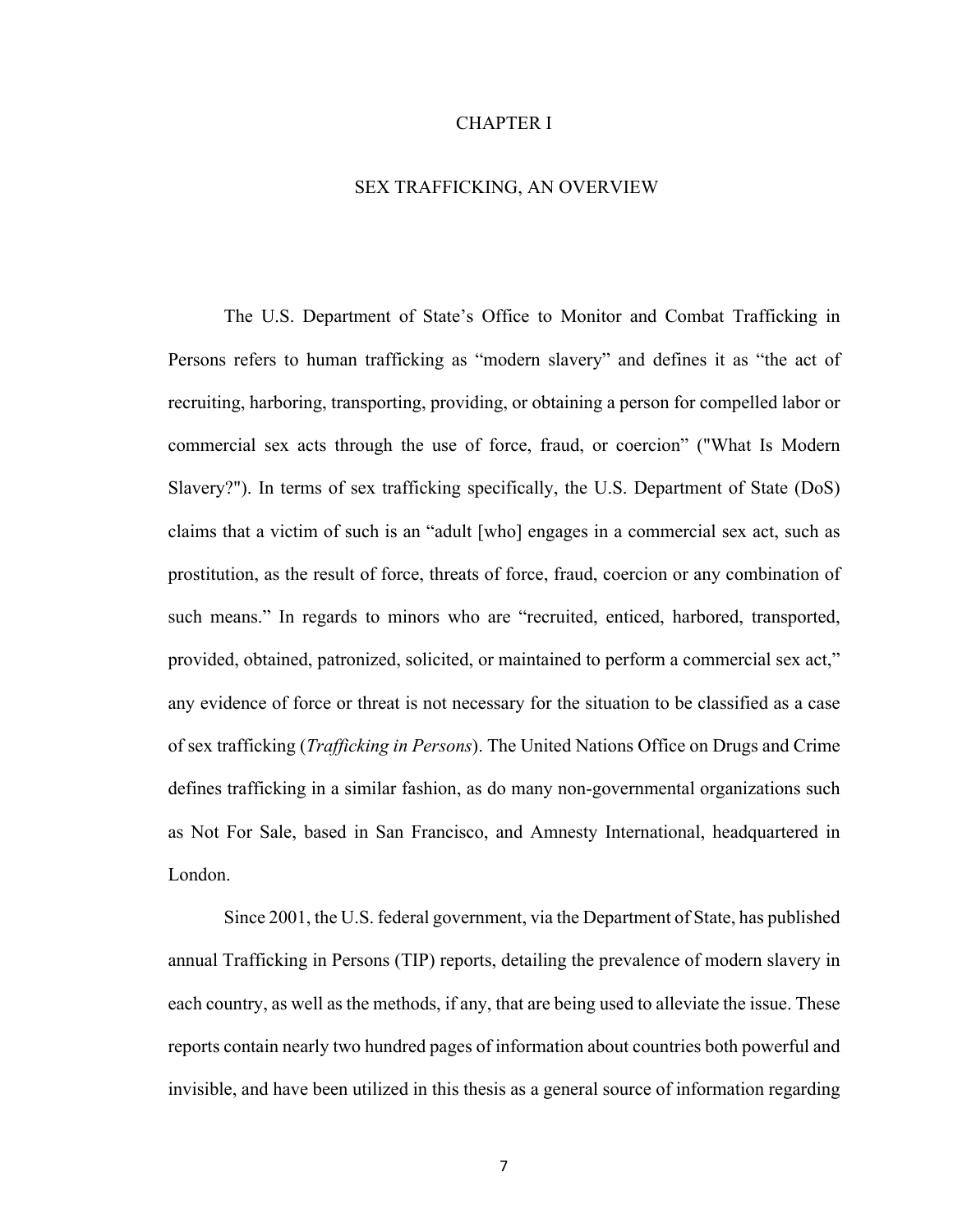the context (in terms of national GDP, form of government, and current, if any, social upheavals) of each nation's human trafficking situation.

A crucial aspect of the TIP reports are the tier-based classifications, created by the DoS to categorize countries according to the quantity and severity of human trafficking incidences. The tier system refers to a set of standards outlined in the Victims of Trafficking and Violence Protection Act, passed by the United States government in 2000 and reauthorized in 2003, 2005, and 2008. The Act was established "to combat trafficking in persons, especially into the sex trade, slavery, and involuntary servitude, to reauthorize certain federal programs to prevent violence against women, and for other purposes" ("Victims of Trafficking and Violence Protection Act of 2000"). Features of the TVPA include measures to prevent trafficking, to assist victims of trafficking, to prosecute and punish traffickers, and to act against foreign governments failing to uphold these standards as outlined by the U.S. government.

The human trafficking tier classification system is as follows: Tier 1 (T1) countries fully comply with the TVPA standards, including the United States, Canada, the United Kingdom, and most Western European nations. Overall, a large majority of countries around the world are classified under Tier 2 (T2), meaning that they do not fully comply with the TVPA, but "are making significant efforts" to do so ("What Is Modern Slavery?"). Most Latin American and Eastern European nations are T2.

Tier 2 Watch List (T2WL) is the purgatory between the second and third tiers; this classification is given to countries where the number of human trafficking victims is significant, and where "there is no evidence that countries are making significant efforts to improve" despite commitments to do so (*Trafficking in Persons*). T2WL countries can be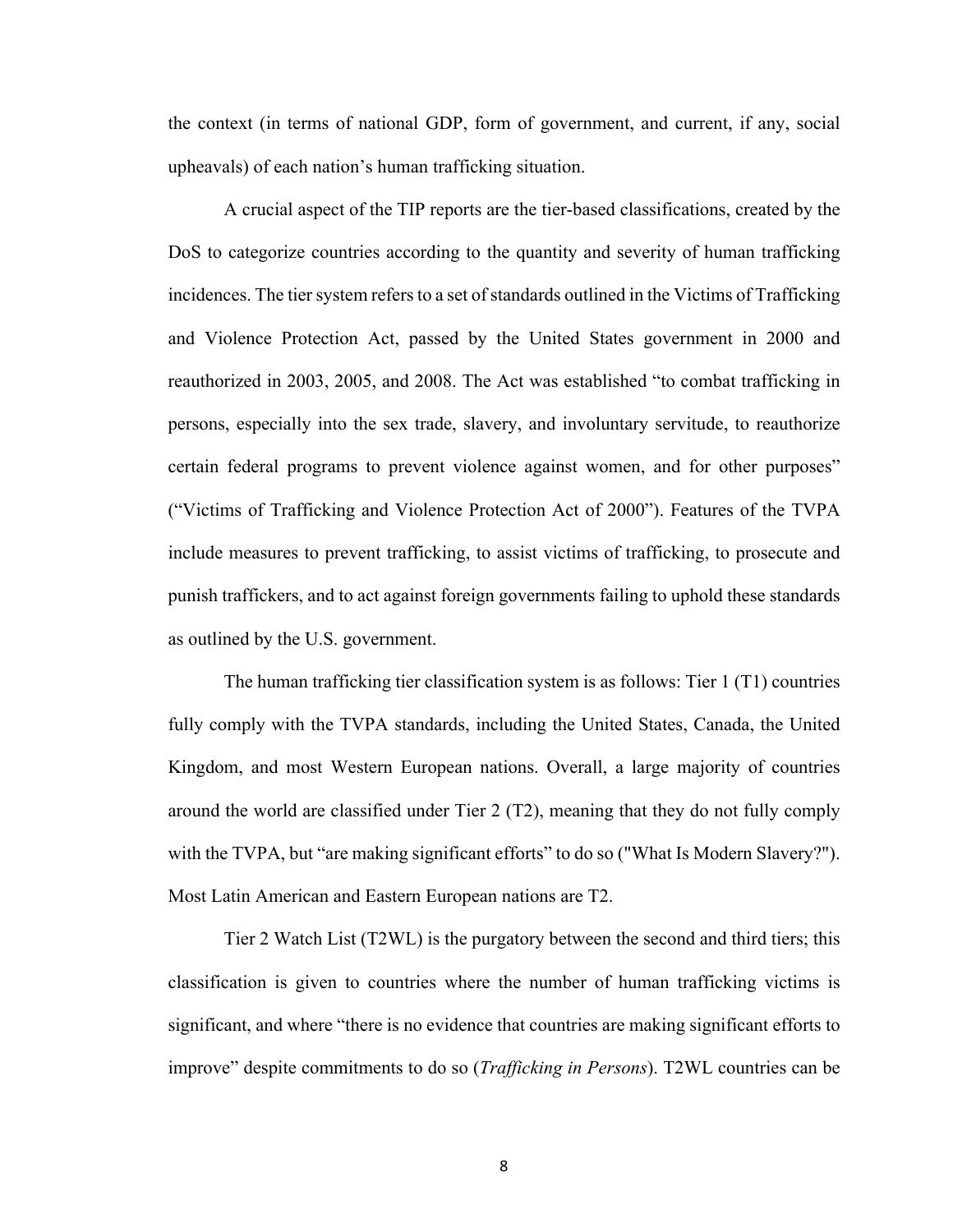found on most continents including states as geographically diverse as China, Kenya, Ukraine, and Bolivia.

Nations that are classified as Tier 3 (T3) do not fully comply with the lowest standards of the TVPA. Coincidentally, T3 countries tend to be nations that are universally known to be disliked or distrusted by the United States, such as Russia, Iran, and Cuba.

It is important to note that the U.S. government is one of the only institutions that utilizes the tier system. Other governmental organizations such as the European Union and the United Nations do not even mentioned tiers in their official publications on human trafficking, and generally refrain from ranking nations in regards to how pervasive human rights injustices may be. Furthermore, non-governmental organizations also avoid using the tier classification system. It is conjectured in this thesis that the tier system is largely unfavored because it promotes a hierarchal system in which certain countries are given status over others, placing emphasis on the alleged virtue or civilization of nations rather than on the crime and victims.

Crucial to this analysis is an exploration of the unequal power dynamic that arises when one of the most influential countries on the planet begins pointing it's finger at others to make claims of humanitarian inadequacy. By implementing a system that places some countries above or below others in regards to injustice, violence, and corruption, the proliferation of inequality extends further. It is the same brand of disparity which exists between those who were born with the privilege of living in a developed, relatively safe nation and those who grew up in less ideal conditions and are therefore at a higher risk for exploitation.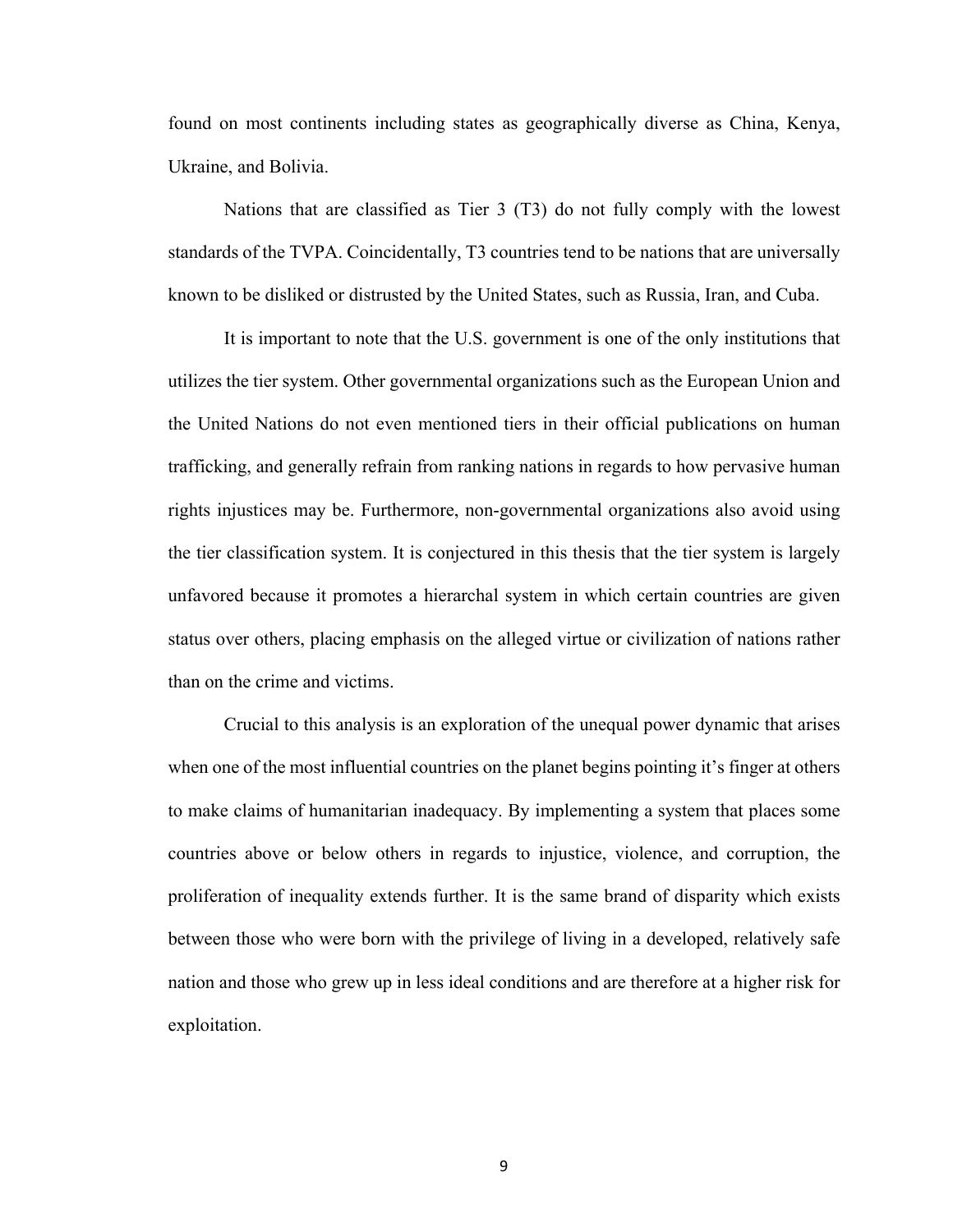Furthermore, the United States' act of classifying itself as T1 implies self-imposed authority. According to an article published by the CNN Freedom Project, between 14,500 and 17,500 people are trafficked into the U.S. every year, suggesting that this fully complying nation continues to have seriously high rates of trafficking, not to mention the domestic trafficking that is assumed to occur between individual states (*Trafficking in Persons*). Moreover, if we consider each U.S. state as a separately functioning nation, California could be classified on its own as T2 or T2WL because, according to the Federal Bureau of Investigation, Los Angeles, San Francisco, and San Diego are among the highest areas of child sex trafficking in the entire country. In summation, the U.S. holds the power to classify nations, and in order to maintain its image as "the best country on Earth," it is likely that, regardless of how much the U.S. attempts to comply with the TVPA, the annual TIP reports brush over the true severity of human trafficking within the United States. The U.S. therefore constructs itself as the ultimate authority on human trafficking; owning up to domestic failings would weaken its ability to claim which countries are immoral, corrupt, and dangerous.

Thus, it is arguable that the U.S. DoS's TIP tier system emphasizes inequity and shines a spotlight on the difference between the developing and developed world rather than on the real, human victims of this horrific crime. As such, this thesis will not utilize the tier classification system as a means of categorizing nations' prevalence of human trafficking. Instead, this thesis will focus on the situational struggles of individual nations, and how systems of inequality (including TVPA tiers) only hinder a country's progress toward ending modern slavery.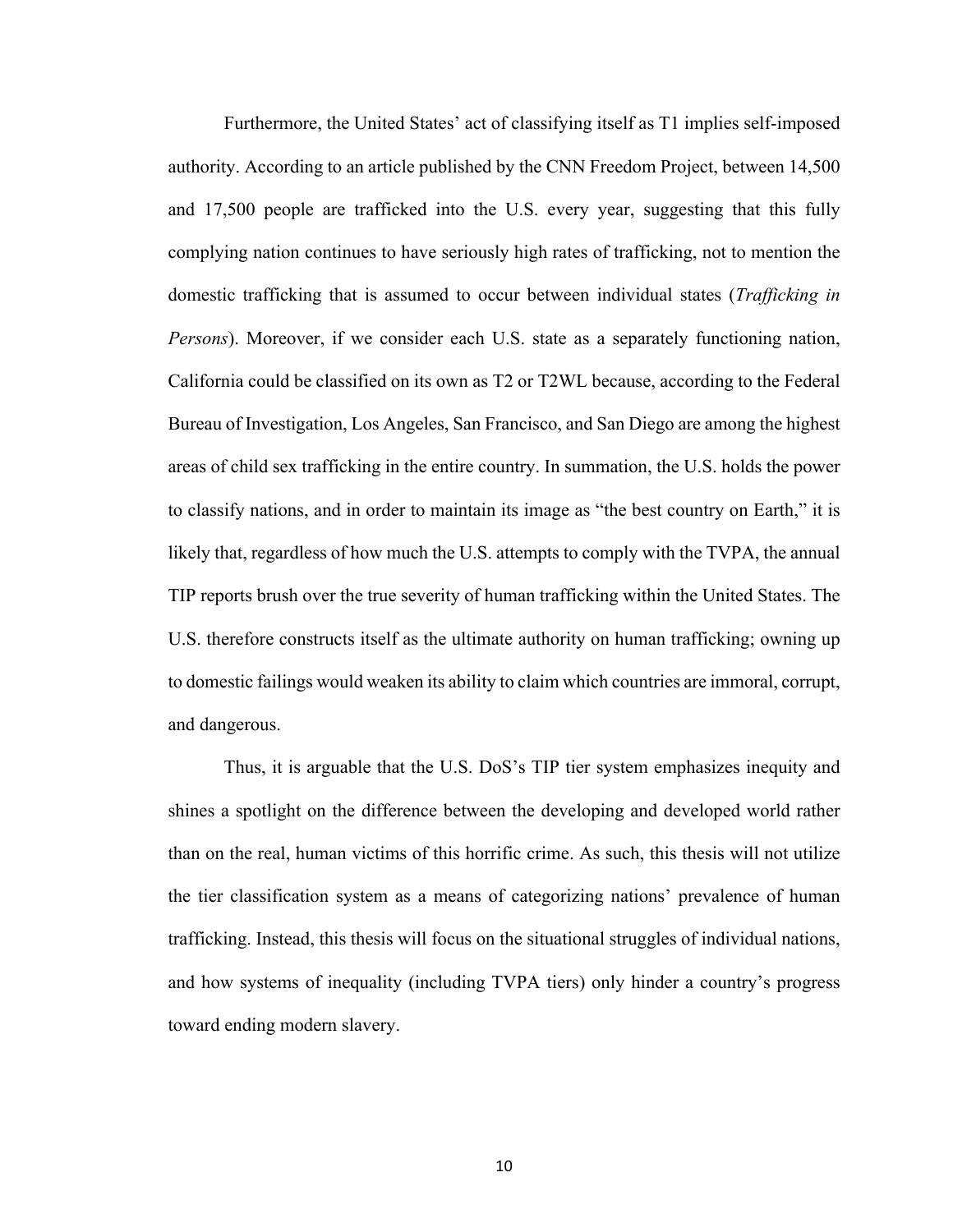Rather than employing the tier system to determine the global prevalence of sex trafficking, it is more beneficial to build on various statistics collected by organization such as the International Labour Organization (ILO) and the International Organization for Migration (IOM) and shine light on the individual and global effects of sex trafficking, rather than on a national government's ability to gather the appropriate funding and resources needed to eradicate it. According to the ILO, about 21 million people have been victims of human trafficking and forced labour, of which the majority are women. Such estimates on the actual number of exploited humans differs greatly among organizations, as it is essentially impossible to keep track of the precise amount of humans being trafficked internationally, especially considering that research on the topic is a fairly recent occurrence.

It is important to note that, throughout the research process, many different quantitative values have been given by various organizations in order to define the prevalence of sex trafficking. Some entities, such as the U.S. Department of State, insists that the large majority (about 80 percent) of human trafficking cases involve the sex industry ("What is Modern Slavery?"), while the ILO argues that sex trafficking is actually only about 22 percent of the total of modern slavery ("Statistics on Forced Labour, Modern Slavery and Human Trafficking").

Furthermore, the ILO estimates that, while the majority (approximately 60 percent) of labour exploitation is experienced by men, about 98 percent of victims of sexual exploitation are women (Laczko, Frank, and Elzbieta Gozdziak). Thus, sex trafficking disproportionately affects women, and this is therefore the reason why is it often to referred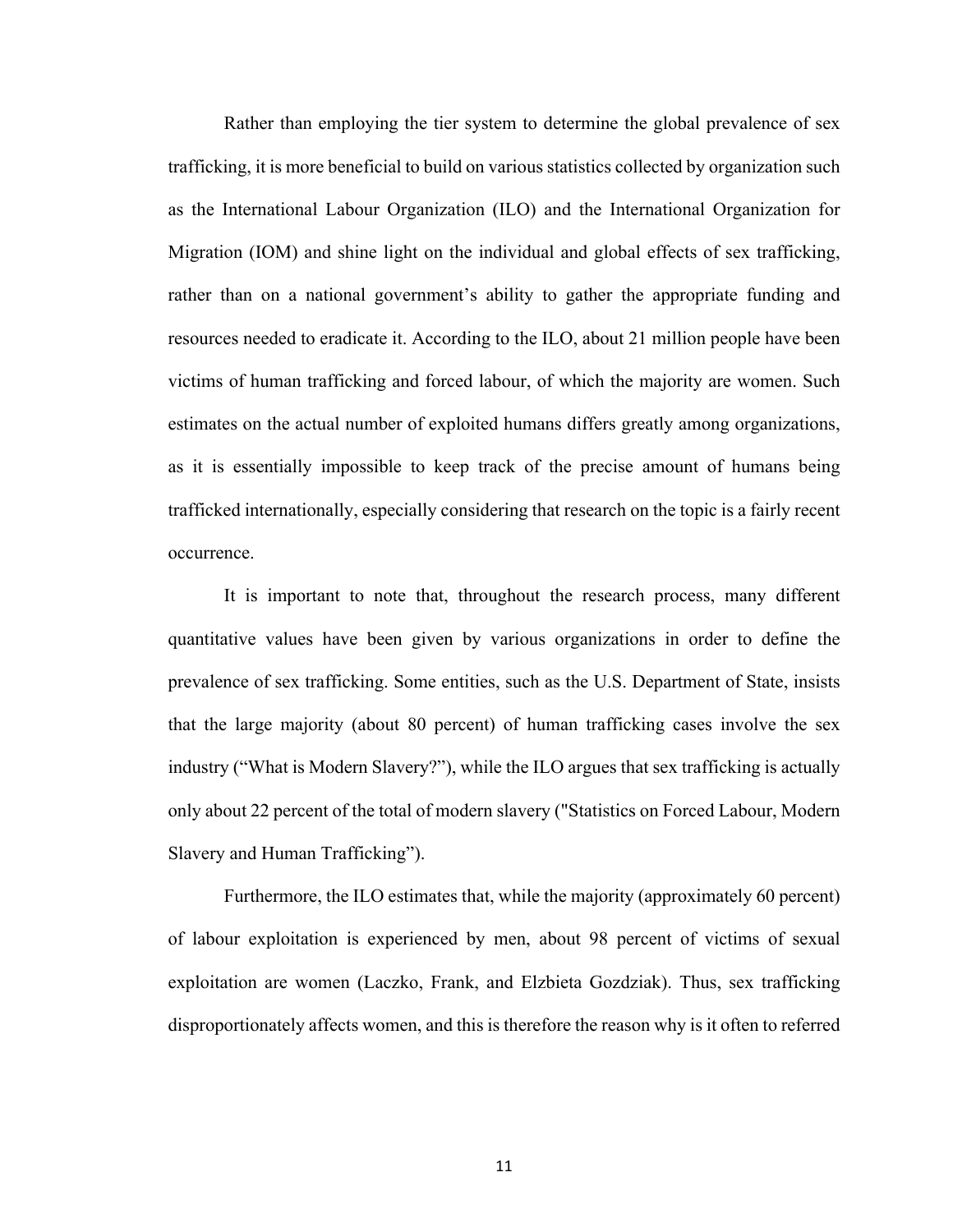to as a women's issue by activist organizations like Amnesty International, and why it is included in the category of violence against women.

In regards to economics, human trafficking is allegedly the third most profitable illegal industry in the world behind illegal drugs and arms trafficking (though the Ricky Martin Foundation claims it is the second most profitable behind drugs and before weapons), generating about \$32 billion annually ("11 Facts About Human Trafficking"). This figure is generally accepted by the U.S. and European governments, but many researchers and non-governmental organizations claim that the profits are actually much higher. Siddhartha Kara, economist and author of *Sex Trafficking: Inside the Business of Modern Slavery*, calculated that the "total revenue generated by all forms of contemporary slavery in 2007 was a staggering \$152.3 billion, with profits of \$91.2 billion." He also argues, through extensive economic analysis, that those trafficked into sex slavery produce more profits than all other exploited humans. Kara claims, "Only 4.2 percent of the world's slaves are trafficked sex slaves, but they generate 39.1 percent of slaveholders' profits" (Kara, 17).

It is estimated that about 800,000 women and children are trafficked internationally for sexual exploitation every year; this is perhaps one of the only statistics that has remained consistent among various sources of information. Regardless of which entity has the most precise statistics, it is more important to acknowledge that the number of victims of exploitation and the amount of profits falling in the hands of traffickers is tragically high, making this an issue that is impossible to ignore. It is a horror that touches nearly every nation on the planet and destroys the lives of millions of innocent humans, while simultaneously pouring money into the pockets of countless immoral beneficiaries.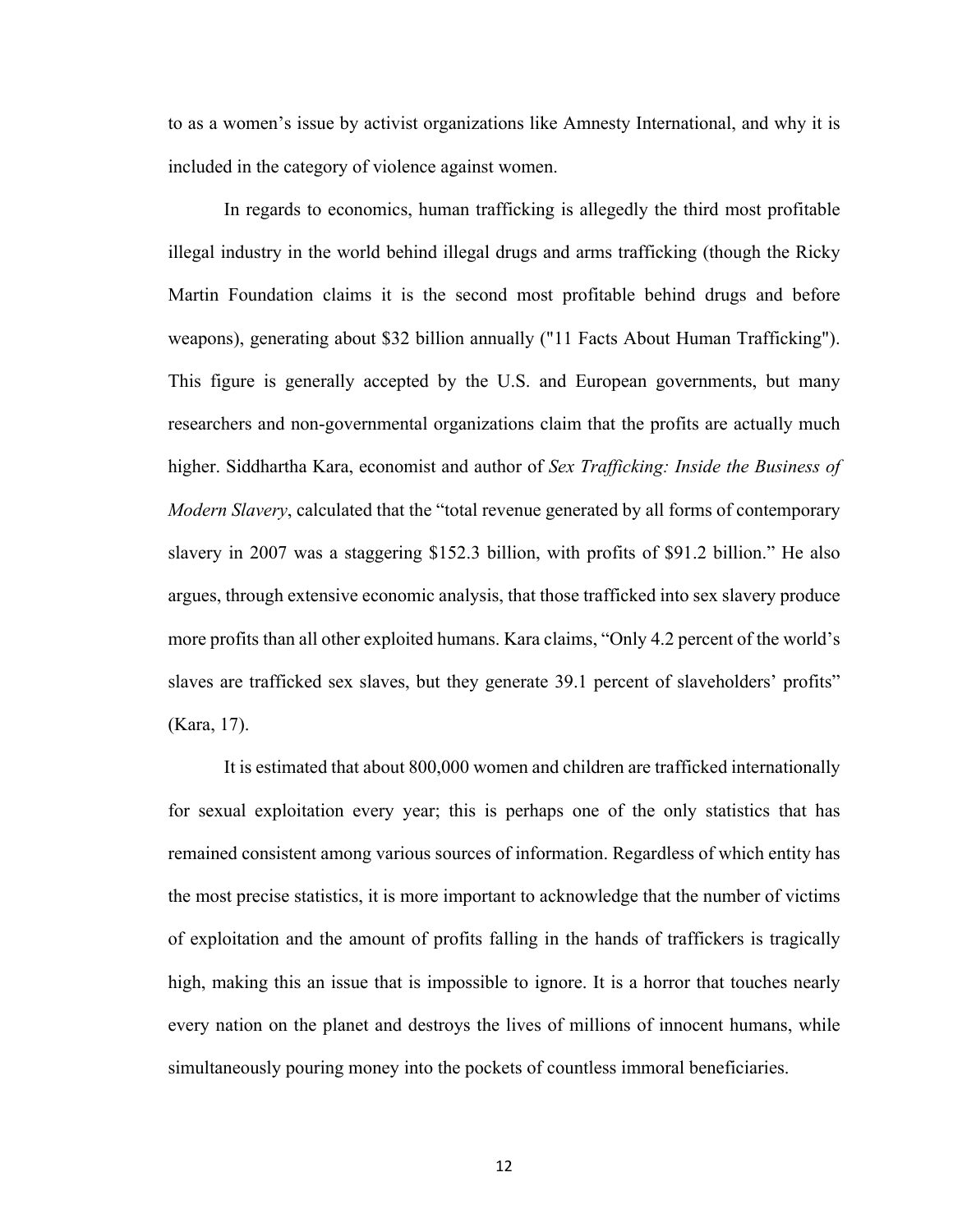#### CHAPTER II

#### IN THE CONTEXT OF MOLDOVA AND THE FORMER SOVIET BLOC

The Republic of Moldova has experienced centuries of turbulence and upheaval, and for the majority of its history has lacked a single, unifying national identity (Drakulić, Slavenka). The territory currently recognized as Moldova was first occupied by the Romans in the second century CE, and thus was nearly always fending off the threat of foreign rulers. For centuries, control of the region was traded off between the Romans, Huns, Bulgarians, and Mongols until 1349 when the Romanian empire created the state of Moldavia. Following this, the region was then conquered in pieces by the Hungarians, Poles, and Turks until 1792, when the Russian empire gained the area from the Ottoman empire. Moldova was eventually included as part of Romania after Russia was defeated in the Crimean War, but then in 1924, the newly formed Soviet Union incorporated Moldova as part of Ukraine. In 1941, the Soviet Union was attacked by the Romanians and the Germans, resulting in the reannexation of the Moldovan territory, but then three years later, the Soviets reclaimed the area (Kara, 114).

Following this, Moldova was considered a part of the Soviet Union, with Russian as the official language, until 1989 when the Moldovan language (a dialect of Romanian) and the Latin alphabet were reintroduced to the country. Moldova declared full independence in 1991 after the fall of the USSR, but was given less than a year to stabilize itself when the market economy reforms imposed by the International Monetary Fund (IMF) caused the small nation to plummet into complete socioeconomic turmoil.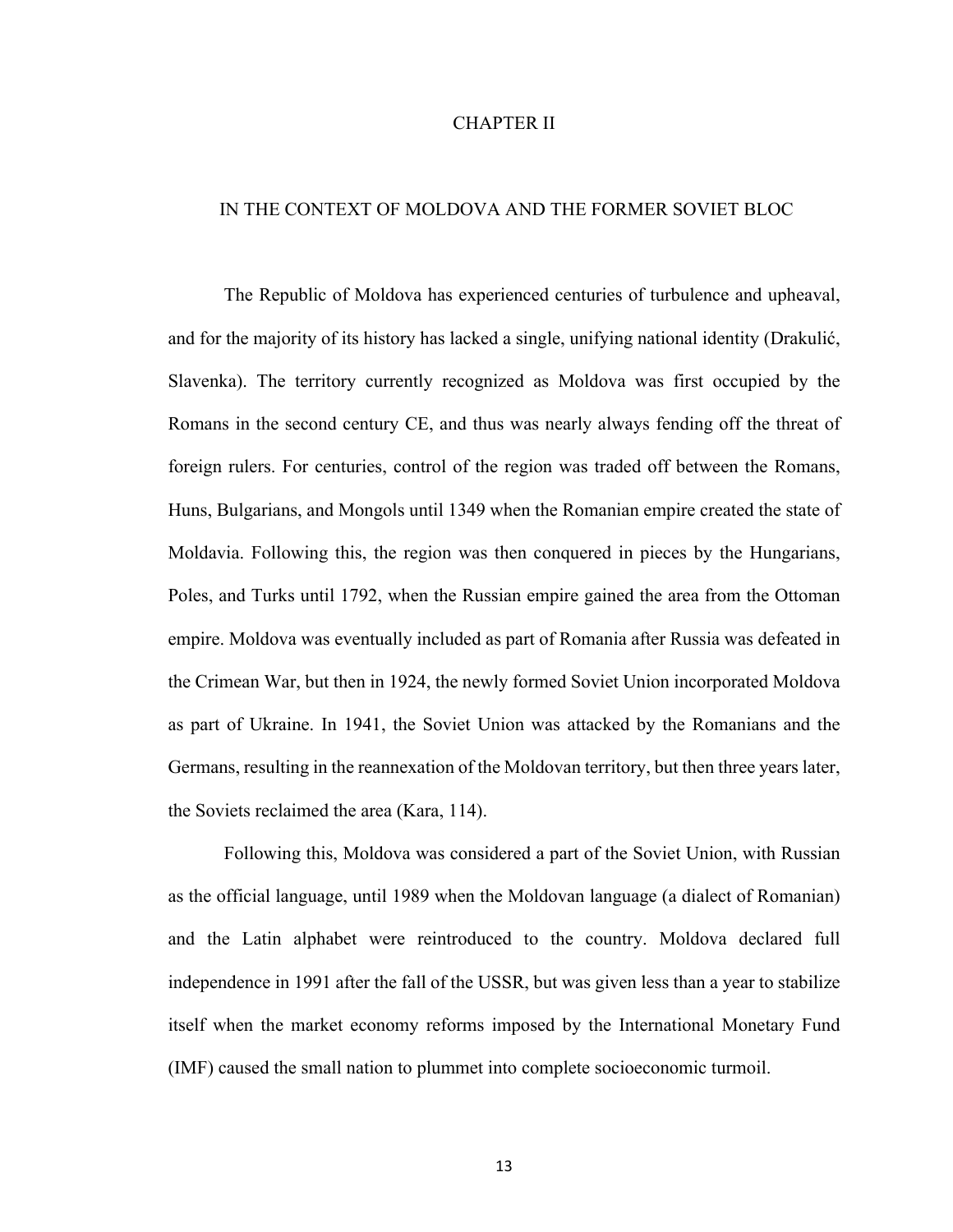Regarding the IMF's role in the economic downfall of Moldova and Eastern Europe in general, it is important to understand the methods that were utilized to force post-Soviet states away from planned economies and toward economic liberalization. These Structural Adjustment Programs (SAPs) were designed by the IMF and the World Bank, organizations largely controlled by the United States and other Western powers, to help former communist states to transition smoothly into the global capitalist economy. While some may argue that the IMF had good intentions when attempting to usher the former Soviet bloc into the modern economic era, we can clearly see that the long-term effects of the SAPs have been disastrous for most of the countries in which they were implemented, especially in Moldova.

First of all, in an attempt to promote economic efficiency, the IMF "mandated fiscal austerity measures, such as cutting government expenditures on health care, education, unemployment benefits, and other social services" (Kara, 26). Austerity is a term used to describe economic policies that are designed to reduce government budget deficits, though often at the expense of public well-being. For example, those who previously depended on the social welfare programs that existed under the Soviet Union were left completely abandoned by the state. Without healthcare, many people became sick or lived with untreated conditions. Without government funded childcare, many mothers were forced to leave work or school to care for children. In general, for a population left without immediate alternatives for sustenance, quality of life suffered greatly. Metaphorically, austerity cut the strings that held up so many lives, which arguably has resulted in the devastation of hope among entire nations of people.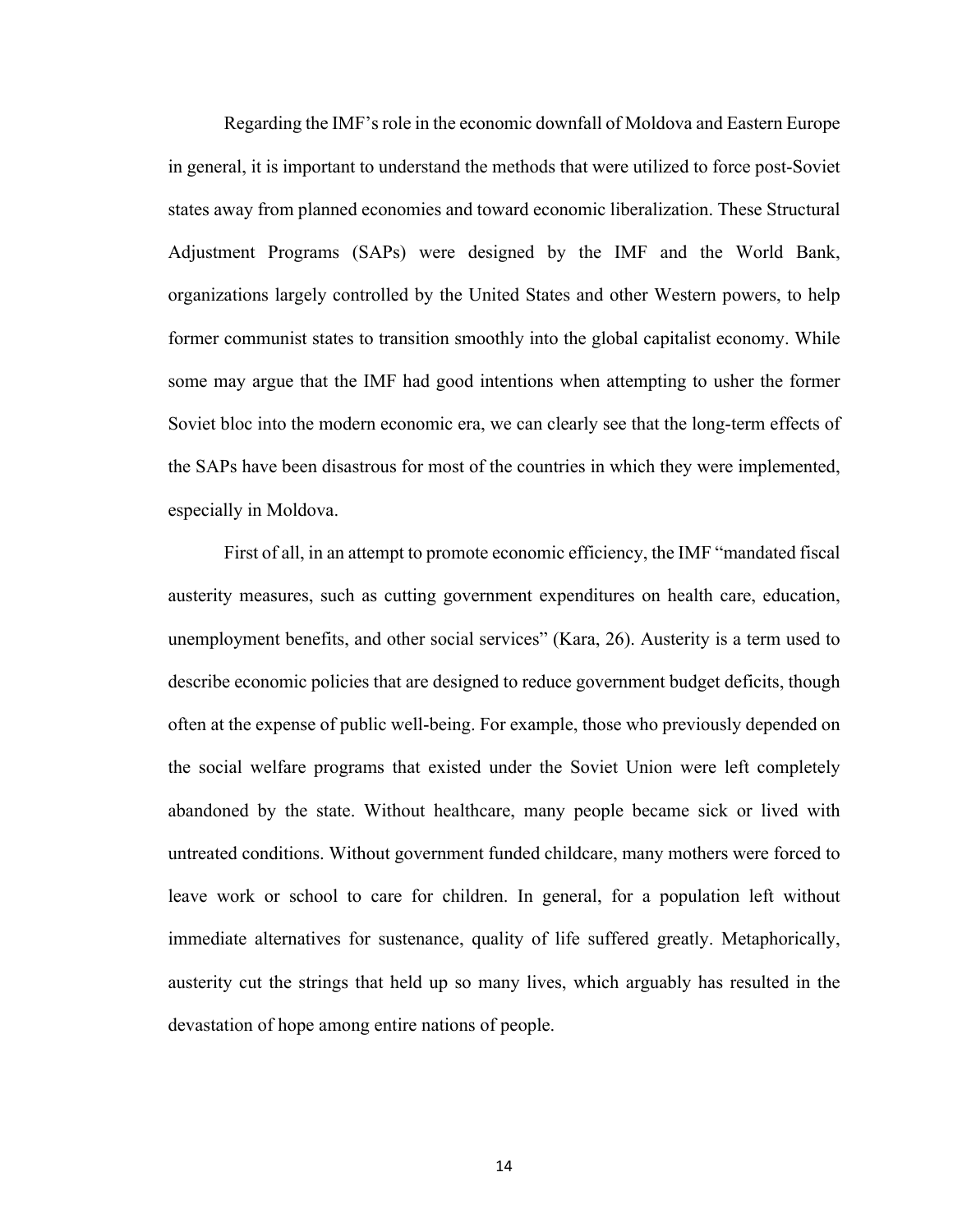Secondly, while under communism, the prices of products and services had been controlled by a central authority (the USSR) rather than market forces. The IMF ended this practice in attempts to promote competition, a key part of capitalism, but the result was massive inflation and the almost complete devaluation of national currencies. Furthermore, the IMF insisted that markets become open to foreign entities to promote the free flow of money, but the outcome was instead an overwhelming flow of "hot money" that collapsed the local markets. The term "hot money" refers to funds from foreign investors who are seeking large short-term returns. Such investments usually have disparate outcomes, as they tend to strengthen the currency of the country from which the money originates and consequently weaken the currency of the nation being invested in.

In addition, the IMF saw that it was imperative for the public, government-owned companies to be sold to the private sector in order to increase both competition and efficiency. Billions of dollars were then moved into the hands of Western economic entities, i.e. greedy, and often corrupt, politicians and businessmen. Last, but not least, the IMF mandated severe interest rate increases in order "to attract foreign money seeking strong returns… although the net result was pervasive default on loans, bank foreclosures, and deepening economic recession." All of this culminated in a 44 percent decrease of the former Soviet states' combined GDP, yet an 11 percent and 18 percent *increase* in GDP in the UK and U.S. respectively (Kara, 27).

By 2001, the Moldovan economy had shrunk to 35% of its size in 1990, and during this same time the number of people in Eastern Europe living on less than \$2 a day increased dramatically from 23 million to 93 million. The United Nations defines extreme poverty as living on less than \$1 a day, meaning that about a third of the region was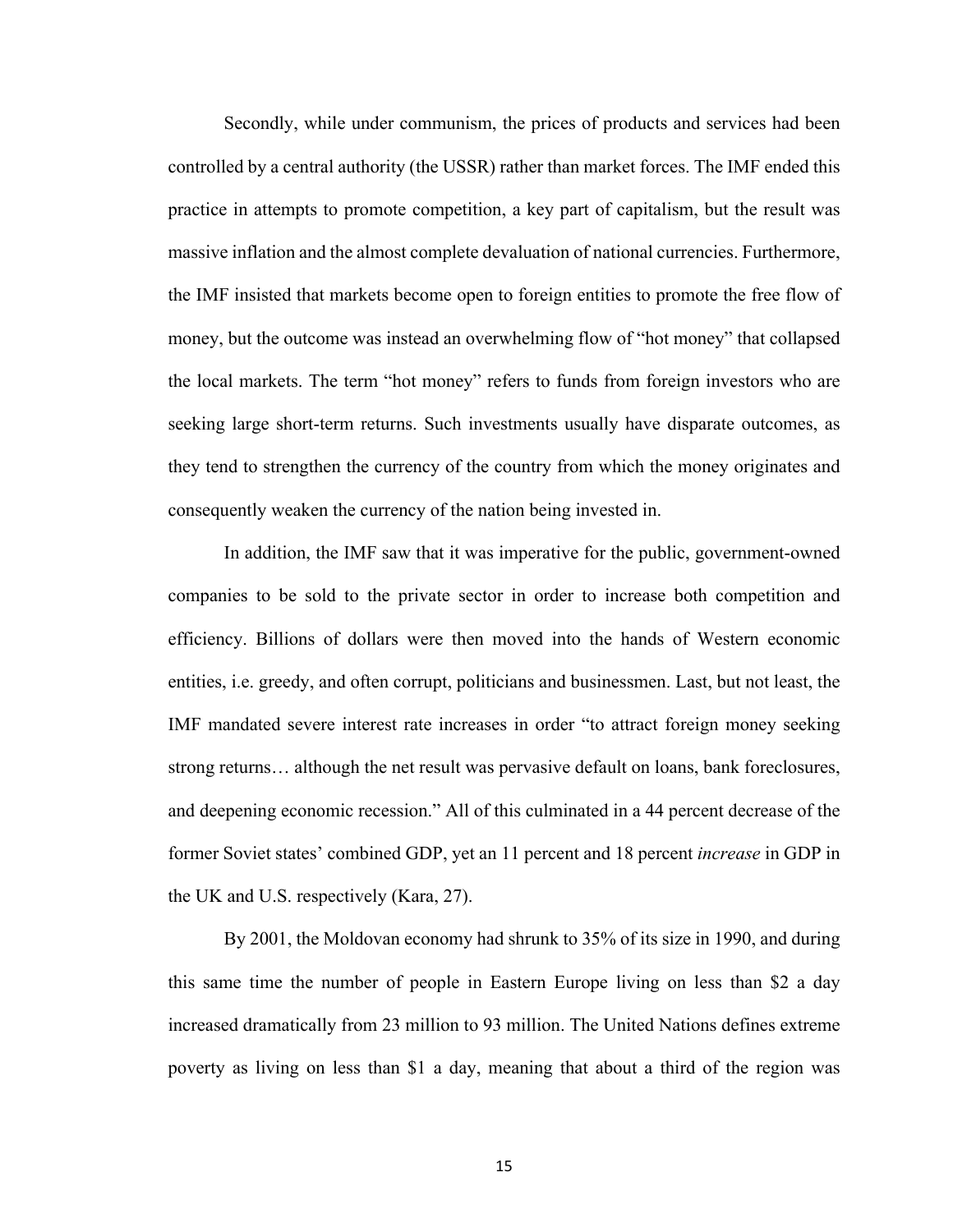incredibly impoverished. Moreover, as a result of the loans given by the SAPs, Moldova's external debt went from \$0 in 1990 to \$21 billion in 2006. Thus, coupled with a devastated economy and shattered people, the shaken Republic of Moldova was also gifted with an overwhelming debt that was nearly triple its national GDP of \$3.5 billion in that same year.

It is interesting to note that many Moldovans perceived this economic mayhem as a democracy-related disaster, and thus elected a communist president in 2001 named Vladimir Voronin. Voronin is well-known for his statement claiming that Moldova, in comparison with Cuba, must protect itself from Western "imperialist predators" (Kara, 28). Therefore, we see firsthand how direct Western intervention (with destructive results) in an Eastern nation has resulted in high levels of discontent toward the West and all that it represents, such as democracy and capitalism.

Alongside the structural adjustment programs, a case study by Jenny Bryson Clark and Denese McArthur argues that much of Moldova's modern woes stem from a series of events in the nineties that resulted in extreme economic downturns and a growing poverty rate. To elaborate, from independence 1991 until 1996, as the consequences of IMF economic reforms took hold, the Moldovan economy decreased by sixty-four percent from its levels in 1989. During these years, inflation averaged 639 percent. When the Russian economy collapsed in 1999, Moldova then fell to a portion of its former economic output, as a large share of the Moldovan economy depended on agricultural exports to Russia (Clark, Jenny Bryson, and Denese McArthur).

Furthermore, in 1992, shortly after Moldova declared its own sovereignty, the territory known today as Transnistria broke away from Moldova and asserted its own independence. Transnistria is not recognized as an official country by the United Nations,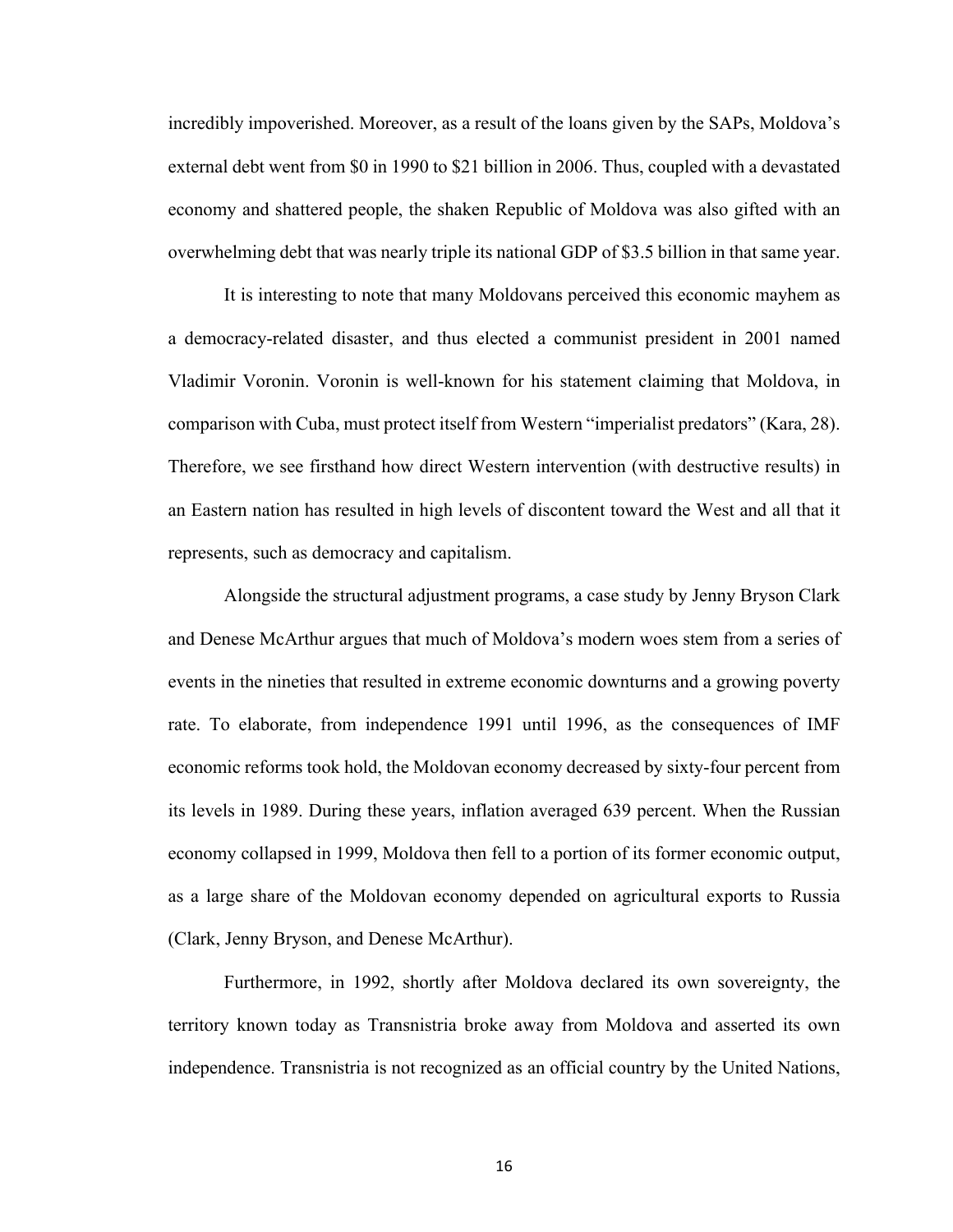and is known by many as a haven for organized criminals due to very loose border regulations and an overall lack of law and order. This independent region is known as a haven for the trafficking of drugs from Africa, weapons from the Soviet era, and humans from all over the region. On top of these unfortunate facts, the secession of Transnistria further injured Moldova's economy, as a large portion of the nation's industry was located in that territory.

Additionally, between 1992 and 1994, Moldova experienced extreme flooding in its agricultural lands, which, according to Clark and McArthur, "is the source of almost half the country's GDP." Due to all of these circumstances, "the number of people living below the poverty line reached 80 percent of the population in 2001" (Clark, Jenny Bryson, and Denese McArthur). The situation in Moldova was similar to, if not worse than, what the rest of Eastern Europe was experiencing after the fall of the Soviet Union.

When we look at what all of these poor countries have in common, we see that we can connect them all through their history as involved with the Soviet Union. However, it was not the experience of communism which created such widespread and devastating poverty, but rather the aftermath of the fall of communism. The transition away from communism was, arguably, poorly handled by Western organizations, and has dealt lasting scars on an entire region of the world.

Interestingly, Moldova and others in the Eastern bloc experienced quite a lot of stability during Soviet rule. The USSR guaranteed employment for all citizens, as well as social security, healthcare, housing, and childcare. Mimi Chakarova mentions in her documentary *The Price of Sex* that, under communism, women and men were also paid equal wages, a feat still unconquered by most of the modern developed world. Clark and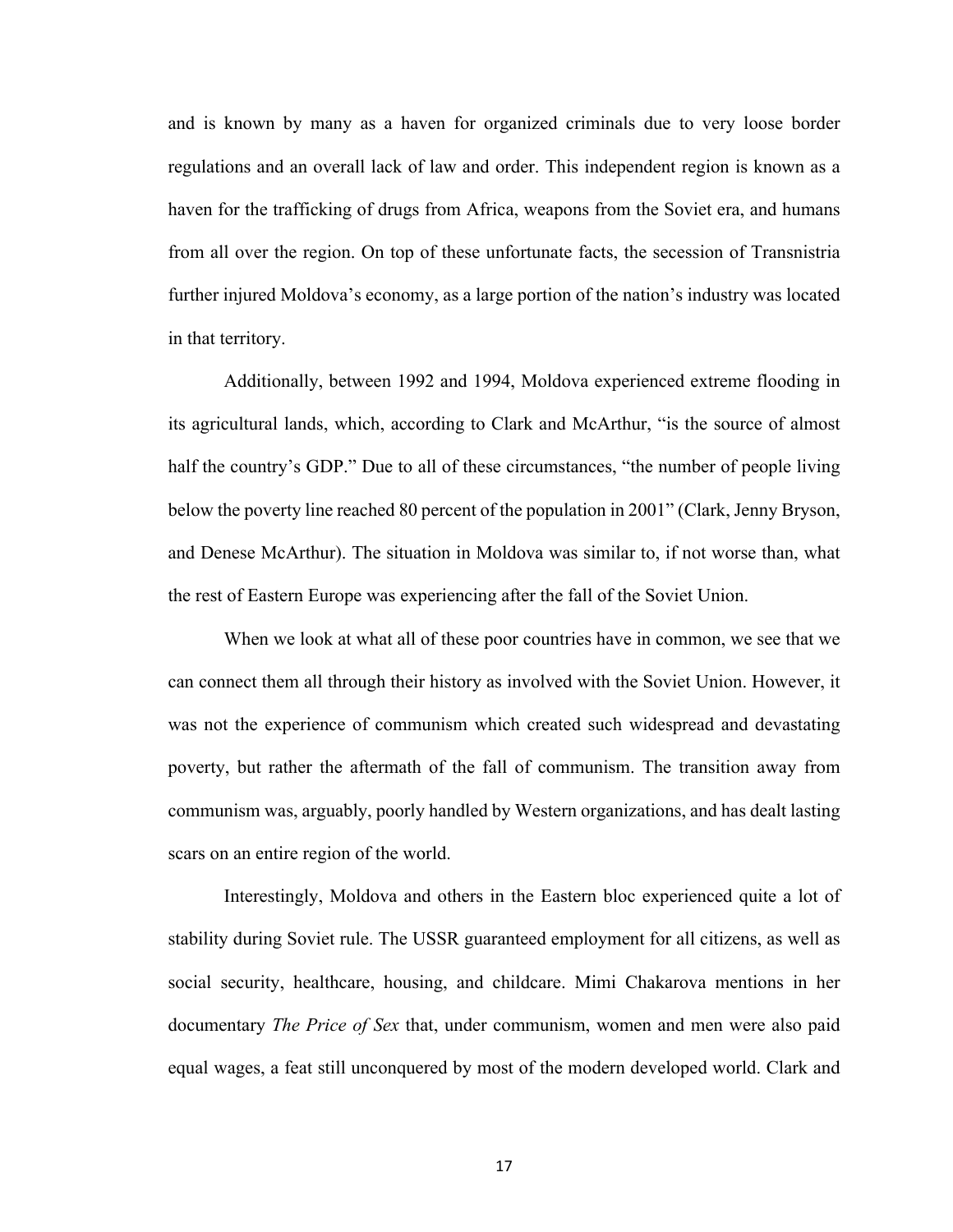McArthur write, "With extensive social investment during the communist administration, literacy rates were almost universal and above other countries with comparable levels of per capita" (Clark, Jenny Bryson, and Denese McArthur). However, these high levels of social expenditure suddenly dropped after 1991 and, paired with the IMF's structural adjustment programs, spearheaded by the U.S. Treasury Department, resulted in the total devastation of a productive society.

When John Maynard Keynes wrote about the aggressive capitalism that had taken hold in the West following the second World War, he declared, "It is not intelligent. It is not beautiful. It is not just. It is not virtuous." It is thus clear that the imposition of radical market-economy standards on the former Eastern bloc, and specifically Moldova, have resulted in situations and conditions which are also far from beautiful, just, or virtuous. This birth of neoliberalism, or the favoring of free-market capitalism, has created the ideal conditions in which sex trafficking is able to expand and traffickers themselves have been able to streamline their business models and increase profits.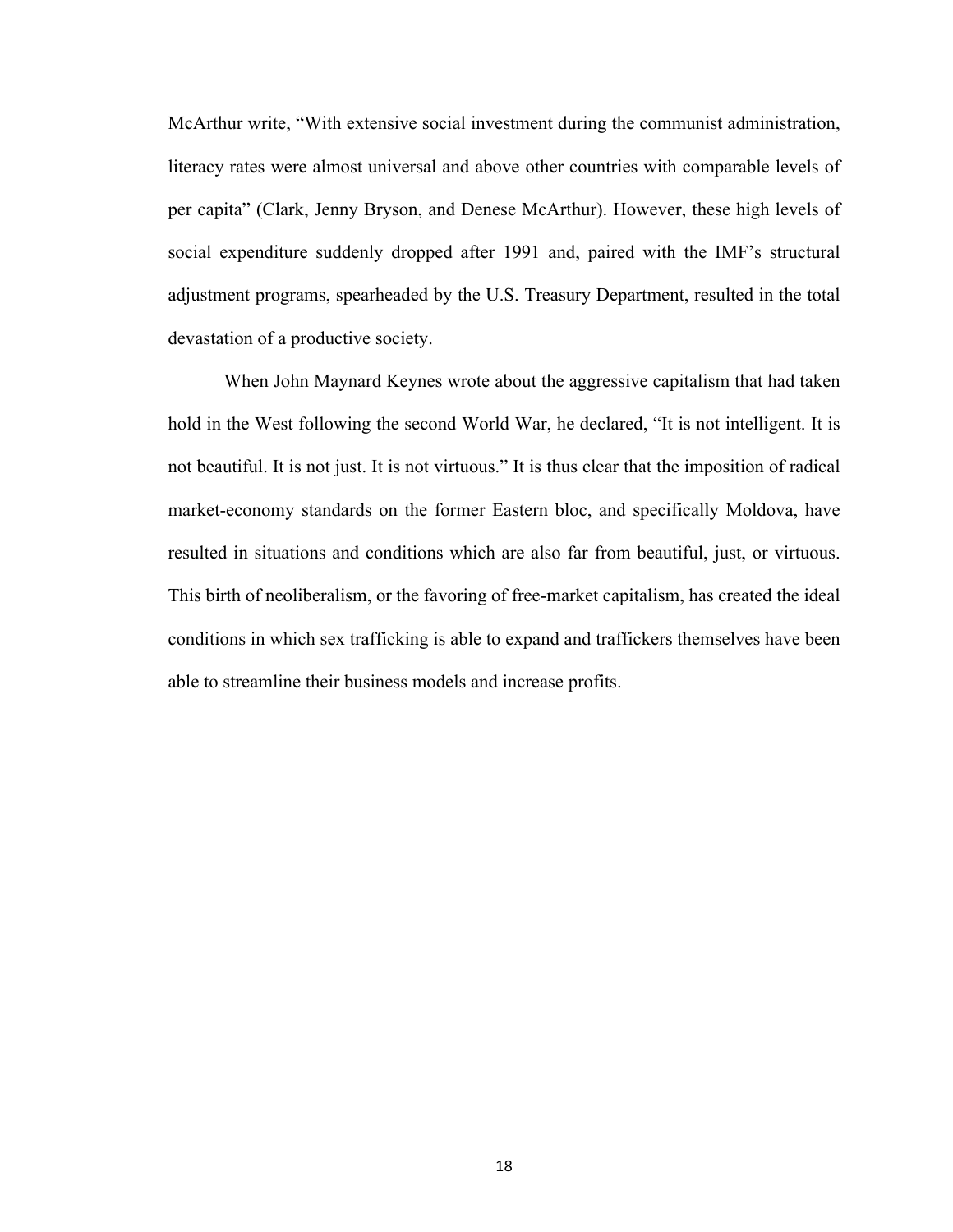#### CHAPTER III

#### SEXUAL EXPLOITATION IN MOLDOVA

Given the discussion of economic hardship caused by the explosion of the global market-based economy into post-Soviet Eastern Europe, and in regard to Moldova specifically, one should assume that the aforementioned fiscal devastation and structural changes are directly related to high rates of sex trafficking, and thus we must ask why poverty, more so than anything else, has caused sexual exploitation to flourish in the Republic of Moldova.

It is important to know that human trafficking is not an incident unique to the post-Soviet era in Moldova. Under the regime of the USSR, trafficking was largely initiated by the government itself, rather than by organized crime groups. According to an NGO called End Slavery Now, about a quarter of a million Moldovans were trafficked to camps in Siberia in the 1940's and 50's, for forced labor overseen by the Gulag, referred to in English as the Main Administration of Corrective Labor Camps. A trademark of the Stalin era, these Gulag camps boasted millions of prisoners who endured hard manual labor for the sake of the Soviet economy. Women in the Gulag camps unsurprisingly faced the threat of abuse and rape, and often became pregnant during their imprisonment, though their newborn children would frequently be taken from them and placed in orphanages so that the women could continue working ("Gulag: Soviet Forced Labor Camps and the Struggle for Freedom").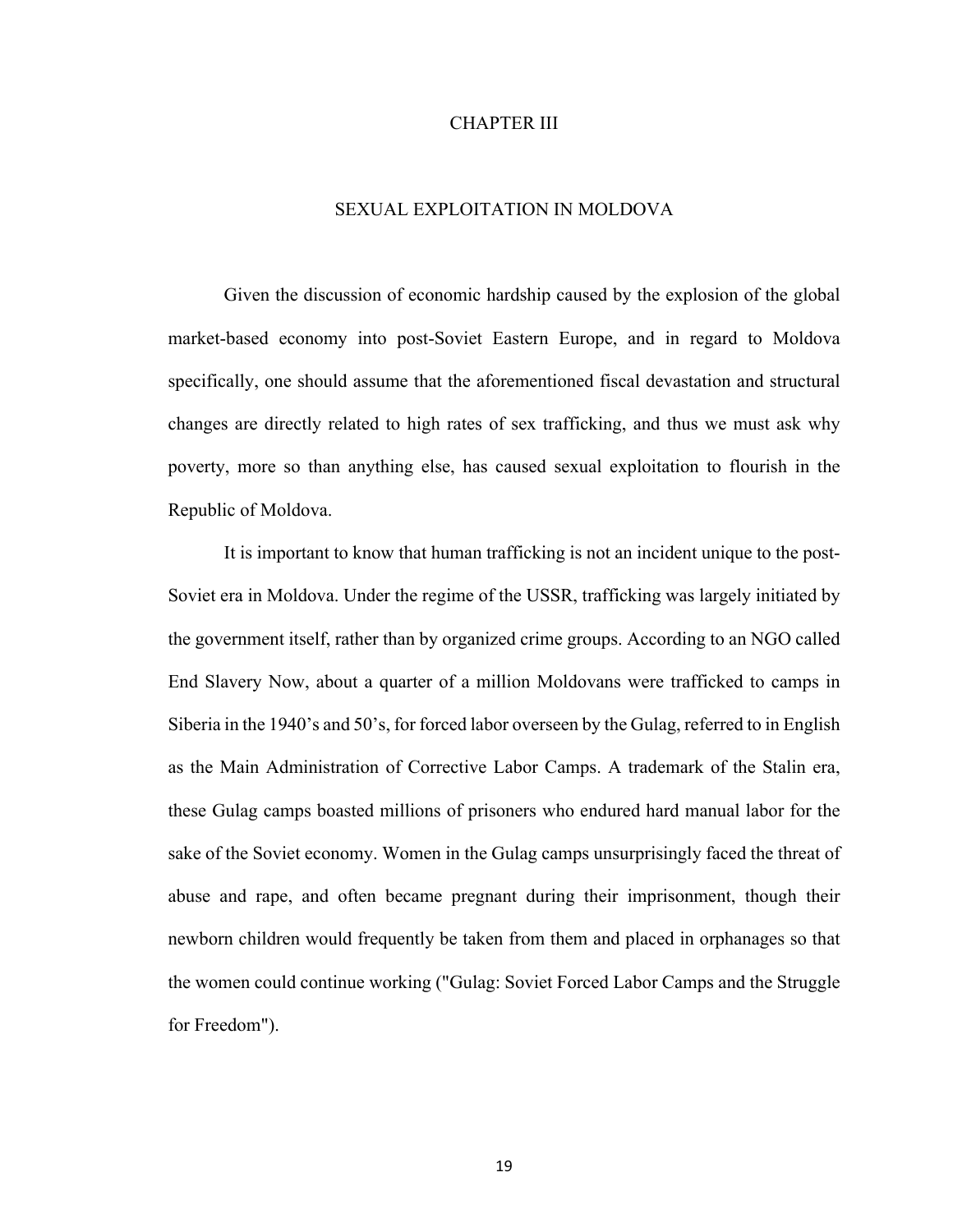In regards to sex trafficking during the Soviet era, both prostitution and sexual slavery existed. The USSR, in an incredibly contradictory manner, provided prostitutes with special licenses to practice their trade, called "yellow cards," and yet at the same time, consistently denied the very existence of sex work. Regardless, sex slavery and prostitution were among the only stable jobs, meaning that demand for it was continuous and reliable, in an economy that was plummeting in the late twentieth century. Kelsey Ferrell from End Slavery Now states in the aforementioned article, "As the USSR neared social and economic collapse in its final years, human trafficking became an increasingly profitable enterprise" (Ferrell, Kelsey Hoie).

After the disintegration of the Iron Curtain, the business of trafficking moved from the hands of the government to the control of organized criminals. These traffickers and pimps prey on the young women of Moldova who are drowning in their country's poverty after the collapse of communism and the wreckage of the IMF reforms that followed. As members of the poorest country in Europe, many Moldovans are desperate to leave for more prosperous opportunities elsewhere; The average working person in Moldova makes about 1,000 *leu* per month, which is only about 230 U.S. dollars, or seven dollars a day. As a result, mass migration has occurred as desperate Moldovans search for better economic circumstances elsewhere; now more than twenty-five percent of Moldova's population of four million people live abroad (Ferrell, Kelsey Hoie). In *The Business of Modern Slavery*, Siddhartha Kara also mentions that, for Moldovans, leaving the country is merely the equivalent of leaving one's house for work in the morning. In fact, a large part of the Moldovan economy depends on remittances from citizens working abroad. Therefore, this constant movement and intense desire to migrate naturally breeds vulnerability, a condition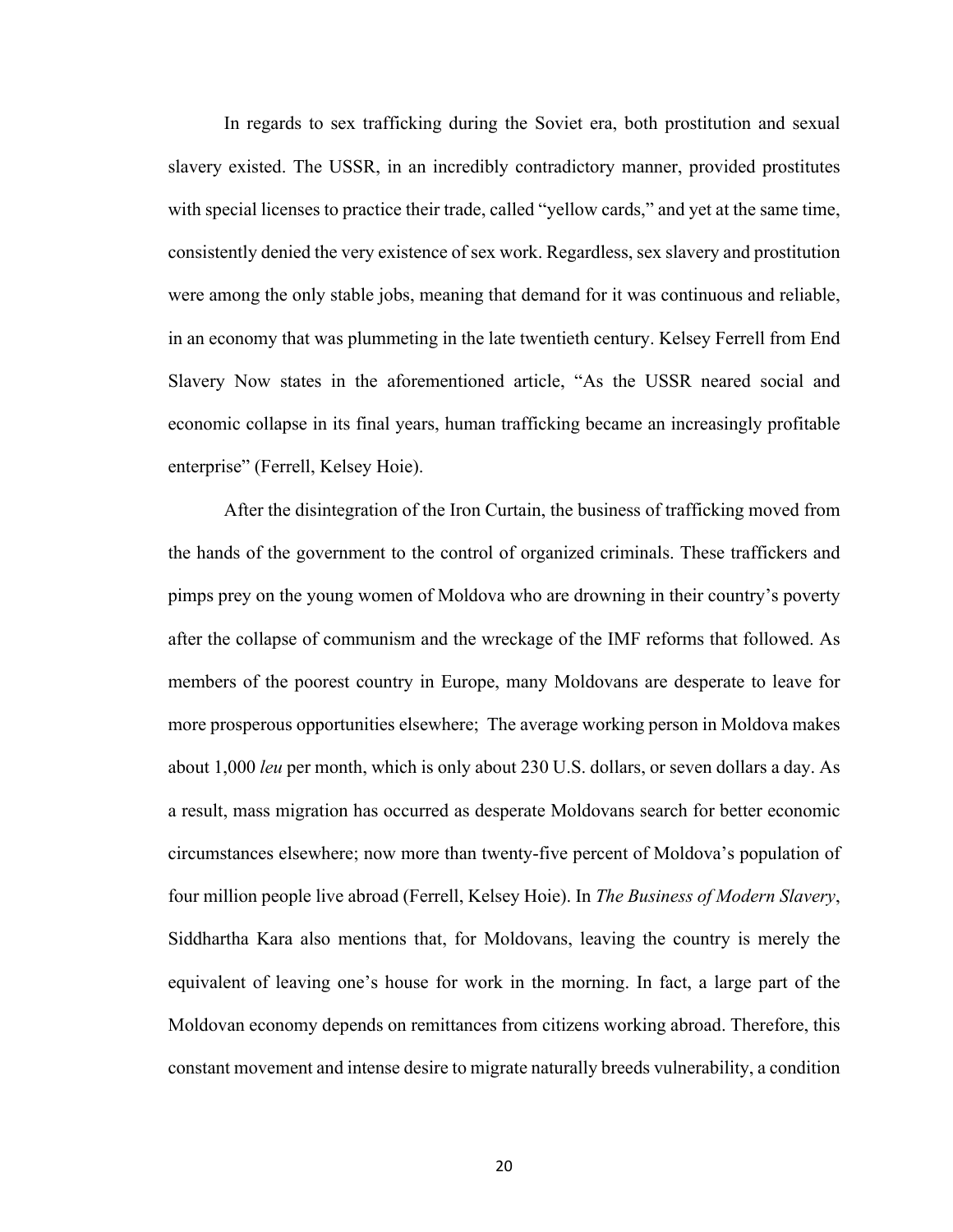brought on by a desperate need to earn money and survive, making it the ideal situation for traffickers to profit from.

La Strada International, an anti-trafficking NGO that runs a hotline for victims of sex trafficking in Eastern Europe, explains in the documentary *The Price of Sex* that many young Moldovan women fall for false job offers that advertise opportunities to study or work abroad in highly romanticized, Western locations. Naive and desperate, these girls and women do not think twice about the suspicious claims that these so-called travel agencies can have all travel documents arranged in a matter of days. They are lured in by promises of thousands of dollars in earnings every month, which they could send back home to their families. However, in some cases, it is actually family members who will sell their daughters, though they may not be fully aware that they are sending them off to do sex work.

Many of those girls and women will end up in brothels in Turkey, the United Arab Emirates, or elsewhere through elaborate trafficking networks in which women are traded between national borders by pimps and organized criminals and smuggled through means as diverse as delivery trucks and speed boats. Many Moldovan victims are brought into Romania and through Bulgaria to Istanbul, referred to by Chakarova in *The Price of Sex* as "the gateway to the Middle East," where girls and women can then be easily moved to hot spots for sex tourism like Israel and Dubai. Upon arrival, these victims are relieved of all travel and identity documents, often locked in cramped apartments, and forced to have sex with dozens of men per day without being allowed to keep their payments. Often their pimps will claim that the girls owe them a debt for their travel expenses, housing, and food, and will promise freedom upon full repayment of these debts as a tool to manipulate the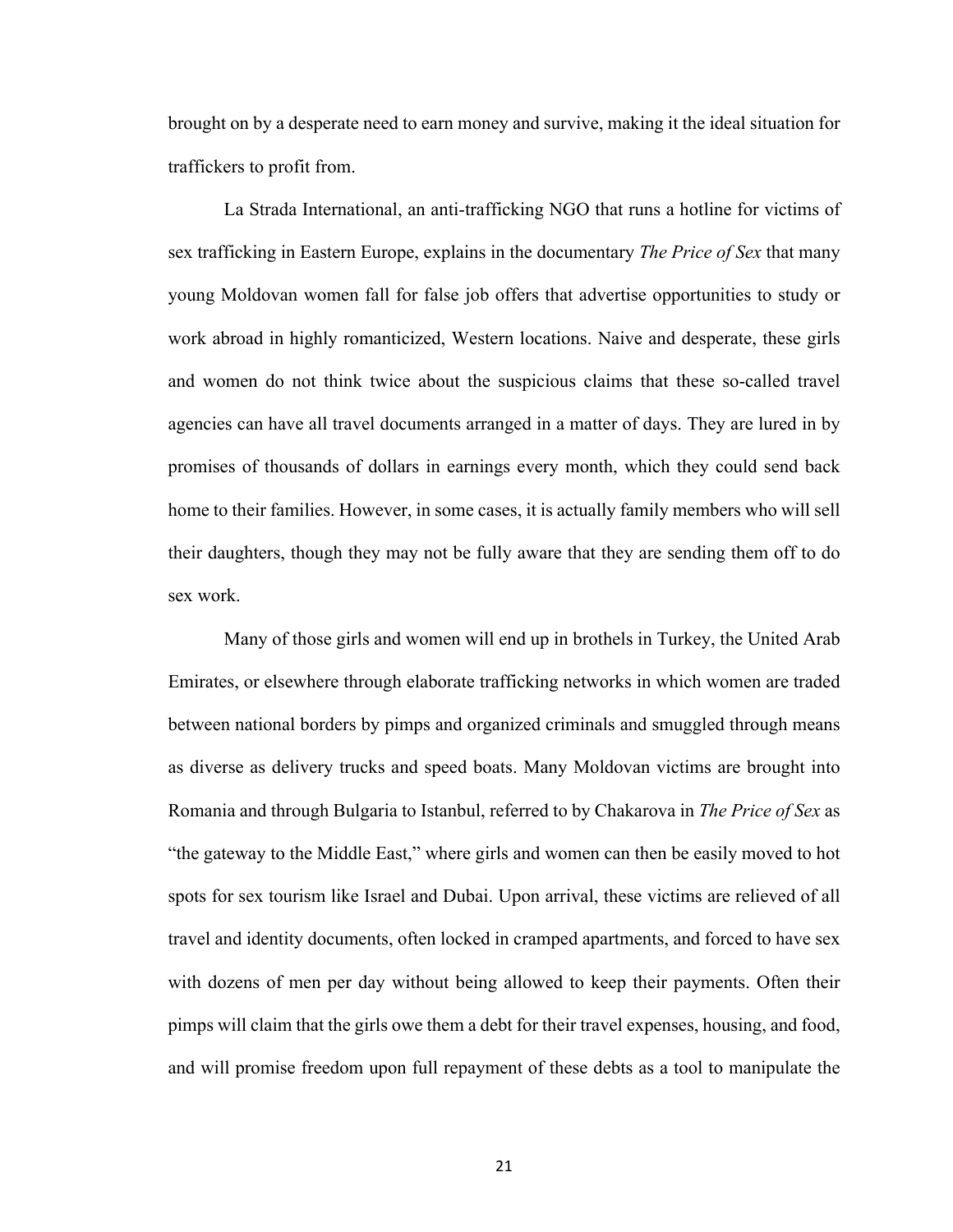trafficked women into working even harder, which, in the end, only maximizes profits for the pimps.

End Slavery Now claims that about "1 in every 100 [Moldovans] has been trafficked to date," both within and without the borders of the small nation. Furthermore, in regards to victims trafficked abroad, trafficked Moldovans have been found in at least forty countries. While most of these citizens are women and girls who have been made victims of sex trafficking, there are also a number of victims of labor trafficking and forced begging, a quantity which totalled about twenty-five thousand in 2008 (Ferrell, Kelsey Hoie).

These statistics have shown that Moldova is one of the largest suppliers of sex slaves in Europe, and is therefore referred to as a source country. The fact that Moldova is also the poorest country on the continent suggests a clear correlation between the prevalence of both poverty and sex trafficking. As the latter flourishes, the former continues to feed on the Moldovan population, particularly in rural areas where there is very little awareness about the issue in the first place. Furthermore, in the capital Chisinau, awareness of sex trafficking has only led to further corruption.

Thus, if poverty is the cause of trafficking, then corruption is the catalyst. While Moldova does have anti-trafficking legislation, it is not often fully implemented or abided by. This lack of access to justice for victims only worsens the problem, but corruption is not only evident in terms of human rights; it proliferates among all branches of the government.

In a dinner conversation with a Moldovan exchange student at the American University in Bulgaria, Corina Ursu (with full consent given to be mentioned in this thesis)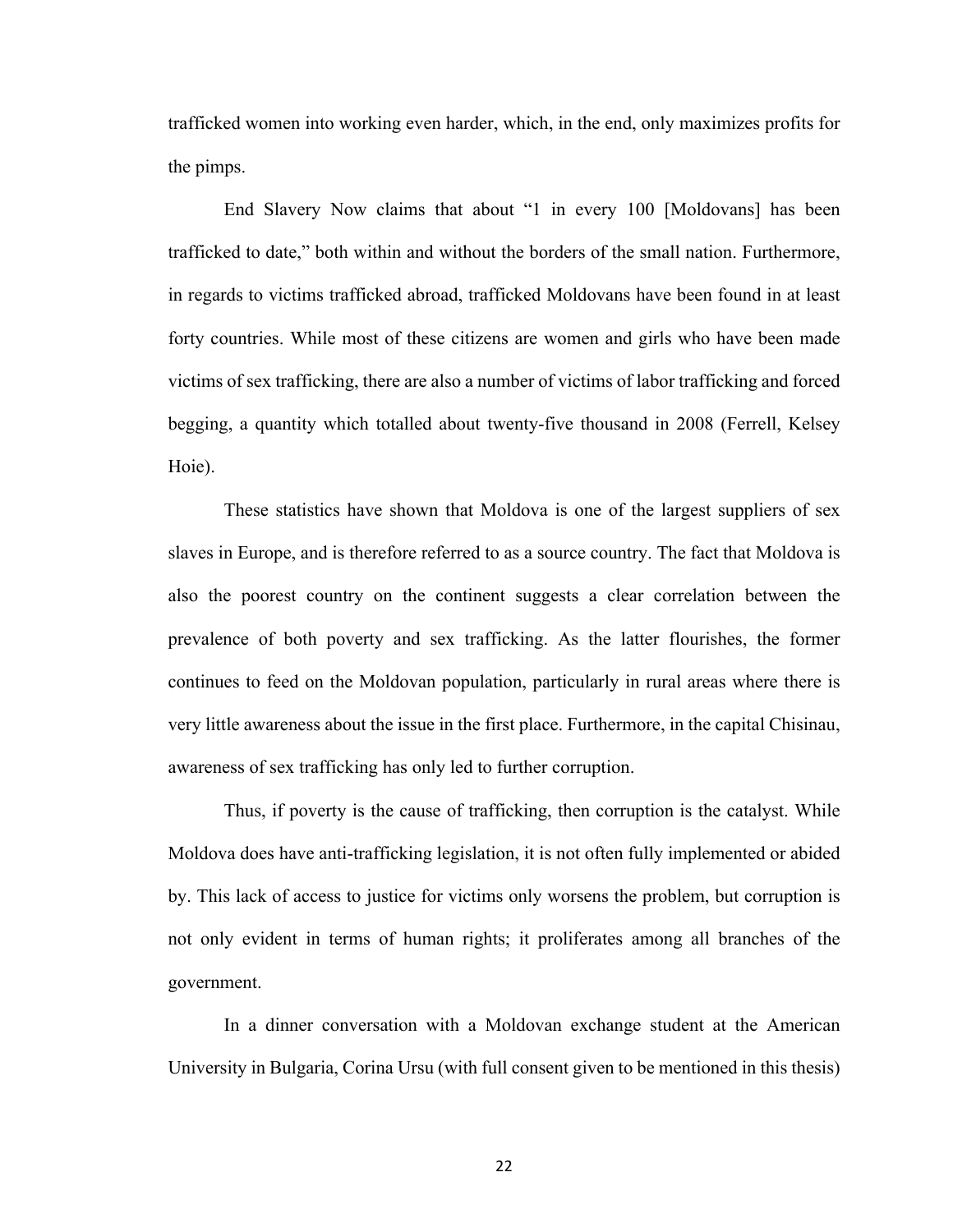discussed the rampant misconduct in her nation's supposedly democratic elections. According to Ursu, election fraud is so common in Moldova, that many people will view successful politicians as snakes who must have done something immoral or dishonest to achieve what they have. A regular occurrence in elections is the practice of what Ursu refers to as "dead people voting," meaning that the identifications of deceased Moldovan citizens will be used to cast votes for a particular politician. Ursu also claims that poll station workers, especially in small villages, will be paid to switch the vote totals so that preference for one candidate will be fraudulently switched to the other. It is through these practices that Ursu alleges the most recent Moldovan president came to power, a man named Igor Dodon who is known as being pro-Russian and highly corrupt.

As the IMF and World Bank reforms tore away at the fragile leftovers of post-Soviet Moldova in the 1990's, corruption dug its teeth into the governmental affairs of the nation. While the Western capitalist countries stood as the epitome of what destroyed their livelihoods, Moldovans turned away from democratic practices. Public officials could be paid to ignore the increase in trafficking with ease. As stated in the End Slavery Now piece, "By the mid-2000s, there was rampant corruption among senior government officials, police, border guards and judges (including the deputy director of the Center to Combat Trafficking in Persons) who were complicit in human trafficking" (Ferrell, Kelsey Hoie).

As Moldova struggles between allegiance to the West or the East in the twenty-first century, tension between neoliberalism and isolationism clash and form a monster that rears its ugly head as the vessel for a corrupt public system that cares little for ending the sexual exploitation of its women and girls. In *Inside the Business of Modern Slavery,*  Siddhartha Kara discusses a conversation he had with a Moldovan trafficking attorney who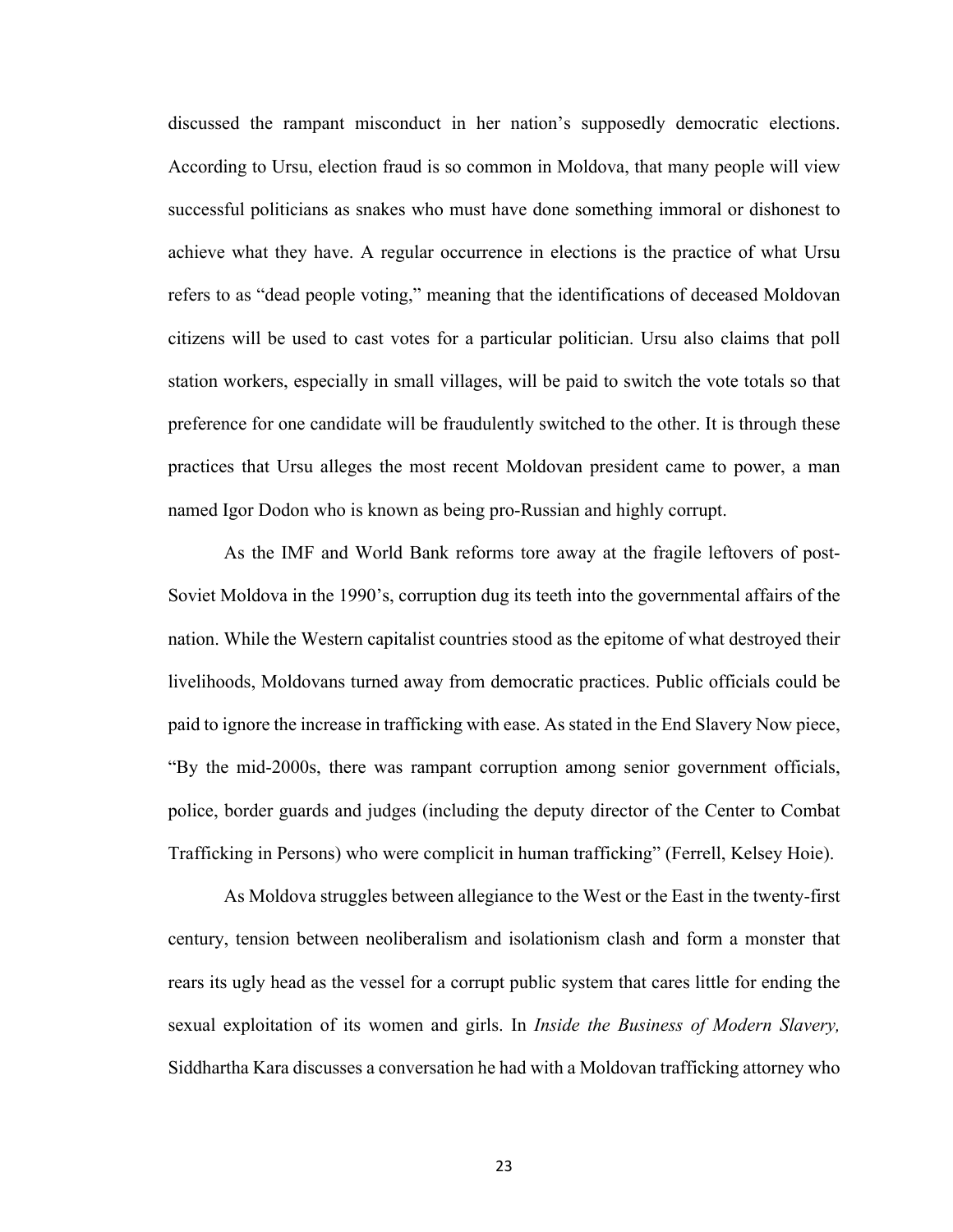suggested that corruption finds its root in poverty and, more specifically, low wages. Kara writes, "Wages for police officers, state prosecutors, and judges are barely above subsistence level." Therefore, a bribe from a trafficker is a welcome respite from the poverty that will not lessen its grip on the nation. According to the aforementioned attorney, a few hundred dollars to a trafficker "is little more than a minor cost of doing business, but an irresistible boost in income to a prosecutor or judge" (Kara, 126). Furthermore, when judges refuse to take bribes, witnesses often tend to mysteriously disappear, an assumed "plan B" for traffickers hoping to escape conviction. This situation in Moldova has led to slave traders being virtually impossible to stop. In short, as money flows from the hands of pimps to judges, traffickers will rarely see a day in jail, let alone face prosecution in the first place. This results in extremely low risk for organized crime syndicates seeking out new business ventures, and thus sex trafficking networks continue to thrive in Moldova. With poverty, and the ensuring corruption it encourages, in mind, it is essential to go deeper and seek out the circumstances surrounding those who are either victims of or at-risk for sex trafficking: the young girls of Moldova.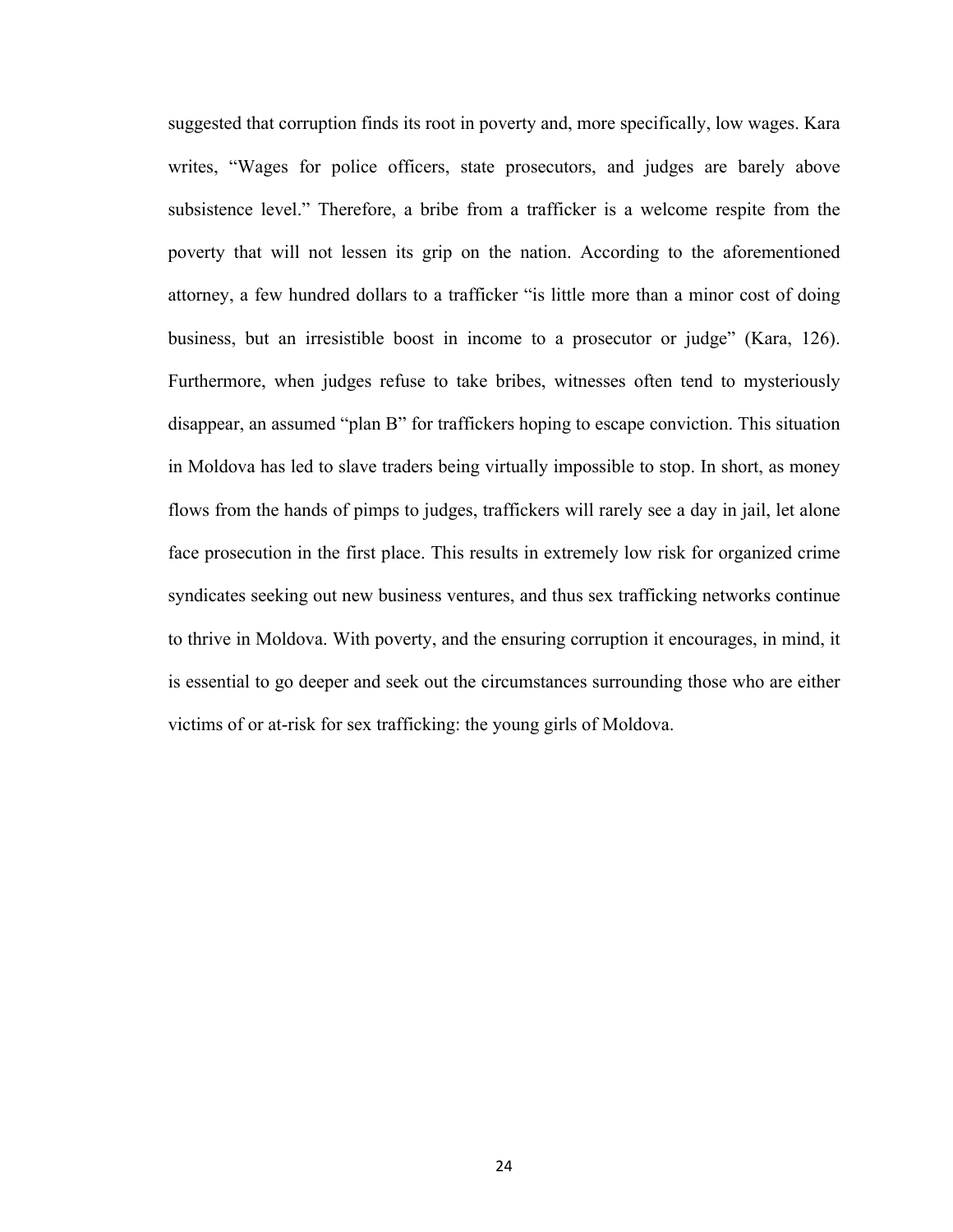#### CHAPTER IV

#### MOLDOVA'S YOUTH AT RISK

While poverty breeds the necessary conditions for sex trafficking to thrive, and corruption allows it to carry on and prosper, the children of Moldova in particular are at an extremely high risk of being trafficked because of societal circumstances which are also exacerbated by profound and adamant poverty, i.e. domestic abuse.

Though survivors of domestic violence come from all socioeconomic backgrounds, it is undeniable that there is a clear link between poverty and abuse. Economic stress is a powerful demon that is capable of bringing out the worst in people; likewise, economic instability also flourishes in violent homes and situations. According to an article in Borgen Magazine, "Being trapped in poverty or violence often implies being trapped in the other, because the two are so synonymous with human suffering and function to dehumanize individuals in a similar fashion through similar mechanisms" ("The Connection Between Poverty and Domestic Violence"). Moldova is no stranger to domestic abuse. The high prevalence of the issue is, arguably, one of the main reason why so many girls and women are eager to accept offers to go abroad for work; they desperately want to escape both their abusers and the overarching culture of violent homes.

End Slavery Now claims that "90% of victims of sexual exploitation from Moldova report that they had experienced violence at home prior to being trafficked" (Ferrell, Kelsey Hoie), thus showing a direct correlation between domestic abuse and vulnerability to sexual exploitation. What is worse is that there is an almost complete lack of resources for victims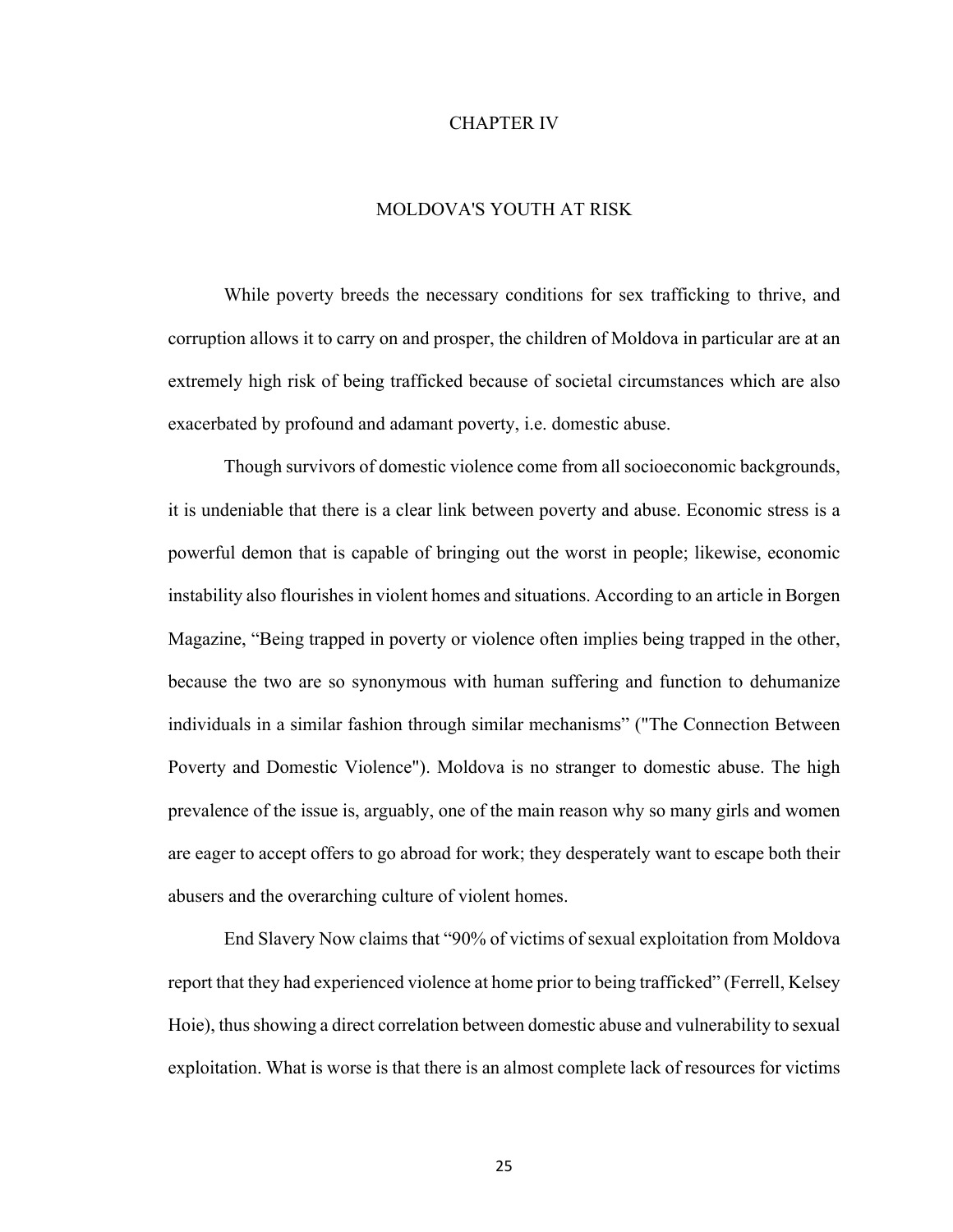of violence, even young children. Furthermore, alcoholism has grown to be a serious issue in Moldova, to the point where the tiny Republic is considered one of the world's largest consumers of alcohol. This alcohol abuse likely contributes to abusive homes, as abusers will be fueled by the effects of the dangerous substance, and it is doubtful that any alcoholic bystanders would attempt to stop this behavior.

While there are a small number of NGOs in Moldova working to rescue abused children and teens from dangerous homes, most youth become runaways and either live homeless on the streets or find themselves in orphanages that lack the appropriate public funding to provide victims with the counseling and education they require. An article detailing the stories of Moldova's abused youth describes the young life of a 14 year-old girl named Karina who was sexually abused by her father from the age of nine. Karina tells the reporter that her father was always under the influence of alcohol when he raped her, and that her mother was also drunk, and therefore could not hear her daughter's protests. However, even when her mother or neighbors witnessed the abuse with their own eyes, the police would not be contacted because they would likely not even arrive. As discussed, the justice system in Moldova is incredibly broken, and little is to be done for victims of violence against women in particular.

Luckily, Karina's father was eventually sentenced to prison for eighteen years, and she was taken away from her alcoholic mother to be placed in a crisis center, a temporary shelter that is home to about five hundred victims of domestic violence. However, this does not mean that Karina is no longer in danger. The aforementioned article states, "Moldovan social workers say that such kids are easy prey for human traffickers." Because there is such a lack of funding to support Karina's full recovery, the crisis center has no choice but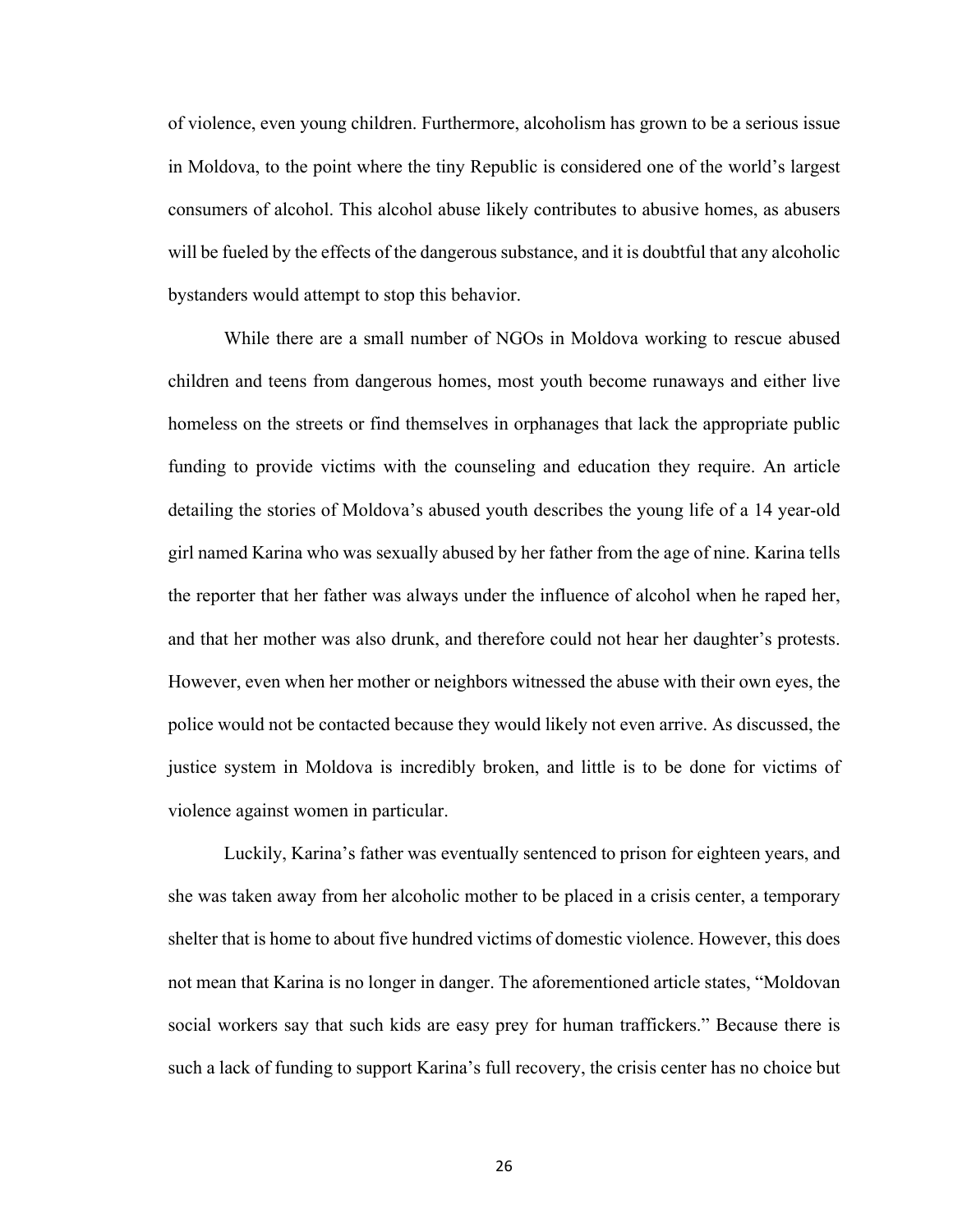to "send Karina to a permanent orphanage in a poor and remote southern region of Moldova." These orphanages also lack the appropriate resources to ensure that young girls will not fall prey to traffickers. Karina's psychologist, a woman named Lidia Gorceag, had said, "She is so traumatized, she is a potential target for traffickers." The author of the article commented on this statement as having an almost blasé quality about it, "as if such a fate is inevitable" (Nemtsova, Anna).

The orphanage that Karina will be sent to, much like the others, will be more like a holding cell for future trafficking victims rather than a real home. In these centers, it is not only abused children and teens who struggle to overcome their pasts, but also youth who have been left behind by parents who have gone abroad to find jobs. The International Organization for Migration has stated that "nearly every third child in Moldova grows up without their parents" because of these circumstances. Many of the latter children likely have mothers who have fallen prey to sex traffickers in their attempts to leave Moldova.

Furthermore, because there are so many abused and abandoned children in the country, orphanages are often filled to maximum capacity, meaning that once teenagers reach their eighteenth birthday, they will be turned out to the street without knowing how to fend for themselves. Orphanages rarely have programs that offer youth education, let alone job training, and thus much of Moldova's desperate young women will be immediately snatched up by a pimp the minute she leaves the orphanage. There is a devastating lack of opportunity for orphans to receive proper schooling or guidance, and they are also sadly unaware of the traps traffickers will lay for them.

While economic hardship is the obvious cause of many Moldovans' urgent desire to leave the country, the high rate of domestic abuse, worsened by an epidemic of extreme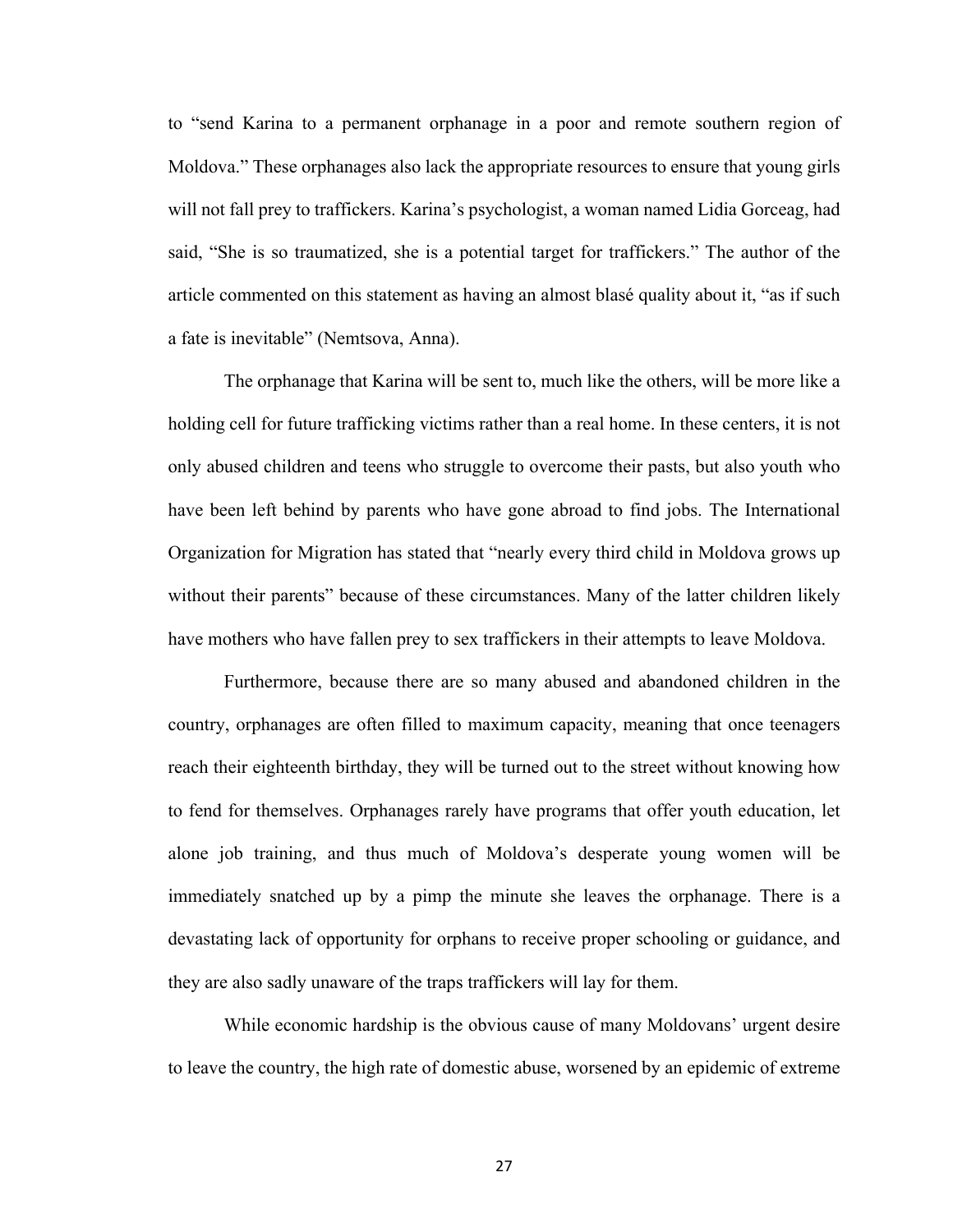alcoholism, makes matters even worse. It is arguable that poverty breeds violence, and that violence flourishes within poverty, and therefore we see a whole nation of people crippled by unending economic woes searching for escape through any avenue they can, whether it is violence against women, substance abuse, or walking right into the arms of traffickers. Lidia Gorceag, the aforementioned psychologist assigned to young Karina's case, explained that the girl's father could not be categorized as a pedophile, and instead referred to the man as an "ultimately degraded personality" (Nemtsova, Anna). It is therefore possible to see the tragedies of Moldova as a symptom of the deprivation and degradation of its people.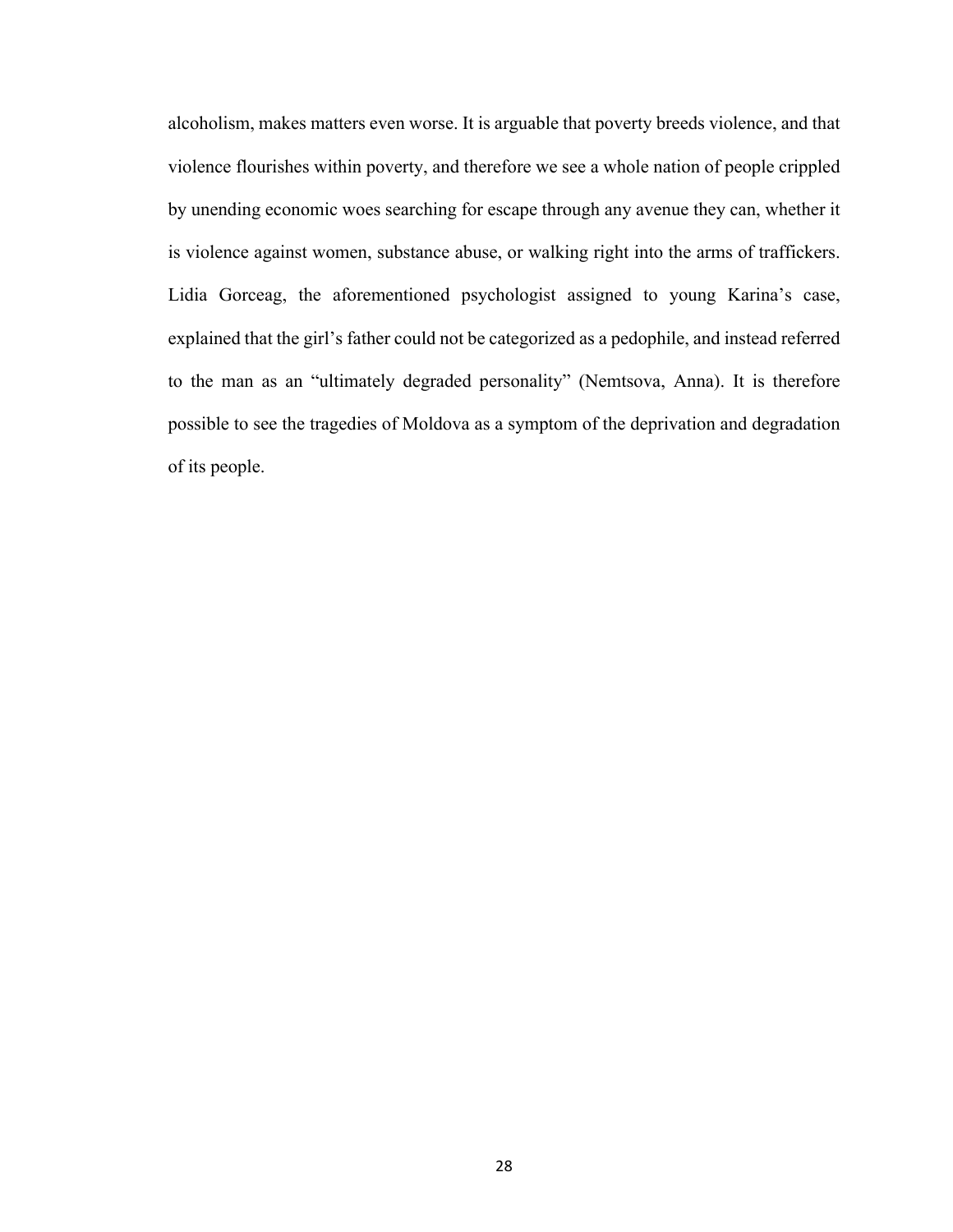#### CHAPTER V

#### THE MEDIA AS AN ENEMY TO ANTI-TRAFFICKING EFFORTS

When discussing the extent to which sex trafficking has tightened its grip on the modern world, it is essential to examine the role that the media has played in shaping a mass viewpoint on the issue, as well as how the media has made the efforts of traffickers easier through both misrepresentation and the rise of online pornography (and the internet in general). While it is the focus of this thesis to demonstrate poverty as the root cause of sex trafficking, it is also vital to the framework of one's understanding of the issue to see how the media acts as a catalyst for this issue to spiral into further gravity.

One of the most crucial aspects of conducting feminist research is to identify power structures in the given situation and to determine if there is a hierarchy in play. Through such analysis, we uncover the intricate dynamic between the hegemon, or the dominant identity or ideology, and the less privileged members of society. In *Gender, Race, and Class In Media*, James Lull writes, "Hegemony is the power or dominance that one social group holds over others" (Lull, James). Lull argues further that the media decides what we see and hear and, in turn, what we think. The crucial point of this analysis is that, due to a hegemonic patriarchal society, the voices that are in charge of the media are largely male. Thus, social power structures based on privileges translate into corporate media, meaning that those with the most privilege are the most powerful players in media networks, and therefore the ones making decisions. In our society, the identities that hold the most privilege are male, white, heterosexual, able-bodied, cisgender, and wealthy. A healthy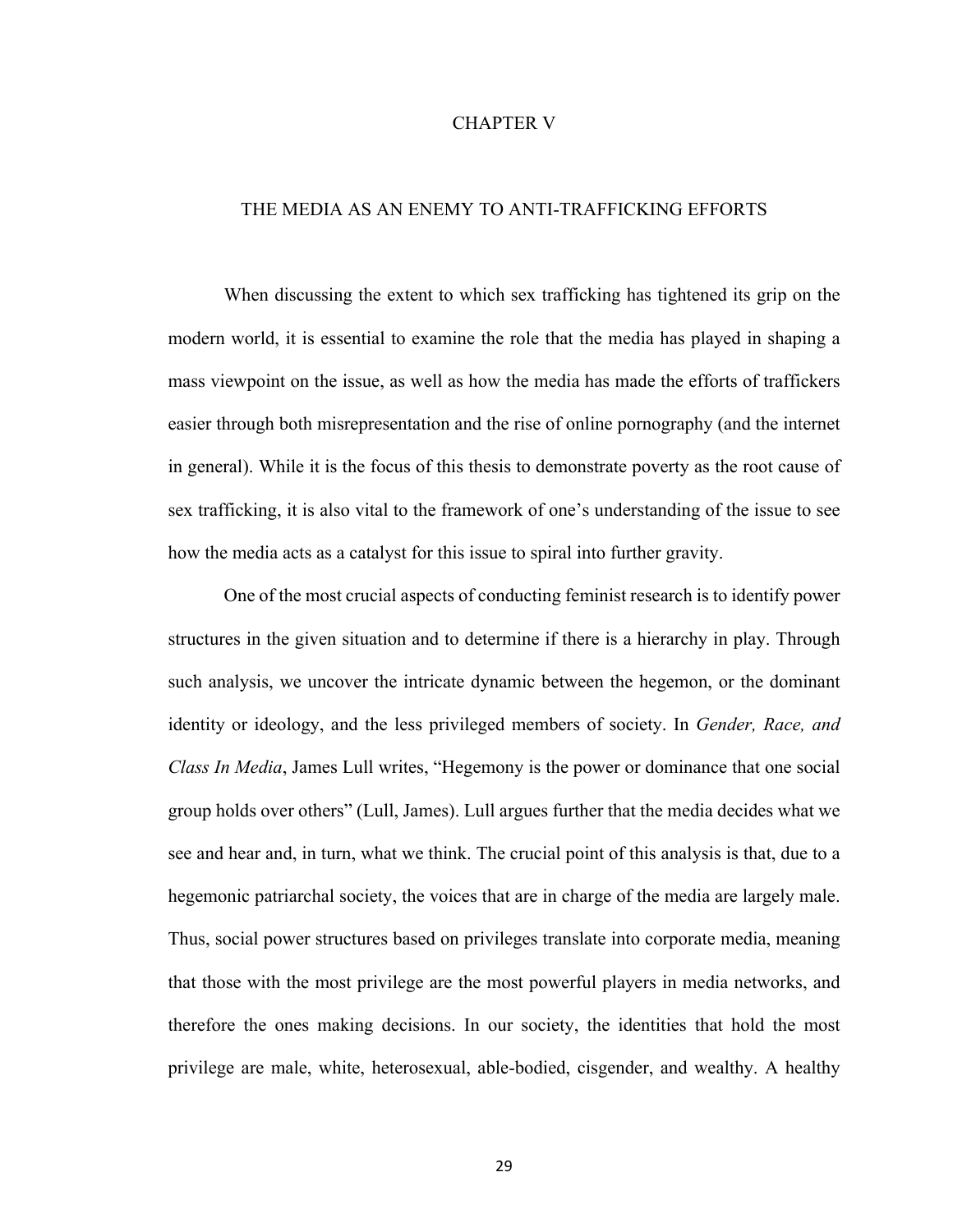combination of any of those things gives one a social location capable of amassing and exercising great power.

The point of this exploration is to uncover the overwhelmingly male narrative that exists in the media (including film, television, and the internet) about the topic of sex trafficking, and how this unfair power balance, regardless of intention, results in an environment in which the problem is able to thrive. The Women's Media Center, founded by Jane Fonda, Robin Morgan, and Gloria Steinem, conducted an in-depth study about the media gender gap, specifically for the year 2015. Researchers found that, in regards to news media, men generated about 62% of news, were on camera 68% of the time, wrote 62% of stories in the most popular newspapers, and wrote about 58% of online content. Men also held the majority of the share of jobs in film and television entertainment, with women representing only 27% of that particular workforce. Furthermore, "Men were 83 percent of all directors, executive producers, producers, writers, cinematographers and editors for the 250 most profitable films made in the United States in 2014" (Gray, Katti). Overall, this report clearly illustrates the harmful lack of gender equality in the creation of media, which scholars such as Lull claim is the most powerful societal influencer.

It is not only in news media where women's voices are given limited space, but also in film and television. In terms of the film and television industry gender gap, women are seriously underrepresented as directors, producers, and writers, and were cast in only 28.7% of movies in the year 2014 (Gray, Katti). More harrowing is the fact that, in terms of sex trafficking, the majority of films and documentaries on the topic are either produced and/or directed by men. When conducting research via documentary films, this thesis strove to avoid this situation and pulled insight from films such as *The Price of Sex* and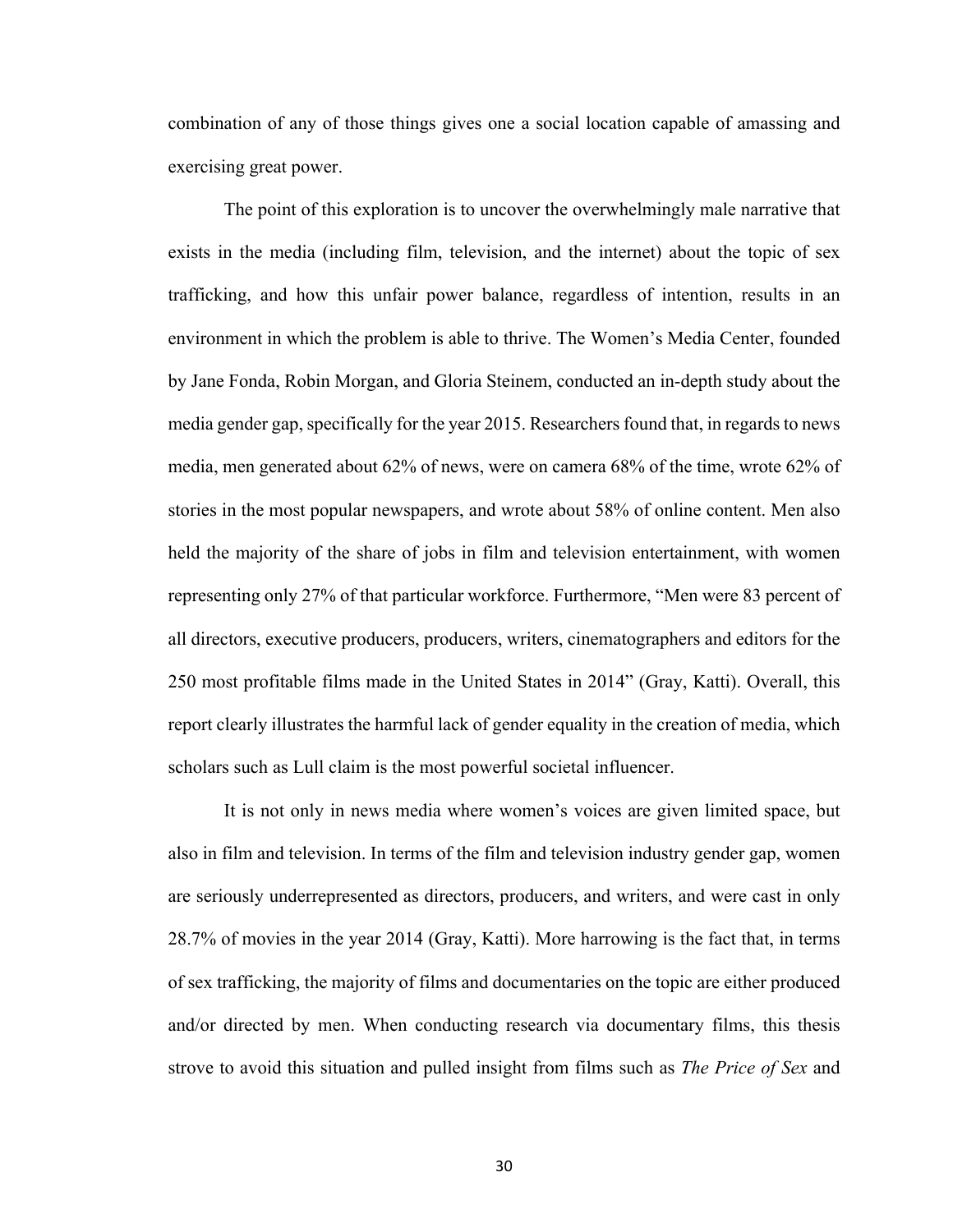*Anonymously Yours*, both of which were directed by women. The problem with having a majority of male perspectives, in the form of directors and producers, but also via mostly male media reporters, on the subject of sex trafficking is that it creates a conversation about a women's issue (meaning that 98% of victims of sex trafficking are women) that is seriously lacking in women's voices. Thus, discussion of the topic is skewed in favor of the male gaze, further silencing women who have been victims of a taboo and untouchable crime that has already stolen their autonomy and personhood. Keeping women quiet and dependent is, after all, the root cause of violence against women in general.

Furthermore, when men are left in charge of women's issues, the products of their discussions, though well-meaning, are reminiscent of patriarchal views that they cannot seem to shake off. For example, documentaries about sex trafficking directed or produced by men, tend to focus more on sex, rather than trafficking. Compared to pieces by women, these productions often accidentally glamorize sexual slavery by equating it more so with sex work and the consensual sex trade. Flashy camera angles on fishnet stockings, high heels, and red lights are often features of these pieces, with male-voiced narration intent on making the world of sex trafficking appear like a dramatic underground carnival, rather than a devastating and violent crime. Often the titles of the films themselves are inappropriate, again placing emphasis on the selling of sex than on the exploited women themselves, such as in *Whores' Glory* and *Nefarious: Merchant of Souls*. These films feature action-movie music and unnerving interviews with johns and pimps, alongside artistic shots of scantily clad women twirling lacy umbrellas on street corners or dancing in clubs. It is undeniable that these films have the potential to raise awareness on the issue,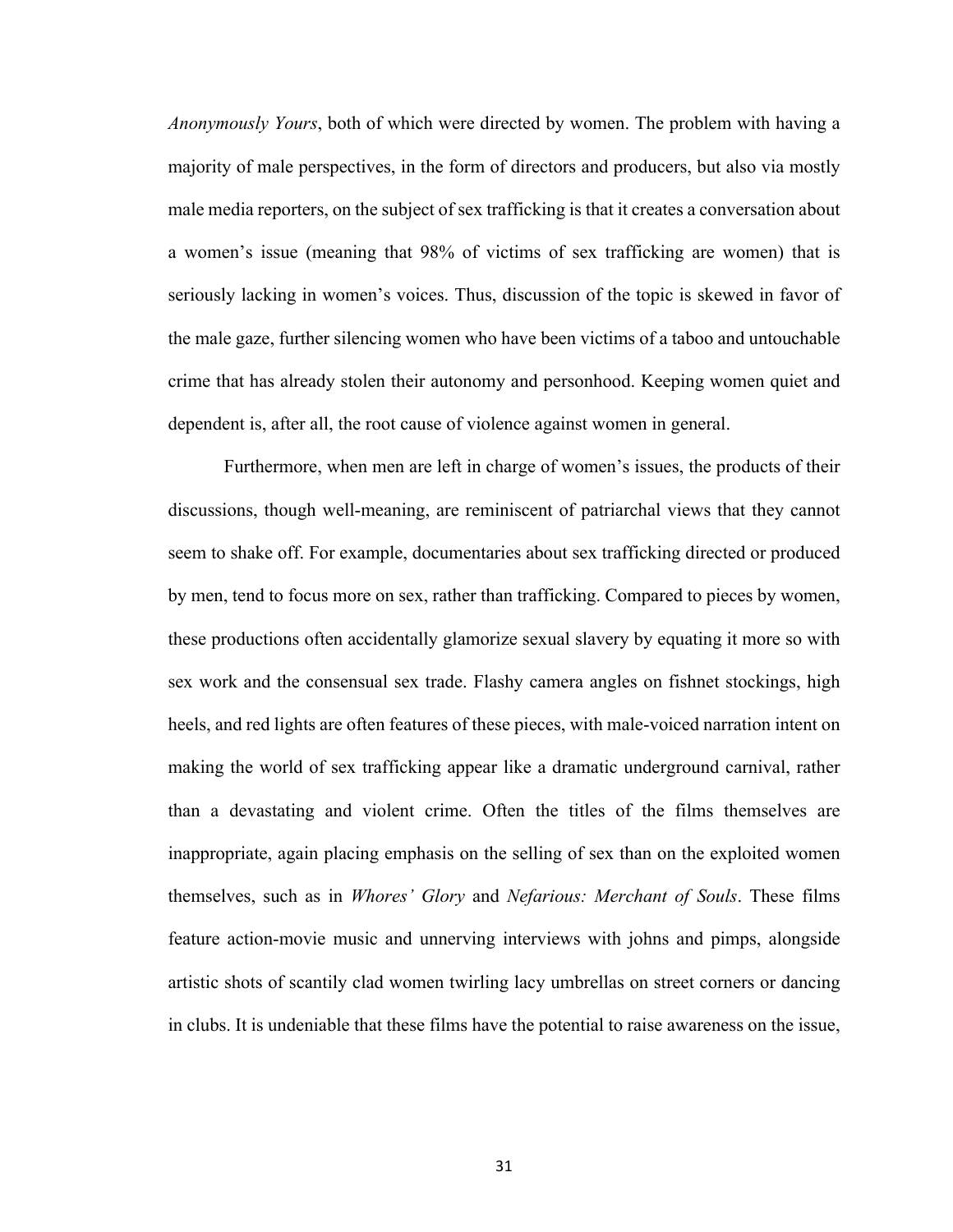but their framing of sex trafficking only serves to contribute to a conversation in which the victims and the exploitation are snubbed, while the sex and money are emphasized.

Another issue that arises in regards to the male gaze and media depictions of sex trafficking is misrepresentation. It is arguable that improperly portraying the issue and using it as a method of increasing the shock factor and a sense of drama makes it more difficult for anti-trafficking efforts to succeed. If the public does not understand the problem, and only views it as a really intense episode of *Law and Order: Special Victims Unit*, there will be less people to understand the reality of the crime and become meaningful activists. For example, the *Taken* saga tells the story of a former CIA agent, played by Liam Neeson, whose daughter is abducted by sex traffickers while on vacation in Paris and the ensuing action-packed journey he embarks on to rescue her. There are countless issues with this film's portrayal of sex trafficking. Firstly, the assumption that traffickers and pimps are snatching privileged, white, American girls from swanky hotels in Paris to feed the industry is, as discussed throughout this thesis, completely inaccurate. Traffickers are most likely to prey on vulnerable girls who lack most privileges, and are often ensnared through coercion and fraud, rather than abducted in the dead of night (although this can occur). Secondly, the idea that a single man can take on an entire ring of traffickers with a bit of CIA training and heroically save the day is so beyond the realm of reality in actual sex trafficking situations that it shines a light of simplicity on the very complicated and twisted work of sexual slavery. Overall, the *Taken* saga is an example of a male-dominated Hollywood using this global crime as a topic of sensation and excitement to capture the public's attention and generate profit, while doing nothing to actually help eradicate sex trafficking around the world.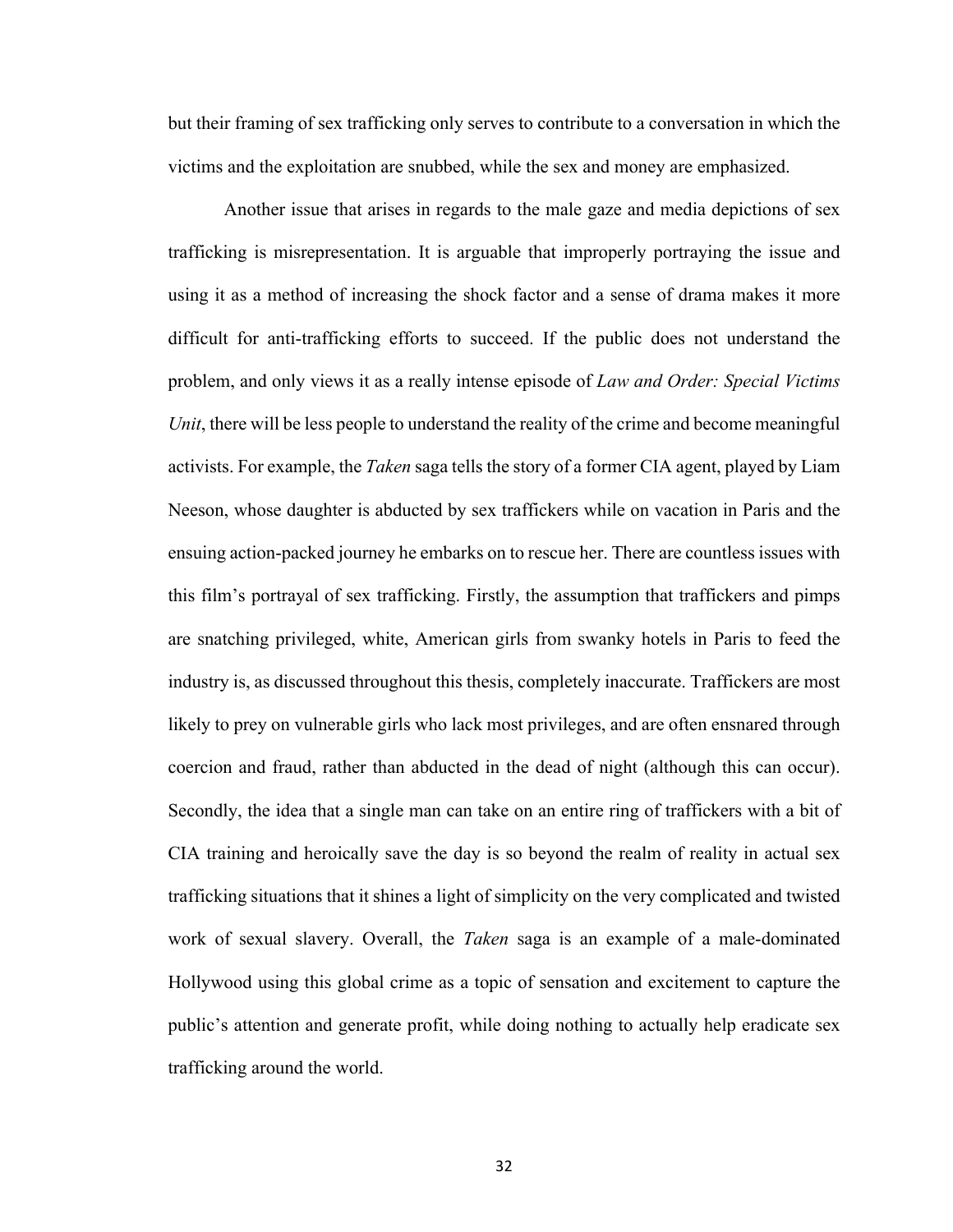Scholarly articles and journals could also be considered a form of media, and so it is also vital to examine ways in which the male gaze has affected previous research on this topic in the more academic realm. In regards to this thesis, of the approximately fifty sources cited, the majority has originated from government entities, non-governmental organizations, and female academics or journalists. Only a handful of the resources have been male, but two in particular have contributed significantly to building a general framework on the functioning of the sex trade and the experiences of sex trafficking victims: Siddhartha Kara's *Sex Trafficking: Inside the Business of Modern Slavery* and Victor Malarek's *The Natashas*.

These two texts provide in depth descriptions of the functioning of sex trafficking rings, including travel routes, major source cities, and general practice. Both Kara and Malarek base their arguments and discussions on their travels through countries and regions known for particularly high rates of sex trafficking, such as Eastern Europe and Southeast Asia. Using their male privilege to their utmost advantage, they explore infamous red light districts and sex trade hotspots like Kamathipura in Mumbai and the E-55 highway on the Czech Republic-Germany border. The two men write of their explorations into the brothels themselves, and their conversations with pimps and trafficked women. Kara described the apprehension that was clearly felt by the women he met when he began speaking to them instead of having sex with them; they often did not trust him because they feared that their pimp was trying to trick them into disloyalty, which would result in extreme violence against them (Kara, 48).

Malarek also entered brothels, including one experience in which he had a lengthy discussion with a pimp about how the man was transitioning his "business" to the internet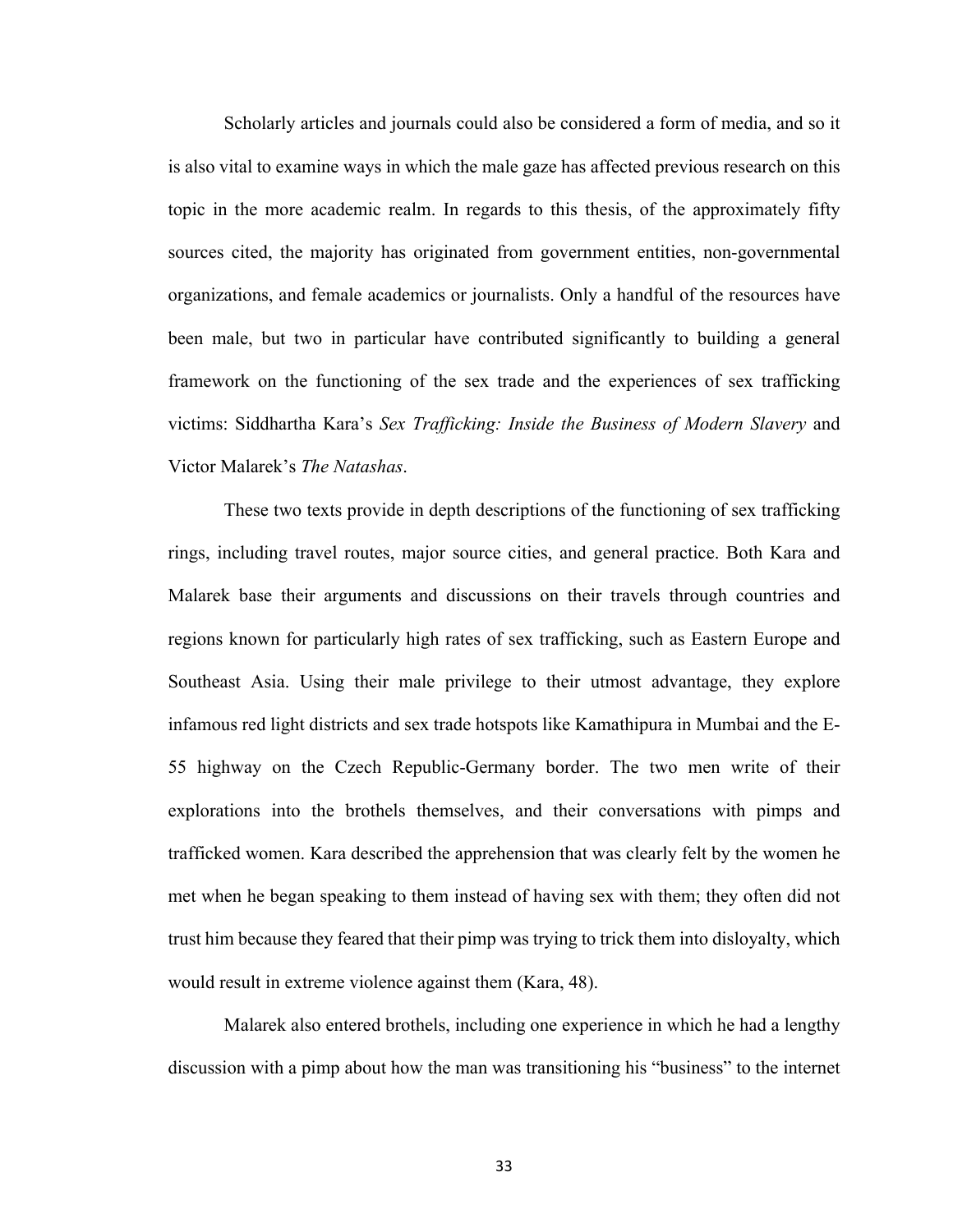by posting advertisements for the women he had trafficked. When asked whether online advertising has helped increase customers, the pimp replied, "Business has tripled with the internet. Customers see what I have to offer… I have visitors from America, Canada, Britain, Europe, and some from Japan. They all found me on the internet" (Malarek, 83). Through this conversation, Malarek's eyes were opened into a digital world in which men from all over the world shared their experiences and opinions of various sex tourist hot spots from Thailand to Turkey. Online forums have risen up as guides for sex tourists, such as the popular World Sex Guide, which boasts advice from men all over the world about their experiences in various countries with different nationalities or ethnicities of women. There is advice on where to get the "most" for your money, detailed travel directions, and what type of girls tourists can expect to find in certain countries. In response to a question on the latter, one contributor wrote, "Istanbul is a heaven for Ukrainian girls. And you're not limited to them at all. There are also Romanian, Russian, Bulgaria, Moldavian," (Malarek, 85). Mimi Chakarova also has discussed in the *Price of Sex* how Istanbul is a major destination for girls trafficked from Eastern Europe and the former Soviet Union.

Some pimps and traffickers have even gone so far as to arrange tours for their clients, with promises of accommodation, food, and women all for one inclusive price that can be booked with the ease of the internet (Malarek, 92). Thus, it is undeniable that the rise of the internet has contributed greatly to the increased exploitation of women and girls, by allowing pimps to streamline their business plans and reap more profits from a wider range of global consumers. While the internet has certainly improved our lives in terms of opportunity and efficiency, it has clearly also been used as a tool for evil due to these very characteristics. When forums such as World Sex Guide and its compatriots grow in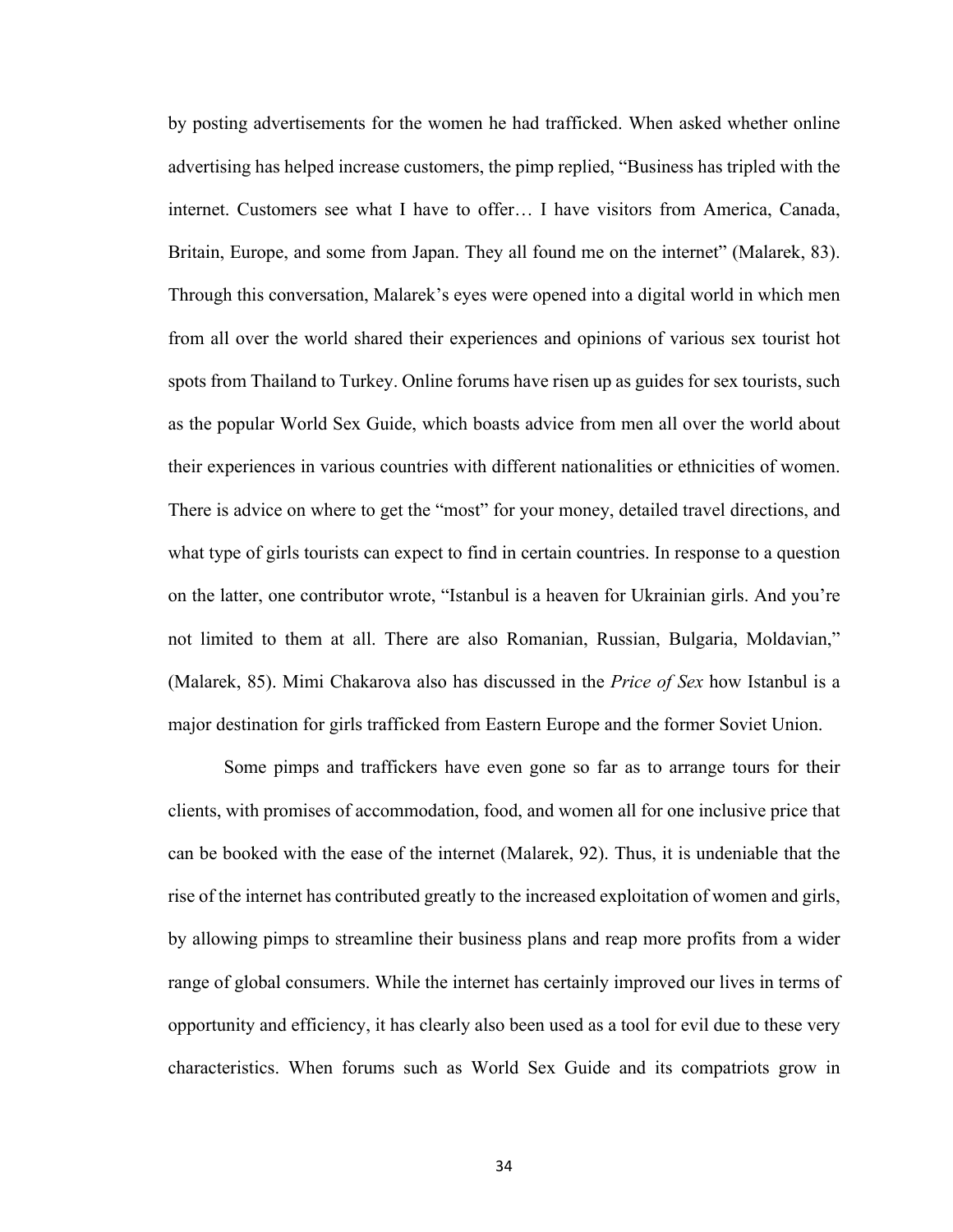popularity, the abuse of trafficked women increases, and it is unlikely that any voice of reason or justice will be heard in such online communities. Malarek writes of a young man who visited the United Arab Emirates and expressed concerns that the women he had seen in brothels were forced to be there and had been abused by their pimps. In response, one man wrote, "This is a board for men who wanna get laid, not for those who wanna hear slash wrist, sad violin stories" (Malarek, 95). The man continued on to suggest that the original poster's sister, for example, would never deign to enter such work because of assumed "family values" and a sense of self respect, which apparently trafficked women have no semblance of. It is evident from this that the large majority of men consuming sex from trafficked women and girls are either completely unaware of the violence and coercion that has occurred, or they choose to remain blissfully ignorant of such horrifying exploitation.

It is essential to consider Kara's and Malarek's gender when interacting with their research. As men, both have the privilege of being able to enter brothels safely, presumed to be merely customers. Furthermore, due to the fact that it is extremely rare for sex trafficking victims to be male, neither researcher ever has to fear that he will become a victim of the crime he is are studying. Contrastingly, photo-journalist Mimi Chakarova makes the bold and dangerous decision to pose as a prostitute in the red light district of Dubai in *The Price of Sex*, and fears for her life and freedom throughout the entire experience. Thus, if male scholars are more able than female scholars to enter the brothels and red light districts themselves, we can therefore assume that the large majority of this primary research would be from a male perspectives. Furthermore, female researchers like Chakarova would be unable to converse with pimps about the intricacies of their business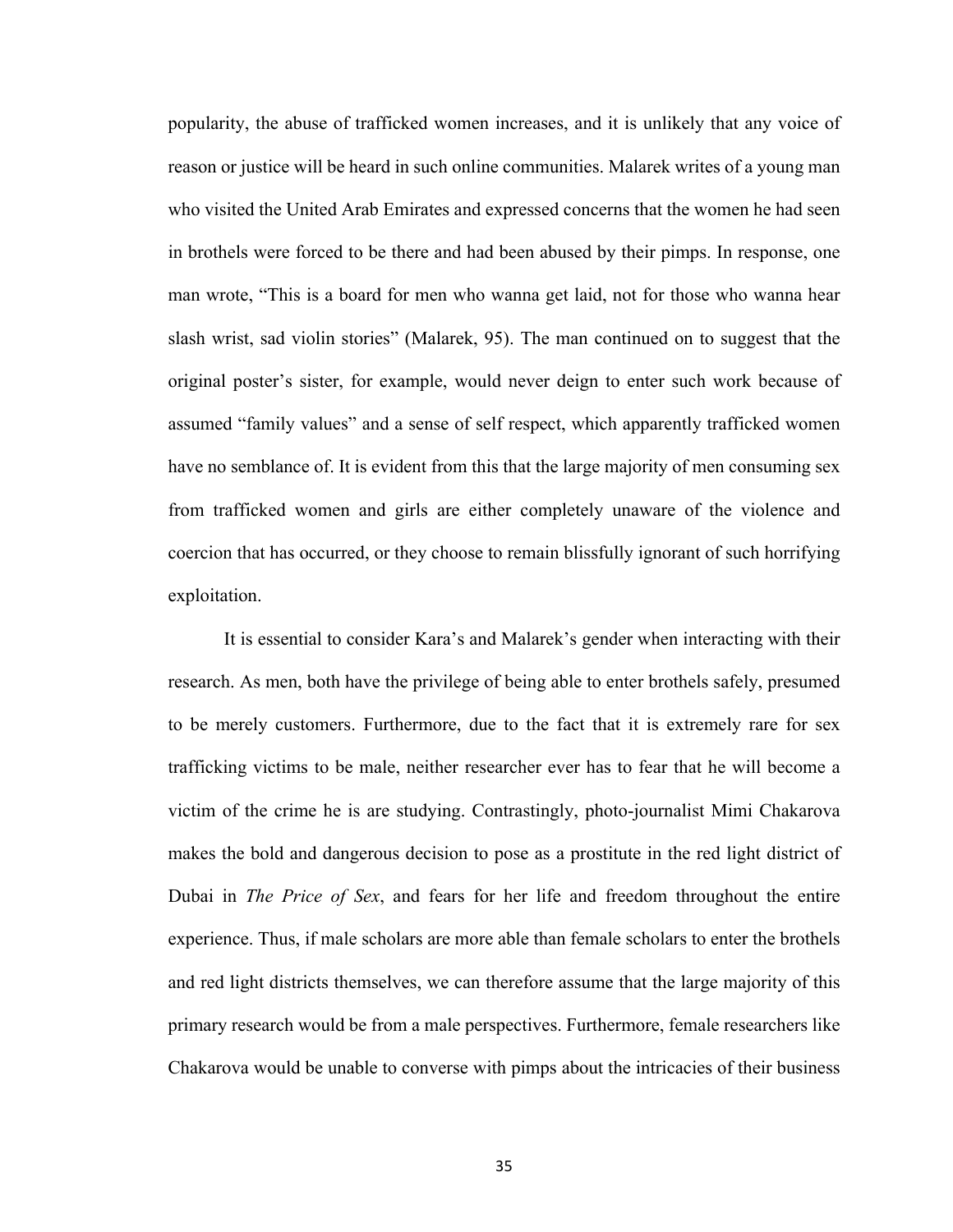plan, nor would they have the opportunity to communicate with the trafficked women themselves without raising suspicions and putting their life at risk. Kara's and Malarek's male privilege make both of these activities safer and more accessible. In short, while it is useful for men to utilize their gender-based power to investigate sex trafficking in a faceto-face manner, it is important to understand that any product of such research would come from a male perspective, and may therefore fall to the same tendencies as aforementioned films and televisions series have to focus more so on sex than trafficking, and to trade an accurate depiction of victims' vulnerability for profit-generating sensationalism. Despite this possibility, both Kara and Malarek, among the only male scholars whose work has been utilized in this thesis, adequately acknowledged their ability to enter and leave brothels as free and privileged men, and appropriately communicated the situations to the reader without silencing women.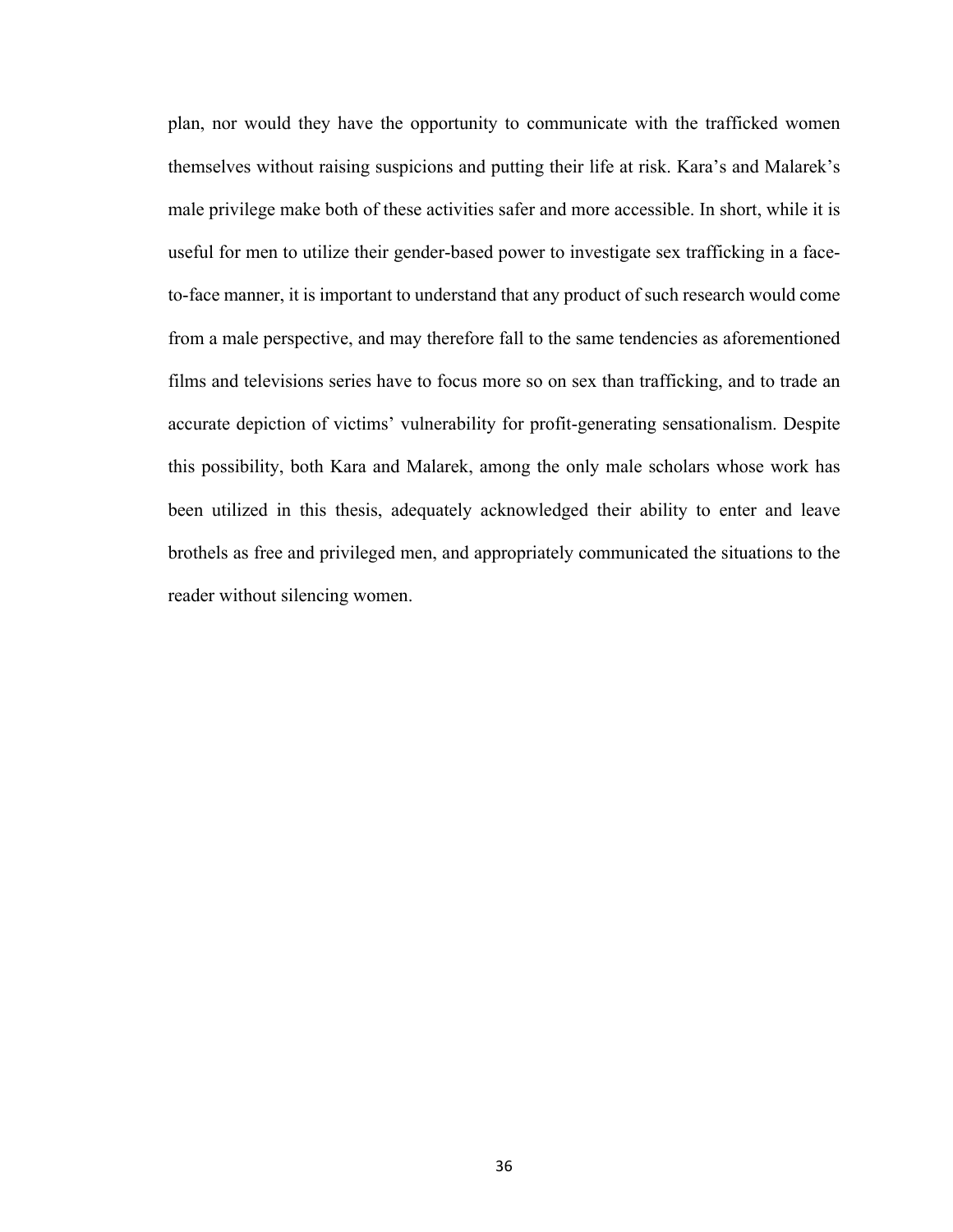#### CHAPTER VI

#### GLOBAL AND REGIONAL SOLUTIONS

Refocusing on Eastern Europe and Moldova specifically, despite endless proliferation of this issue through enforced poverty and the conditions that arise from socioeconomic instability, as well as the unhelpful effects of the media on decreasing the prevalence of sex trafficking, there have been a large number of non-governmental organizations (NGOs) devoted to the eradication of trafficking and the exploitation of women and girls.

La Strada International is one of the more well-known organizations in the region of Eastern Europe, with offices in countries such as Bulgaria, Moldova, and Ukraine. La Strada places an emphasis on human rights and grassroots organizing, as well as relationships with similar organizations throughout Europe. One of their projects, titled the European Action for Compensation for Trafficked Persons (COMP.ACT), aims to provide victims of sex trafficking with compensation for the suffering they experienced and for the unpaid labor they performed. According to the La Strada International website, approximately 50 trafficked women have been compensated, which the highest amount provided being almost \$60,000 ("La Strada International"). La Strada International also supports research on the topic of human trafficking through grants, and also co-sponsors conferences in which governmental officials are invited to engage in discussions about the solution to global trafficking.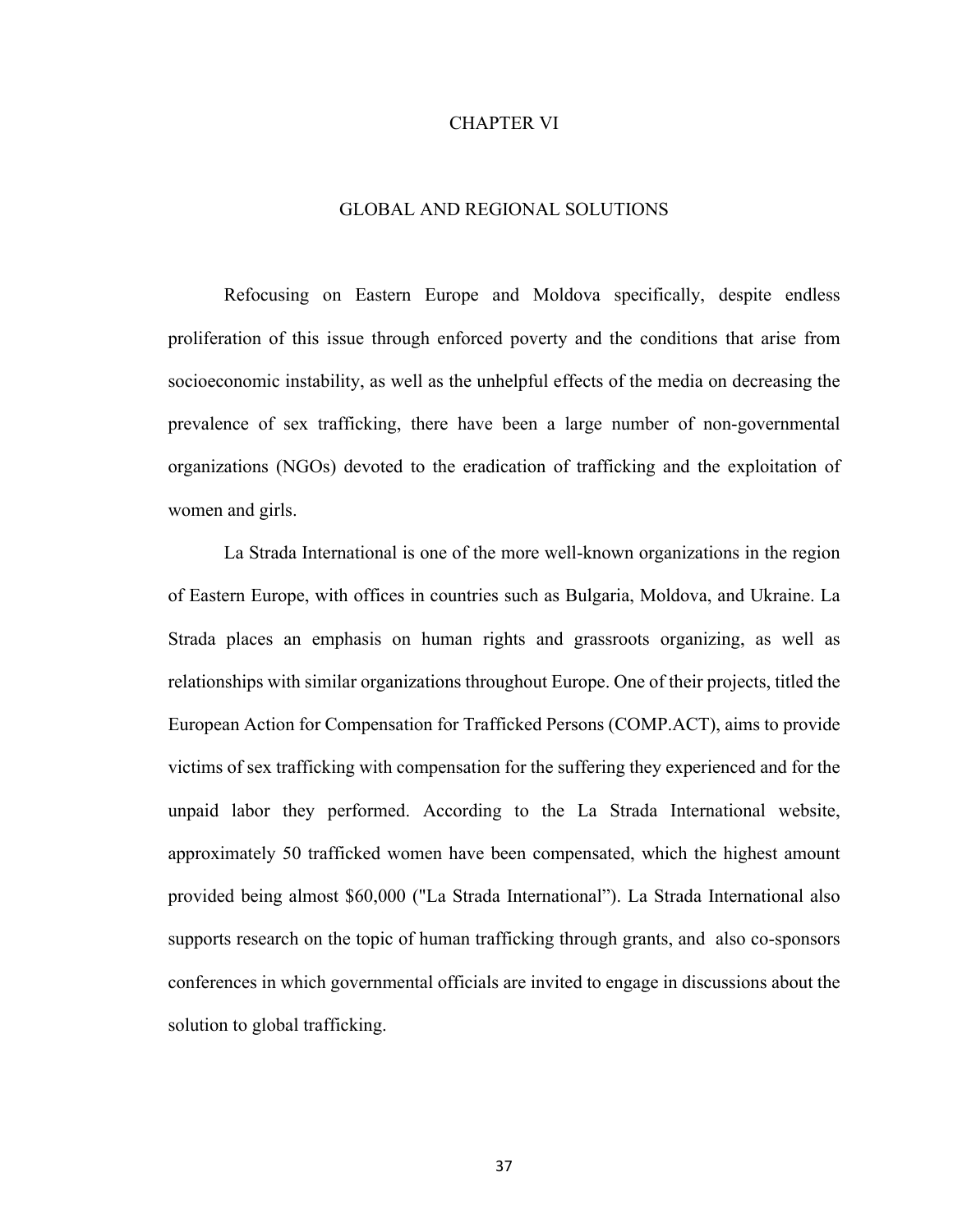More specifically, the La Strada office in Moldova is geared toward assisting potential and current victims in terms of the specific conditions faced by people in the country, as discussed throughout this thesis. The website states that, "About 80% of interviewed female victims of trafficking from 2005 to 2010 confirmed that they had experienced violence in their own family," and therefore this specific branch of the organization has focused its efforts toward preventing domestic violence, as well as operating a hotline for victims to call when they are in need of help ("La Strada International"). There is general agreement that women who have experienced domestic violence are much more vulnerable to exploitation, due to fear or a sense desperation to escape their current situation. As mentioned previously in this thesis, domestic violence occurs at a high rate in Moldova, arguably due to in part to widespread alcoholism, which is in turn influenced by inescapable poverty. Thus, by providing specific resources for those affected by domestic violence in Moldova, La Strada is effectively seeking to end sex trafficking by going to the root of the issue, an idea which runs parallel to the premise of this thesis that attacking the most basic and foundational causes of a global issue, rather than providing metaphorical bandaids for the symptoms, is a much more effective method to enact social change.

On a more global scale, End Slavery Now was founded in 2007 to combat human trafficking around the world and has contributed a large number of the facts and figures to this thesis. By providing numerical data and quantitative research on the issue of sex trafficking, it is easier to quantify the extent to which this tragedy has dissipated across the world and also to deduce which parts of the world are more seriously affected. End Slavery Now also provides annual Impact Reports and Financial Reports, a level of transparency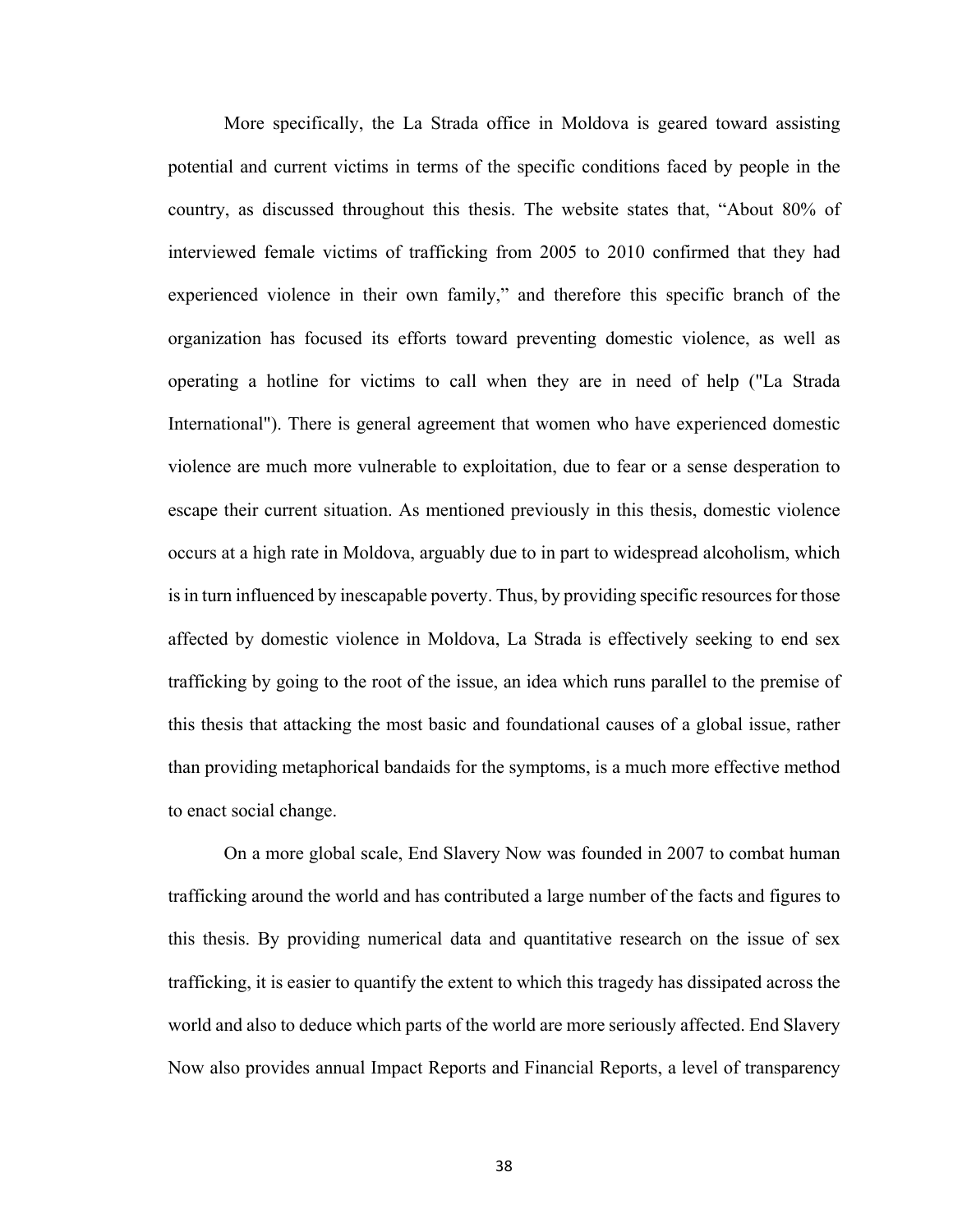which is difficult to find in government-based agencies. According to their 2015 Impact Report, efforts by End Slavery Now supported 1,940 "survivors and at-risk individuals" of trafficking, the majority of which were female and 70 percent of which were children. Their support comes in the form of housing, education, and training for work, and was focused in 2015 on the specific countries of the Netherlands, Romania, Thailand, and the United States ("2015 Impact Report"). Dissimilar to La Strada International, End Slavery Now focuses less on the causes of trafficking and more so on the aftermath. Regardless of their methods, the work that they have done for those affected by trafficking, both for sex and labor, has undeniable improved lives in the ten years since they were founded. Overall, it is arguably most effective to have both type of organizations: one to stop sex trafficking where it begins, and one to ease the suffering of that which has already occurred.

An intergovernmental organization that works closely with NGOs and provides indepth research and lengthy reports on trafficking, is the International Organization for Migration (IOM). This organization is similar to End Slavery now in the sense that it places more emphasis on assisting those who have already experienced trafficking and, according to their website, "operate(s) from the outset that trafficking in persons needs to be approached within the overall context of managing migration" ("Counter-Trafficking"). The organization claims that it has assisted about 70,000 victims of sex trafficking, mostly in terms of help with reintegration back in their home countries through methods such as providing them with resources to find stable and safe jobs, as well as housing and legal protection. Several reports published by the IOM have examined migration patterns throughout the entire Balkan region and also specifically in regards to Moldova, with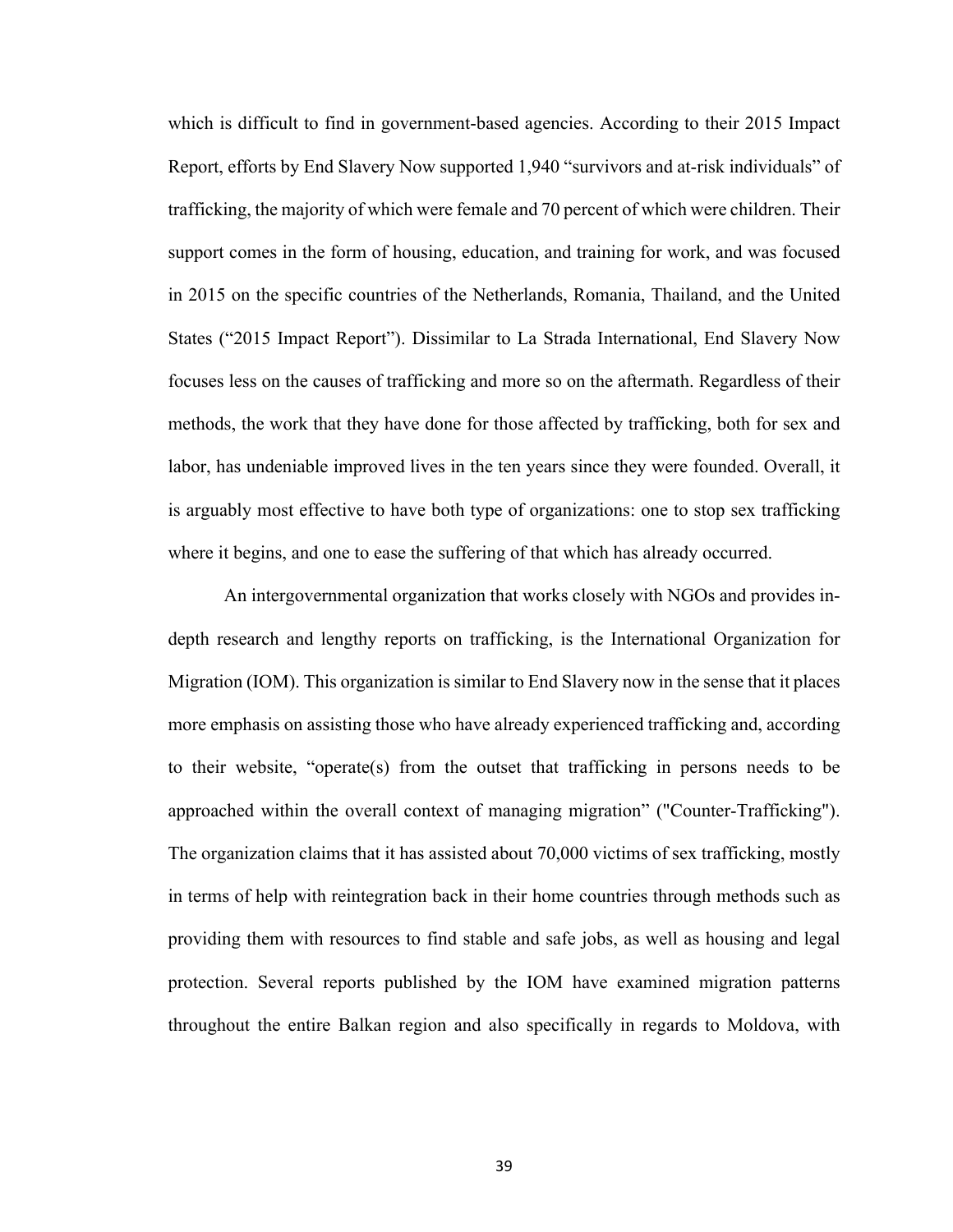references to trafficking particularly through the highly porous border that Moldova shares with the unrecognized breakaway nation of Transnistria, mentioned in previous sections.

Methods to combat trafficking by the IOM include active communication channels through which authorities can be contacted if a Moldovan victim is identified abroad; the IOM will then assist with returning the trafficked person to their home country and refer them to their Assistance and Protection Centre, which will provide them with the resources they need to resettle safely back into their community and to decrease the circumstances that led to the victim's previous vulnerability. The IOM appears to a midway point between La Strada International and End Slavery Now, as it not only provides support for those who have been trafficked, but also seeks to prevent trafficking by seeking out at-risk people based on the situations experienced by previous victims. At-risk populations for trafficking, according to the IOM, are "vulnerable single-parent families, children, victims of domestic violence, persons with a low level of education, and those from poor rural areas with minimal opportunities" ("Preventing Trafficking and Protecting Victims in Moldova"). This thesis argues similar causes of trafficking, and acknowledges that many of these aforementioned conditions are either created or worsened by a lack of socioeconomic stability not only in regards to individuals, but also in terms of the condition of the nation in general and it's monetary ability, or lack thereof, to provide the resources necessary to ease the vulnerability of its citizens.

Other non-governmental organizations which are focused on the more general topic of human rights, but which have promoted campaigns against sex trafficking include Amnesty International, Human Rights Watch, and the Human Rights Action Center. Though not specifically devoted to ending the injustice around the world, these

40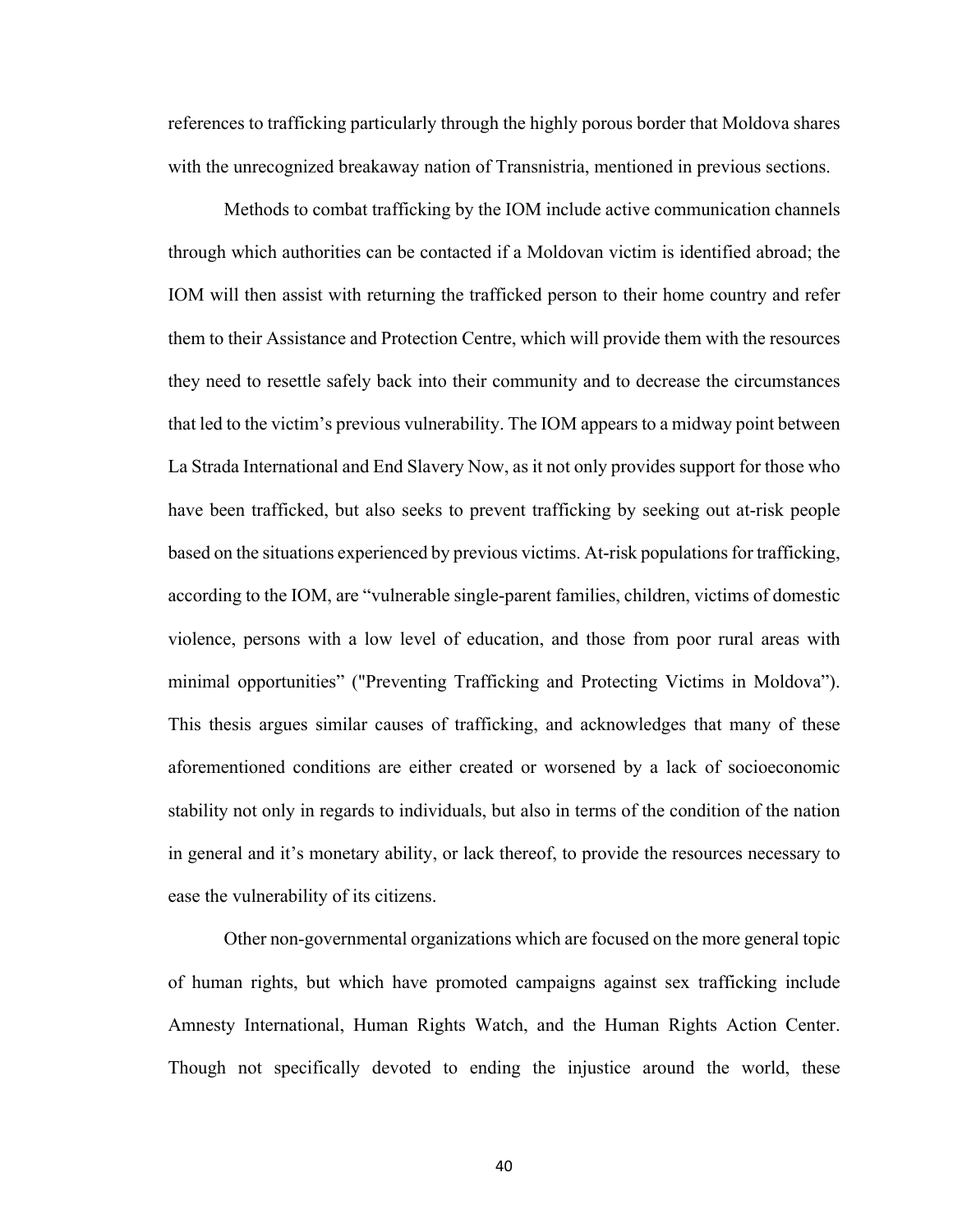organizations have published articles or reports on the subject, and have promoted campaigns either about or related to sex trafficking, such as Amnesty International's fervent promotion of legalizing prostitution and protecting the rights of sex workers, which is argued by this organization to be a valid solution to sex trafficking ("Amnesty International Publishes Policy and Research on Protection of Sex Workers' Rights").

In regards to the efforts of government bodies to combat sex trafficking, the United Nations has created a number of agencies involved in anti-trafficking endeavors on a more policy-related scale. The United Nations Human Rights Council (UNHRC) is directly involved with development in nations where human rights abuses are prevalent, including efforts to curb the trafficking of vulnerable people, particularly in the developing world. Furthermore, the United Nations Office on Drugs and Crime (UNODC) deals directly with human trafficking, with efforts to "punish and suppress" the practice through the Convention against Transnational Organized Crime by not only assisting victims, but also by targeting the criminals themselves and exercising legal and political authority in ways that NGOs cannot always do. The main feature of the aforementioned convention is that it established a uniform intergovernmental definition of sex trafficking and protocol for both investigations into and prosecutions of sex trafficking cases, with an emphasis on the human rights of the victims ("Convention on Transnational Organized Crime"). However, the United Nations does not have its own army, and its police, or peacekeeping, forces are acknowledged loyal to their own member nations above all else. Thus, while the UN can adopt resolutions and draft firm suggestions for other countries, its governmental actions are not always highly effective.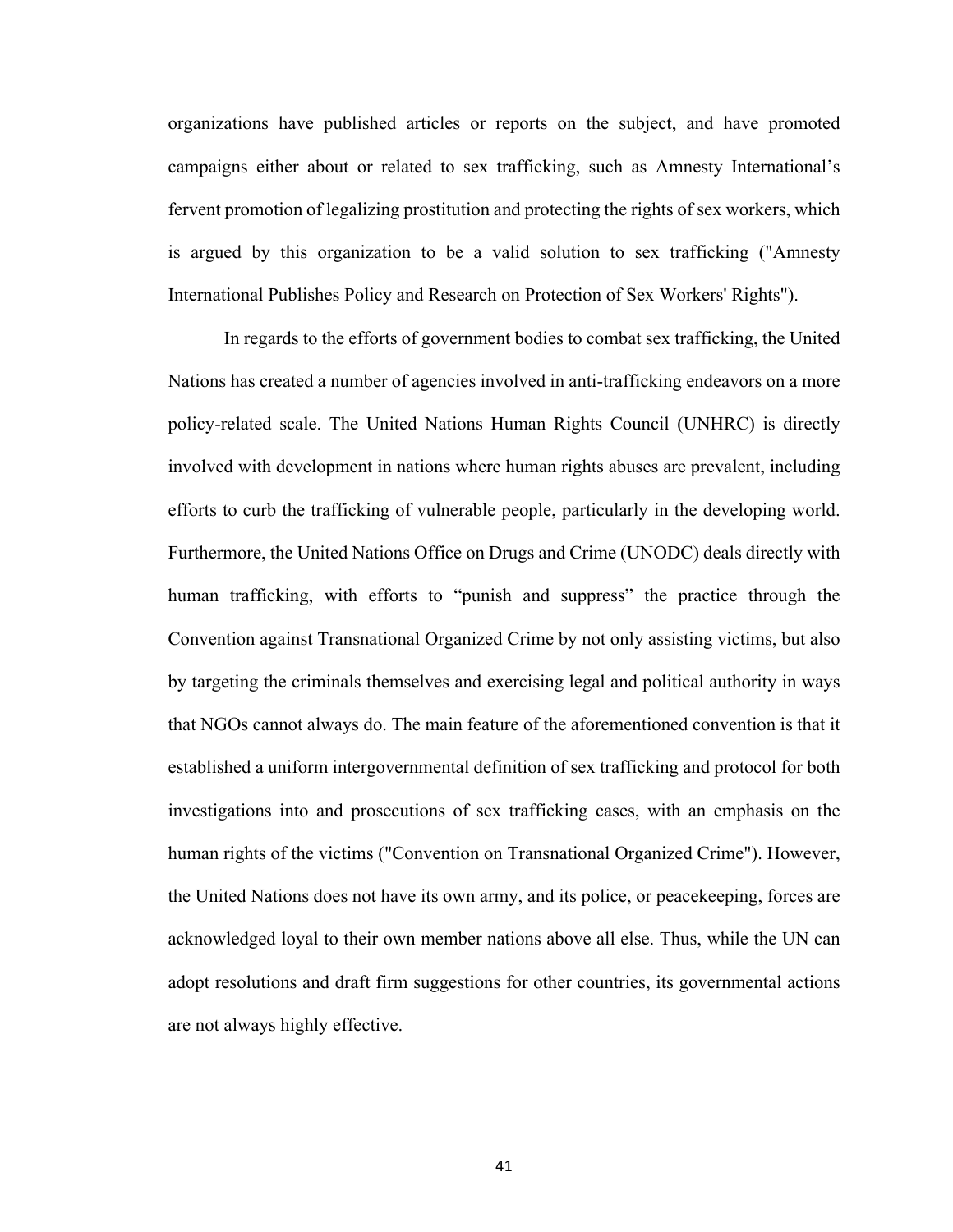The United States, while adhering to the UN's agreed upon definition of sex trafficking and the procedures needed to appropriately combat it, still utilizes the tier system (as outlined previously in the thesis) when dealing with sex trafficking on a global scale. Domestically, the United States is active in conducting police raids against traffickers, which often result in hundreds of arrests (Malo, Sebastien). However, many of these arrests are of sex trafficking victims themselves, over the age of 18, who are detained because they have participated in prostitution, regardless of any coercion, fraud, or force that was employed to get them in such a position. Arresting those who have been forced into the sex trade only deepens their vulnerability and only makes it more difficult for them to gain stable lives with safe jobs, as it gives them a criminal record. While pimps and traffickers are also arrested in these raids, it would be ideal if the victims were given the resources needed to improve their lives rather than treated as a lawbreaking miscreant shamed for their non-consensual participation in the sex trade. Furthermore, when these raids result in the rescuing of minors, the United States provides very few resources for children escaping from sex traffickers. The young girls who become victims of sex trafficking in the United States are often orphaned, in the foster system, and/or the children of abusive and/or drug-addicted parents (Lloyd, Rachel). Because there is such a lack of government programs for minor victims of sex trafficking and forced prostitution in the U.S., such as aid with housing, school, and counseling, these young girls often end up in the foster system or homeless, i.e. right where they were before being trafficked.

In regards to the Moldovan government, the U.S. DoS claims that the country has not met the minimum standards (according to U.S. guidelines) required to effectively move toward the elimination of sex trafficking, but apparently "are making significant efforts to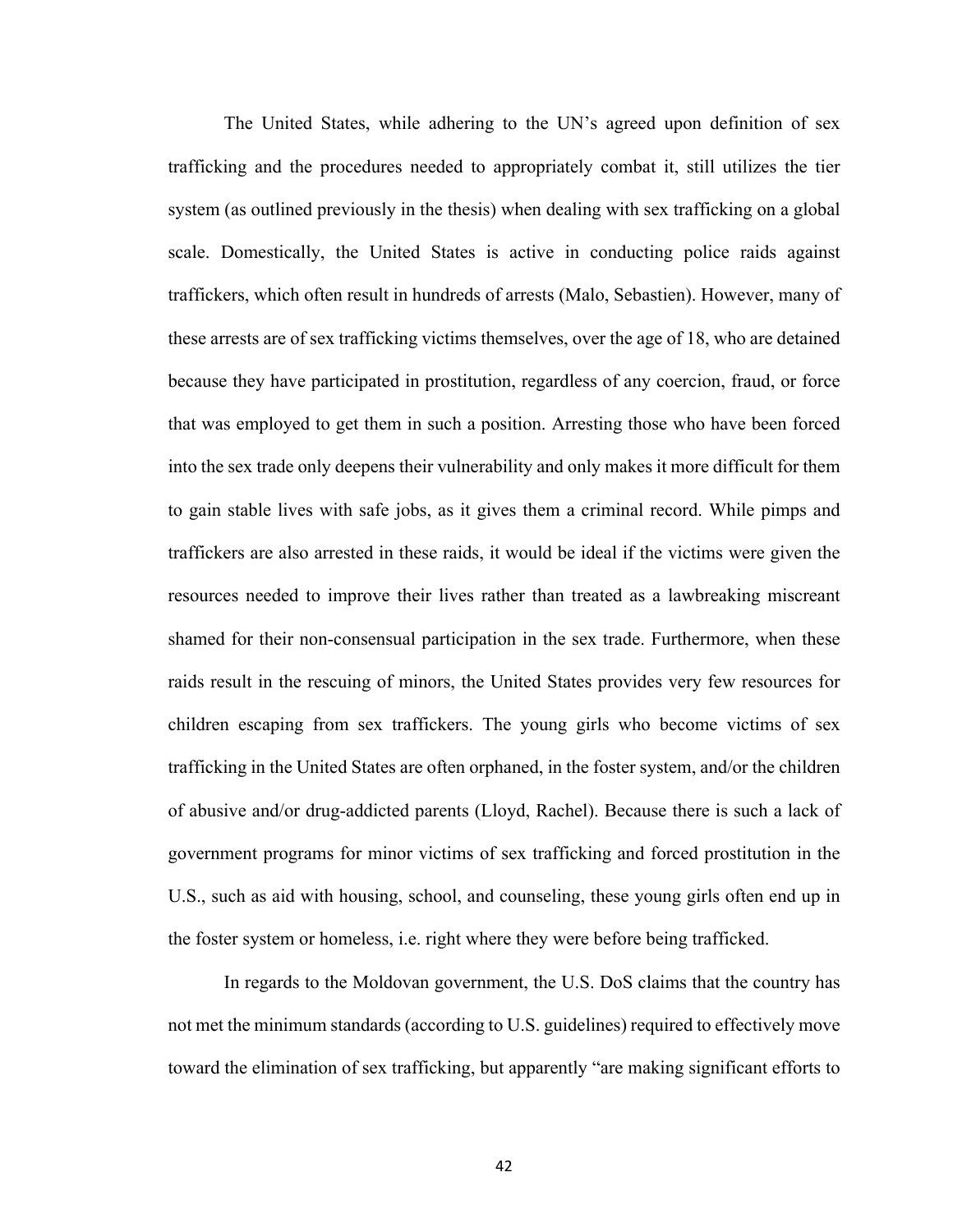do so" ("*Trafficking in Persons*"). A significant roadblock in their accomplishing this is what the U.S. claims to be judicial corruption, which is a valid conjecture, according to the research of various experts on the subject. For example, in *The Price of Sex*, Mimi Chakarova speaks with the director of a shelter for trafficked women who tells her that it is incredibly difficult in many post-Soviet countries, like Moldova, for victims to get any real justice in the form of compensation or jail time for their pimp because the traffickers often pay off the judges in charge of deciding the cases, resulting in extreme corruption. Siddhartha Kara cites that the reason judges in this region are so easily bribed is because their salaries are so low that they are barely considered livable, much like the rest of the country. Thus, the judges in Moldova trade the law and morality for economic stability, out of pure poverty-driven desperation.

However, the Moldovan government has not completely slacked off in regards to anti-trafficking efforts, and has drafted a regulation meant to offer better protections for victims of sex trafficking, though this policy does not mention actual prevention of the issue. According to the Republic of Moldova's website, "people asking for help will receive psychological and legal counseling, as well as assistance to help them reintegrate into the social life and prevent them from becoming victims again" ("Moldovan Human Trafficking Victims Will Have Better Protection Assistance"). While this is definitely a step in the right direction, the fact that a victim would first have to be in a position where they were not afraid to ask for the service in the first place makes it difficult to access, as many trafficked women and girls have been told by their traffickers that if they ever escaped, they would be found and killed (Malarek, 31). Furthermore, the quality of this service, in short, depends on the government's financial contribution to these resources,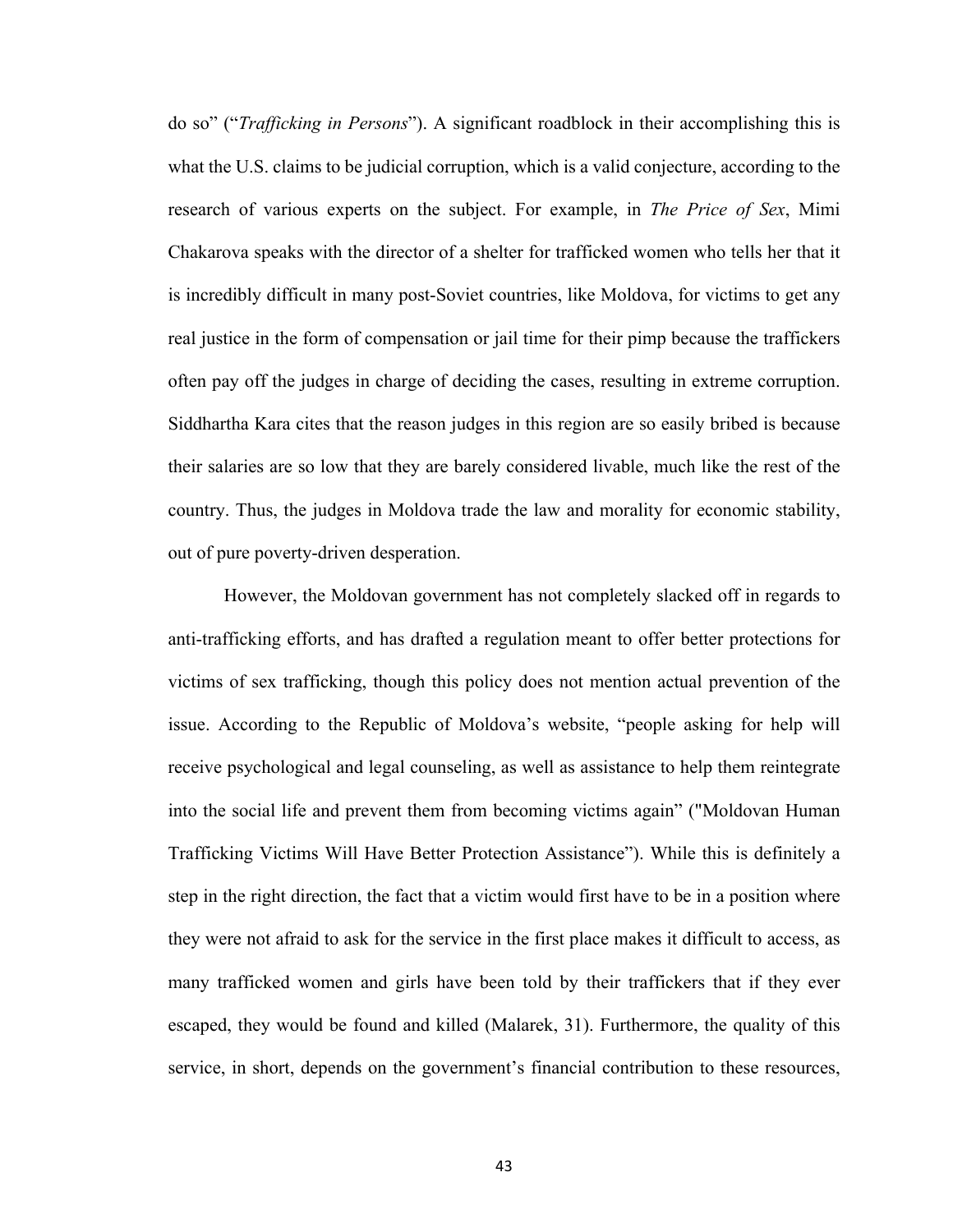and because Moldova is the poorest country in Europe, it is unlikely that such support could be effective without external assistance from entities such as the European Union or the United Nations.

Overall, Moldova has faced immense pressure from both governmental and nongovernmental organizations to put significant effort into anti-trafficking legislation. However, because of the global nature of sex trafficking, the endeavors of a single nation (which is severely lacking in the necessary resources) is not enough to eradicate trafficking. While the Moldovan government is certainly responsible for a large part of how the situation has been handled, in terms of aforementioned corruption, but, as the main argument of this thesis asserts, Moldova has not stumbled upon its current condition of its own accord. Rather, the prevalence of sex trafficking has been a direct result of widespread poverty, and the circumstances that follow from such, which have grown exponentially worse since the fall of the Soviet Union and the ensuing explosion of Western influence into the undeniably weak state.

In short, external pressure from governments for Moldova to change is meaningless without assistance. To alleviate poverty is a nearly impossible endeavor, but conditions can be made less futile with considerable financial support, coupled with strict guidance on how to utilize the given assistance. In terms of the U.S., when a country does not do what we say, we tend to take away essential resources needed for the successful functioning of the country, usually in the form of economic sanctions (i.e. Russia and Iran). In the case of Moldova, the hypothetical withholding of funds, done to encourage domestic government action on sex trafficking, would only worsen socioeconomic conditions in the country, and therefore do nothing to further global anti-trafficking policy.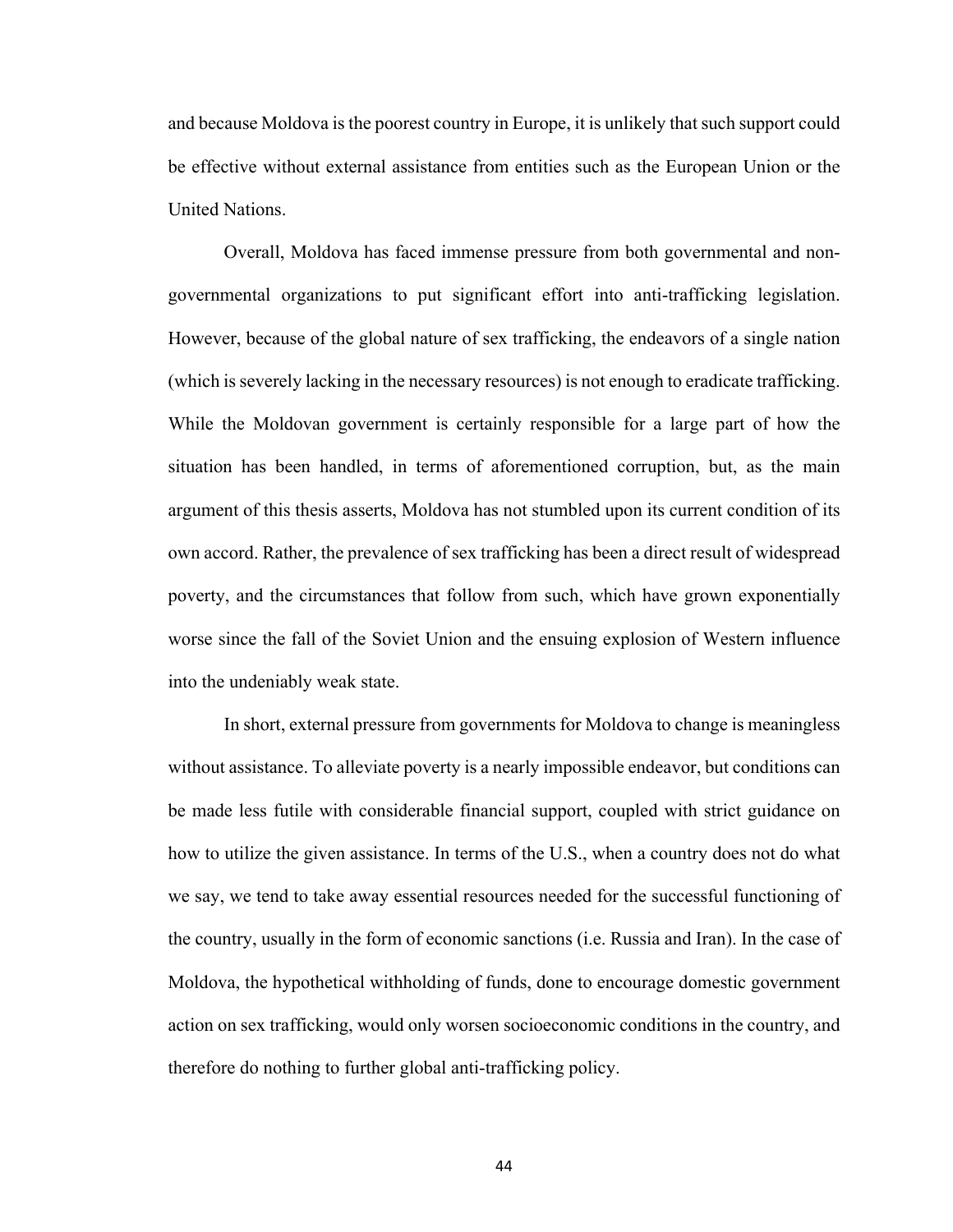As discussed previously, the media has often not been a friend to anti-trafficking efforts around the world, but there are situations in which media, specifically the internet and social media, can be an ally to those seeking to end sexual slavery. Referring back to the discussion about the role of the internet and the move toward online advertising in the business of sex trafficking, there is a phone app that has been newly introduced that is aimed at attacking this particular method of furthering the exploitation of women and girls. The app is called TraffickCam, and the premise behind it is to have guests staying at hotels take photos of their room and upload them onto the database. This database is managed by the Exchange Initiative, an organization devoted to raising awareness about the issue in the corporate world in order to encourage more informed business decisions and to avoid contributing to the exploitation of human beings through humane labor sources and supply chains (Scott, Katy). TraffickCam provides law enforcement with essential tools to locate sex trafficking victims because it provides the GPS location of where the photos were taken by guests, and therefore when an advertisement of a trafficked woman in a hotel room is posted online, the victims can then be located using the database of uploaded photos and extracted by law enforcement agencies. Like many other solutions, TraffickCam does have its shortcomings. Firstly, the hotels in which sex trafficked girls and women are likely to be held are often very different from the hotels where casual tourists (meaning those not travelling specifically for sex tourism) will be likely to stay. For example, hotels which serve as brothels are usually located in the red light districts of major cities, and often do not have the same standards of cleanliness and upkeep as hotels specifically meant to service the average, non-exploitive tourist (Kara, 72).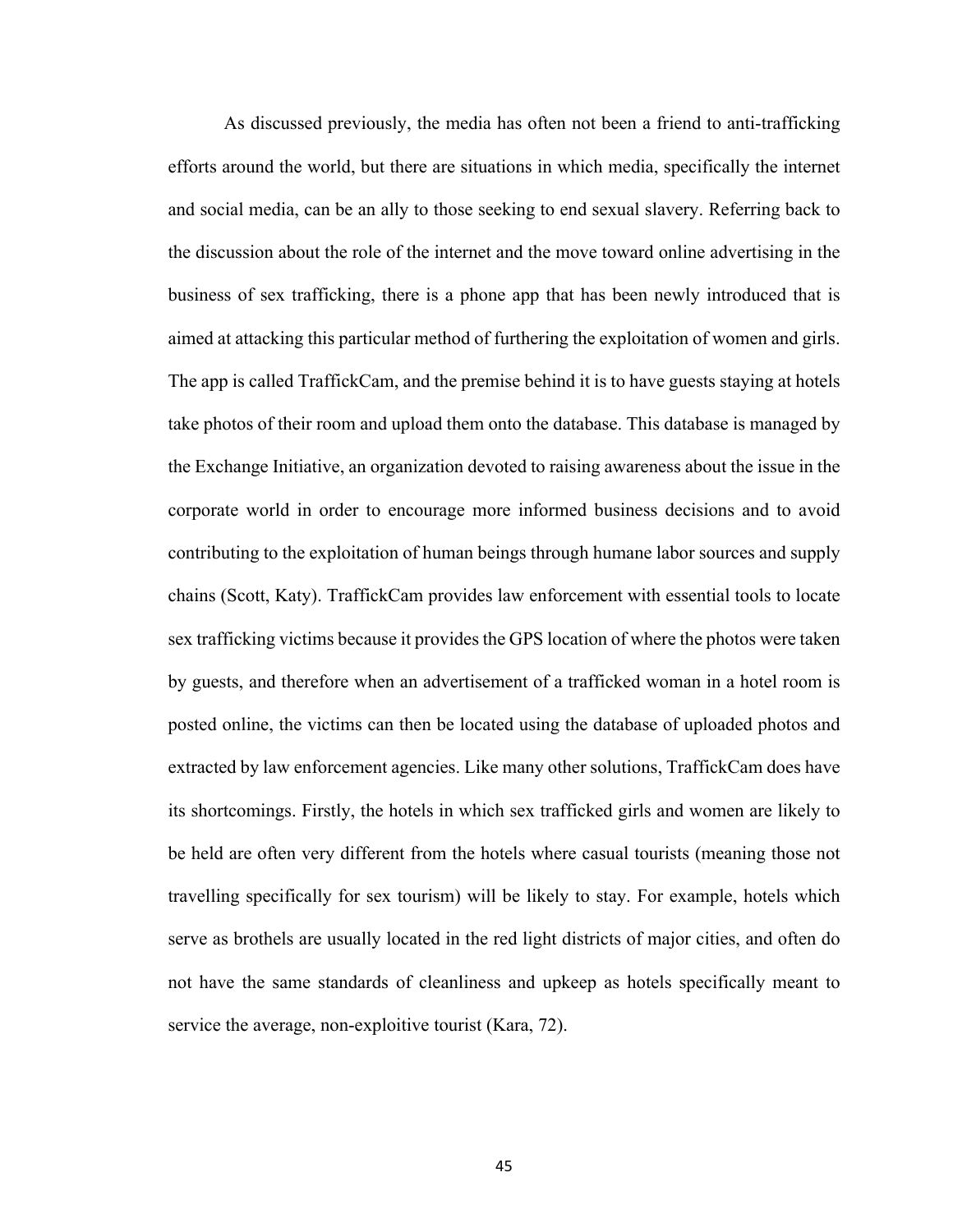Furthermore, as mentioned in a CNN article, oftentimes when a victim is located using the photos and the GPS location, it is unlikely that they will still be there when the police eventually arrive. This is because pimps tend to post photos of certain locations while they are somewhere else, so the photos of the victim could have been taken at a hotel one week, but not posted until the next when the girl has already been moved. The author of the article also explains that traffickers will also follow a strategy in which they are based in a central location, but will post ads in a number of surrounding places, and then move the girls and women back and forth between the cities in which they receive the most advertisement response (Scott, Katy). Regardless of these roadblocks to the effectiveness of TraffickCam, the very existence of an app dedicated to the eradication of sex trafficking shows that there has been progress in our modern age where we not only use technology to communicate or engage in commercial markets, but to also interact with global social issues and participate in positive actions.

This concept extends particularly to social media and, more specifically, the use of Twitter as a way to communicate with people and organizations from around the world. Twitter provides anti-trafficking organizations with a platform to send out messages in quick flashes (due to the 140 character limit) that can catch a Twitter user's attention and perhaps lead them to more extensive information on linked websites. Most anti-trafficking organizations use Twitter as an activist tool, such as UK-based Human Trafficking Foundation (@HumanTraffFdn) and UNICEF's End Trafficking campaign (@EndTraffick). It is arguable that bringing the discussion about sex trafficking to social media platforms that are highly accessible opens up the topic to exposure to audiences that may not have previously sought it out, such as young students or the average Western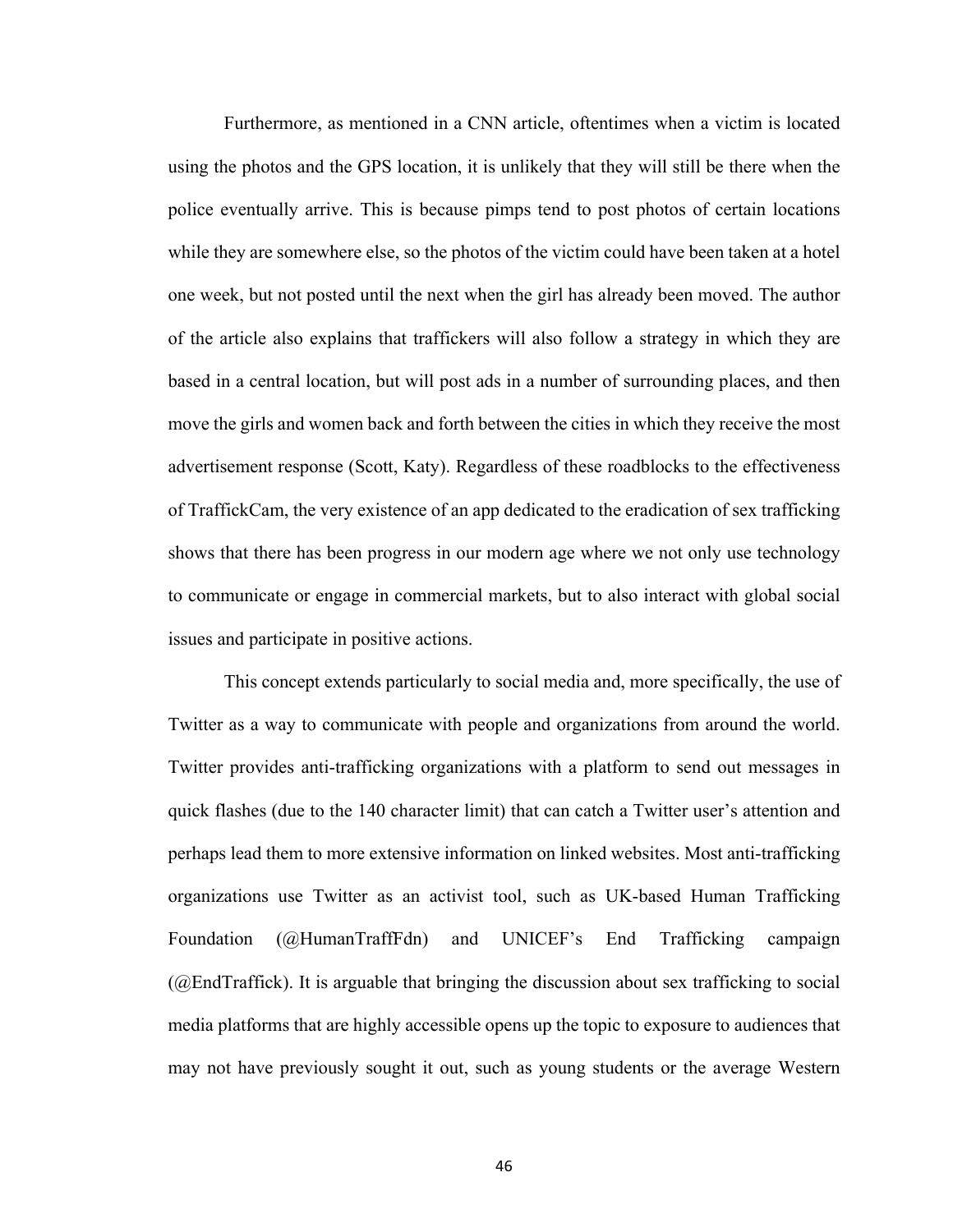citizen. In short, if information about the issue could only be available through scholarly journals published by academic institutions, or, contrastingly, through harmful avenues like sensationalist films such as *Taken*, then sex trafficking would only continue to live in the shadows as a taboo, misunderstood, or altogether unknown tragedy. By normalizing the occurrence of sex trafficking via online platforms that are used every day by millions of people, we lift it up out of the darkness and out from behind closed doors. We present it unapologetically as a global reality and invite people from all regions of world to grapple with the idea of sex trafficking and to engage in conversations; it is from this kind of communication where solutions may be found.

What is also remarkable about the role of Twitter in particular is the use of hashtags. On the platform, one can search for #sextrafficking or #humantrafficking, and receive thousands upon thousands of results of, for example, accounts devoted to raising awareness about the issue or users tweeting about relevant policies that are currently in circulation. Users share articles about how women and girls can potentially protect themselves from being ensnared by traffickers by regularly sharing their location with family and friends on social media and by never accepting job or travel offers that may seem too good to be true. News stories circulate about missing girls with contact numbers for anyone who may have seen them, either in person or in an online advertisement. Infographics containing basic data and statistics are shared, along with emergency hotlines for trafficked women. In fact, a common trick among traffickers who obtain victims through blatant kidnapping was revealed by rapid sharing of stories in which women had been coming back to their cars in parking lots to find clothing or plastic bags tied to the windshield wipers. The tweets urged women to not take the time to remove these items, and to instead get into their cars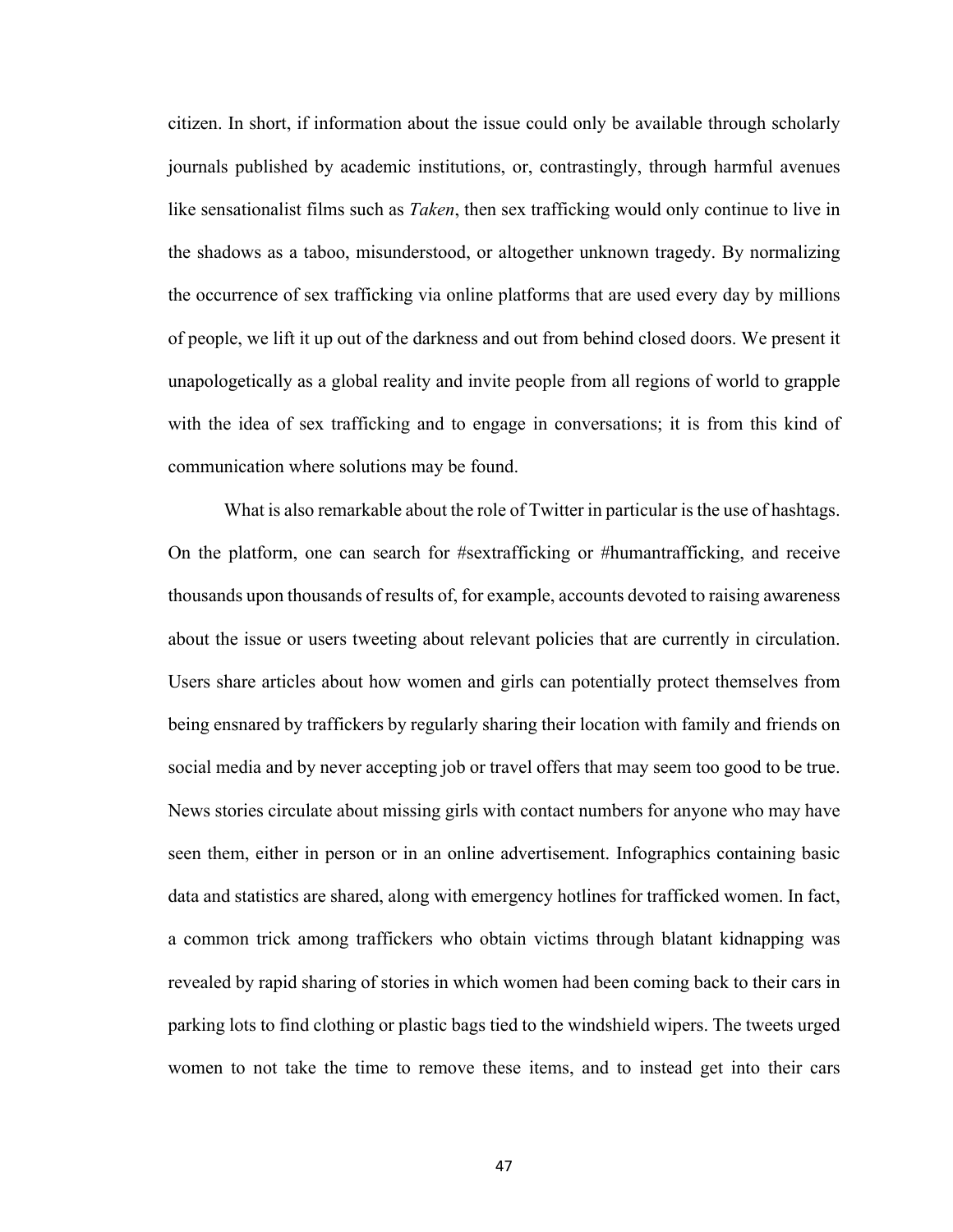immediately and drive to a safe location, as it is in the process of trying to take off the bag or clothing when a trafficker could attack them and take them away. Thus, the public is more aware of one of the thousands of methods used to entrap innocent women and girls into the sex trade, and as a result, fewer people may become victims. Overall, while the internet may serve as an avenue through which traffickers can streamline their businesses and increase profit in more efficient ways, online media also has the potential to combat trafficking if it is utilized in the most effective ways possible.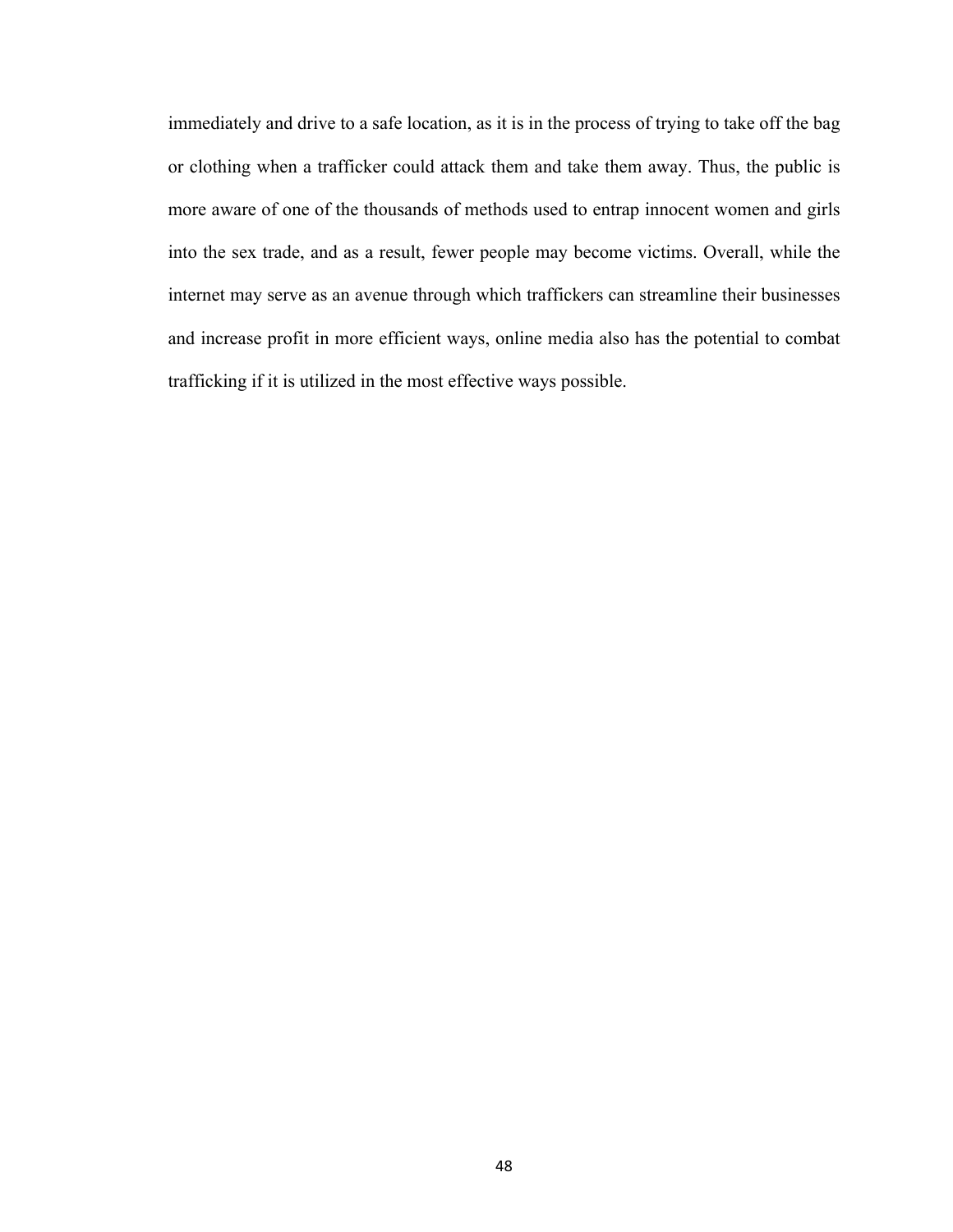#### CHAPTER VII

#### PERSONAL SUGGESTIONS AND CONCLUSION

The fundamental premise of this thesis has been the idea that sex trafficking is both caused and worsened by poverty and the conditions that it breeds, such as unemployment, lack of education, alcohol abuse, and government corruption. It is through a low socioeconomic status by which women and girls are made vulnerable to sex trafficking via, for example, desperation to leave their home situations or to find work so that they may lift themselves out of the impoverished circumstances that they and others in their community are trapped in. It has also been discussed in this thesis that poverty is the antithesis to many anti-trafficking efforts in the government realm. In regards to Moldova, the small and corrupt government would require extensive financial assistance in order to provide the resources for victims of trafficking to pursue more economically stable and generally healthier lives. With intense pressure from external government agencies for Moldova to do something about the high rate of sex trafficking victims coming from the nation, there is little to be done unless Moldova can be given the tools necessary to repair the damage done by decades under oppressive Soviet rule and the devastating IMF reforms that were implemented in the early 1990's. The economic disaster Moldova has been dealing with for almost three decades was largely the fault of Western capitalist ideologies not well suited for a country that spent so long behind the Iron Curtain, and therefore the weight of responsibility to fix these conditions cannot solely be on Moldova, but also on those who helped to create the situation in the first place.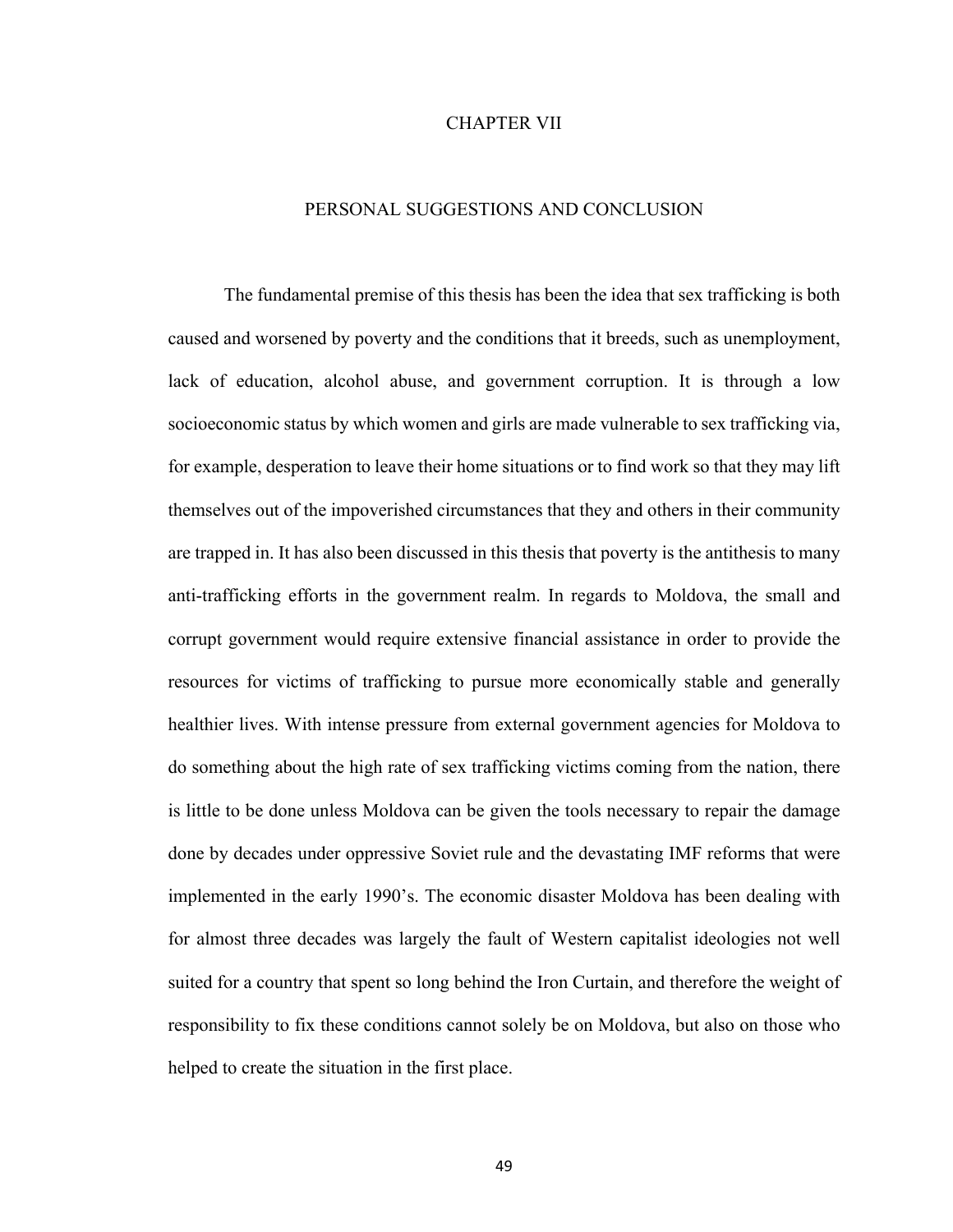It is logical to conclude that, if poverty is the cause of a high prevalence of sex trafficking in Moldova, then the solution to ending the practice would be to end poverty. This is, obviously, not a small undertaking. In fact, it is arguable that eradicating poverty is virtually impossible in a world which still functions on a system of imposed inequality, in which a person's opportunities and privileges are afforded based on their nationality or country of birth, a concept that is further tied into race relations and gender inequality (among other things). However, rejection of this world system where developed countries flourish at the expense and exploitation of developing nations would be the ideal first step toward equality, and less disparity between the poor and the rich--with the overall intent being to raise the poor up to a level as close to the rich as possible, while encouraging the rich to utilize their resources to assist in this endeavor, thereby resulting in a balancing of the scales. Although these are charming ideas, to reject this modern structure of nearly inescapable disparity is to atone for centuries of colonialism and imperialism, a task that many developed nations would have difficulty conceptualizing.

Thus, while poverty is almost impossible to eradicate, the systems and structures that depend on the existence of poverty must be questioned and challenged by activists and anyone who hopes for positive social change. Fighting wars over oil, outsourcing labor to abusive foreign factories, partaking in exploitive supply chains, and building both virtual and literal border walls based on discriminatory ideals (as in the case of the aforementioned U.S. tier-based classification system) should all be protested fervently and continuously in order for this fragmented and disparate world to change. Furthermore, resources traditionally allocated to participate in aforementioned wars and capitalism should be redistributed into more humanitarian efforts, such as anti-trafficking initiatives and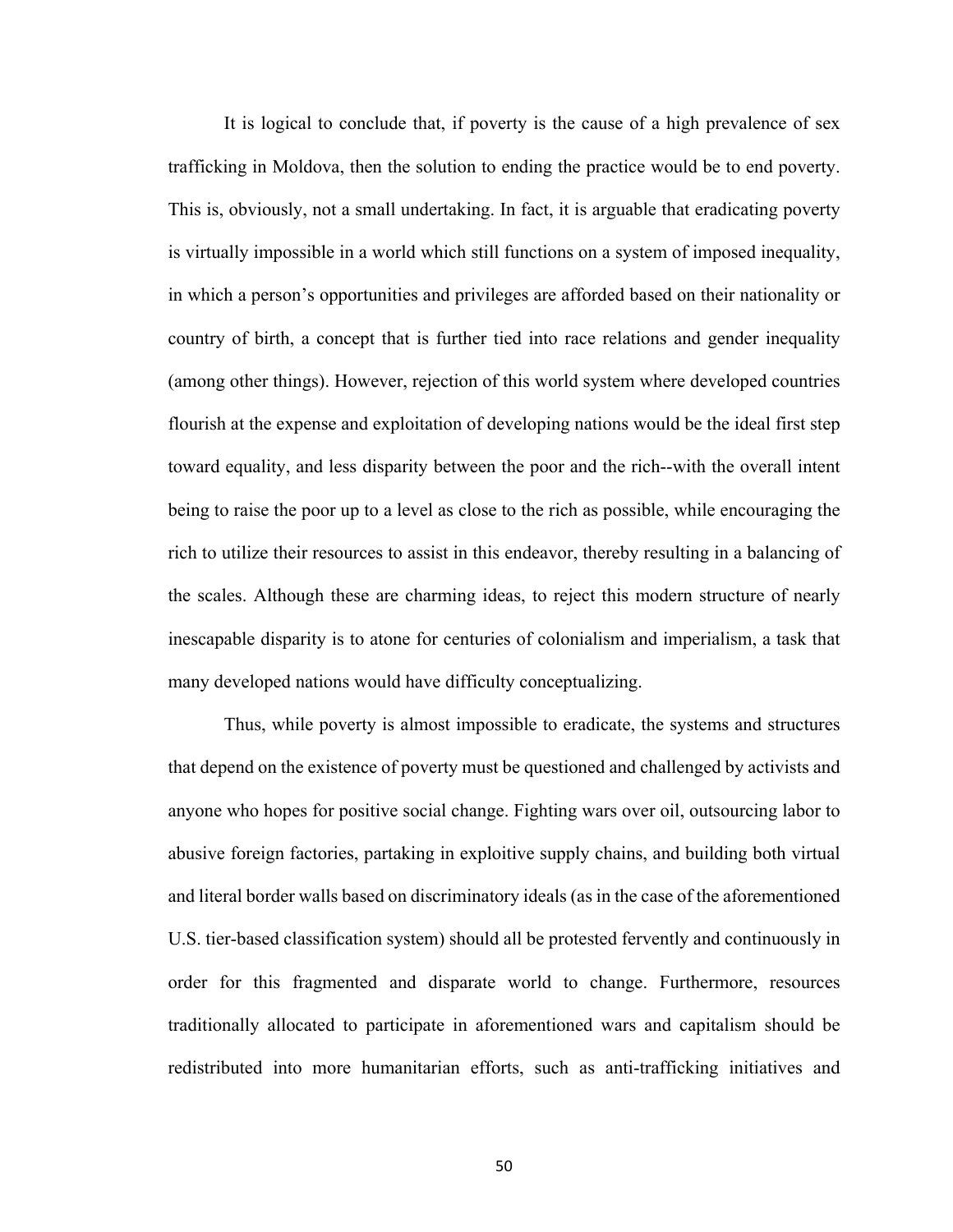legislation. For example, if the United States alone cut their military budget in half, the result would be about 300 billion dollars available for improved conditions not only in our nation, but for assistance with necessary resources in other, less privileged places ("Military Spending in the United States").

Moving forward and taking into account the widespread and profound hold that sex trafficking has on the most vulnerable people on this planet, we must seek out solutions not only to poverty (the proposed root of the issue), but also to trafficking itself. Many nongovernmental organizations, most prominently Amnesty International, have promoted the legalization of sex work as a key to eradicating sex trafficking. This particularly NGO favors decriminalization of prostitution for many of the same reasons that most pro-sex work activists do; they claim that, if sex work is decriminalized, "there is better scope for sex workers' rights to be protected," meaning that there would potentially be increased healthcare services for sex workers (i.e. STI and HIV/AIDS testing), accessibility to the police to report crimes (i.e. sexual assault and rape), the possibility of safely organizing into unions to advocate further for their rights and policies that will favor their wellbeing, and the idea that any dependents benefitting from the profits of sex work would not be prosecuted ("Q&A: Policy to Protect the Human Rights of Sex Workers"). This translates, in the view of Amnesty International and similar organizations, into improved conditions for victims of sex trafficking in the sense that it will allow them to seek out help from law enforcement without fear of being arrested themselves, and would potentially involve legislation focused specifically on the recovery and wellbeing of those who had been trafficked and forced into sex work. Amnesty International argues that purchasing sex is not a human right, as this act could imply a lack of consent and also contains a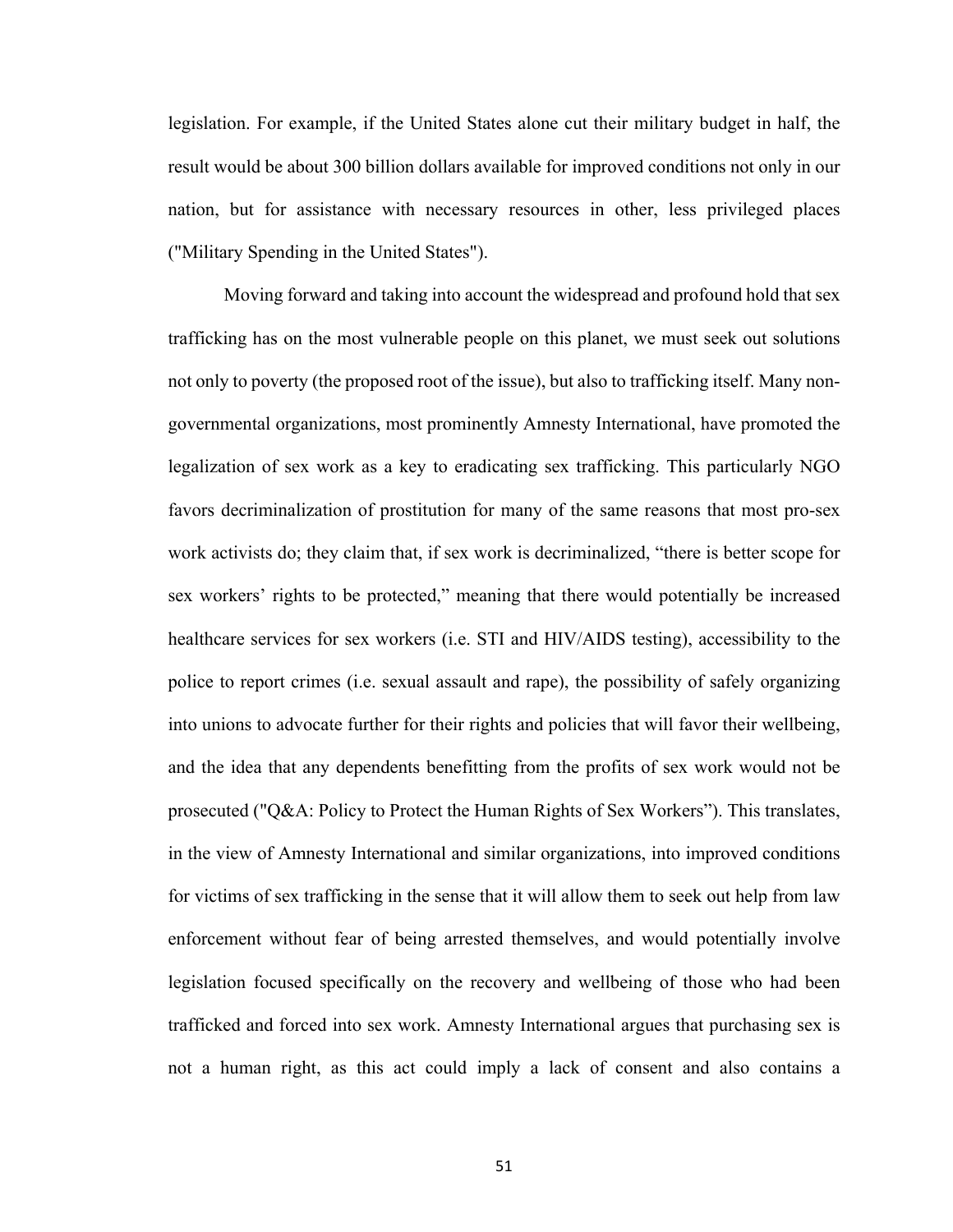dehumanizing factor for the person offering the services to be purchased. However, they also argue that sex workers themselves, and especially sex trafficking victims, have a human right to protection from sexual violence, lamenting that sex is an act which must be consensual at all times.

There are many positive aspects to the decriminalization of sex work for sex trafficked women and girls, alongside that which was mentioned above. Oftentimes in legislation for the legalization of prostitution, it is consequently made illegal to purchase sex (referred to as being a "john") and/or to control or manage sex workers with a portion of their profits as compensation (i.e. pimping). In this case, law enforcement would no longer detain the sex workers or trafficked women, resulting in a criminal record for them and extremely narrowed future prospects. Instead, those who purchased sex or acted as a pimp would be prosecuted, thereby moving the blame away from the mainly female role and toward the mostly male role and subverting patriarchal tendencies to vilify women for actively engaging with and enjoying their sexuality, as well as to blame victims of sexual violence for getting themselves into vulnerable situations. Decriminalization would also lead to the erasure of the taboo on sex work, thereby making it easier for victims to reintegrate into their communities without being ashamed of what they were forced to do, and without being ostracized by family members who might not understand what they went through.

On the other hand, there are also negative implications to the legalization of prostitution. First and foremost, if sex work and brothels are made legal, it is therefore impossible for law enforcement agencies to conduct criminal investigations and raids to save victims of sex trafficking. Decriminalizing prostitution would also not be wholly

52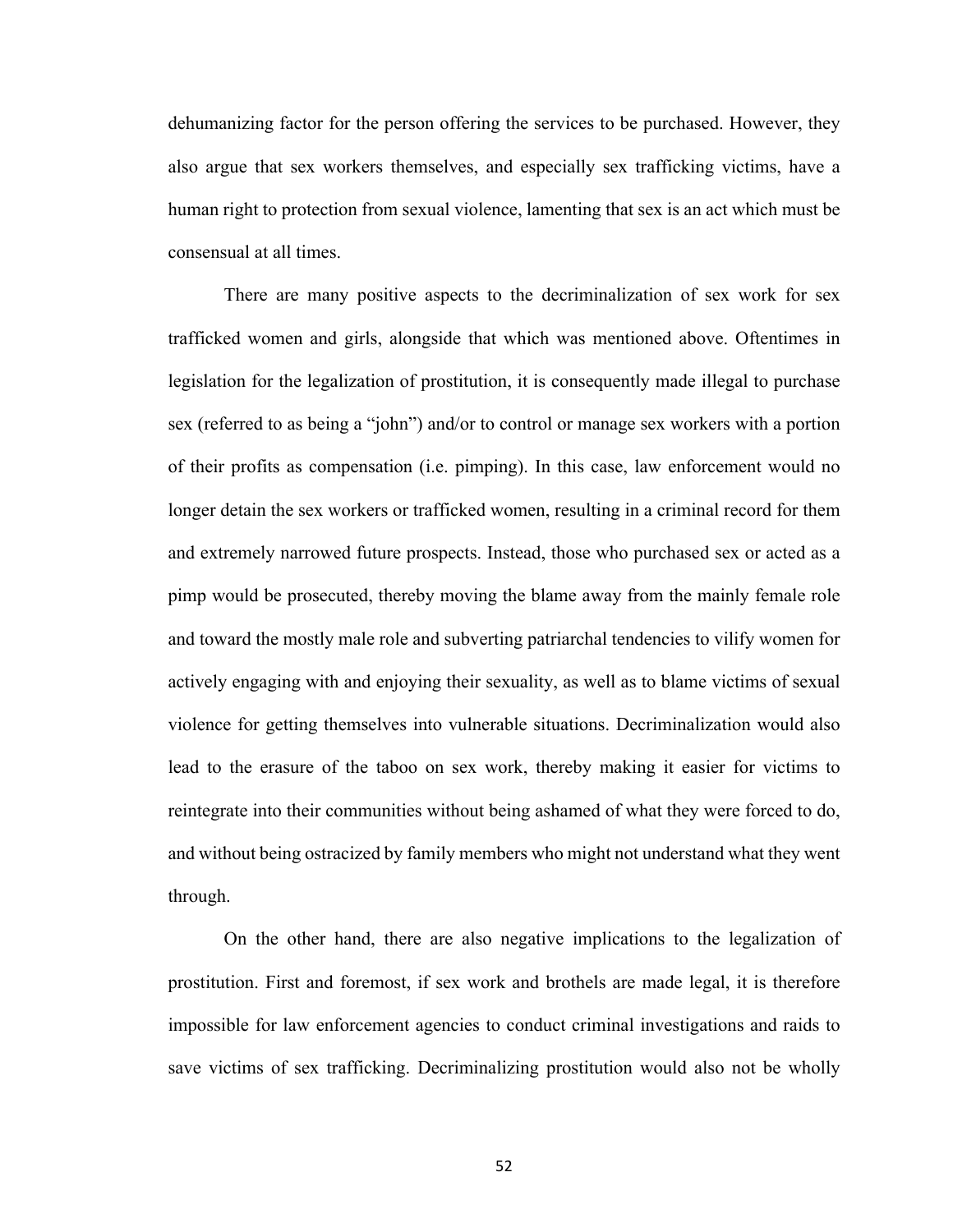effective in stopping the practice of pimping, as legalization of this one issue would not solve the issue of judicial corruption in Moldova and many other poor and post-Soviet countries, where judges are paid very little and are therefore willing to accept bribes from pimps and bosses of trafficking rings.

Regarding this point of view, an advocate for the criminalization of prostitution named Janice Raymond writes in her book *Not a Choice, Not a Job*, that sex work in its entirety should be made illegal. Her overarching point of view is that any form of prostitution, whether consensual or forced, is not a true choice. Raymond argues that, if it is a woman's last resort to sell her body in order to financially sustain herself, then there is a complete lack of agency and therefore any semblance of choice is nonexistent. In her book, she explains her belief that the treatment of a human body as a commodity, whether by oneself or by a pimp, is merely the product of a destructive patriarchal society that devalues the female body as an autonomous entity and instead treats it as a means to a capitalist end. She continues on to refer to all participants in the sex trade as victims and asserts that decriminalization of prostitution will only expand the sex industry, thereby increasing sex trafficking, and also promote organized crime (Raymond, 5).

While the basis of Raymond's argument is understandable, her assumption that prostitution is engaged in only by women who have no other options for survival is simplistic conjecture and denies sex workers their agency. It also groups sex workers into the same realm as sex trafficked women and girls, claiming that the experiences of each are nearly indistinguishable. Rather, sex work is entered into on the grounds of consent and active choice, while being sex trafficked, by definition, implies a lack of consent. It is arguable that it is not beneficial to group these two situations together as one, as it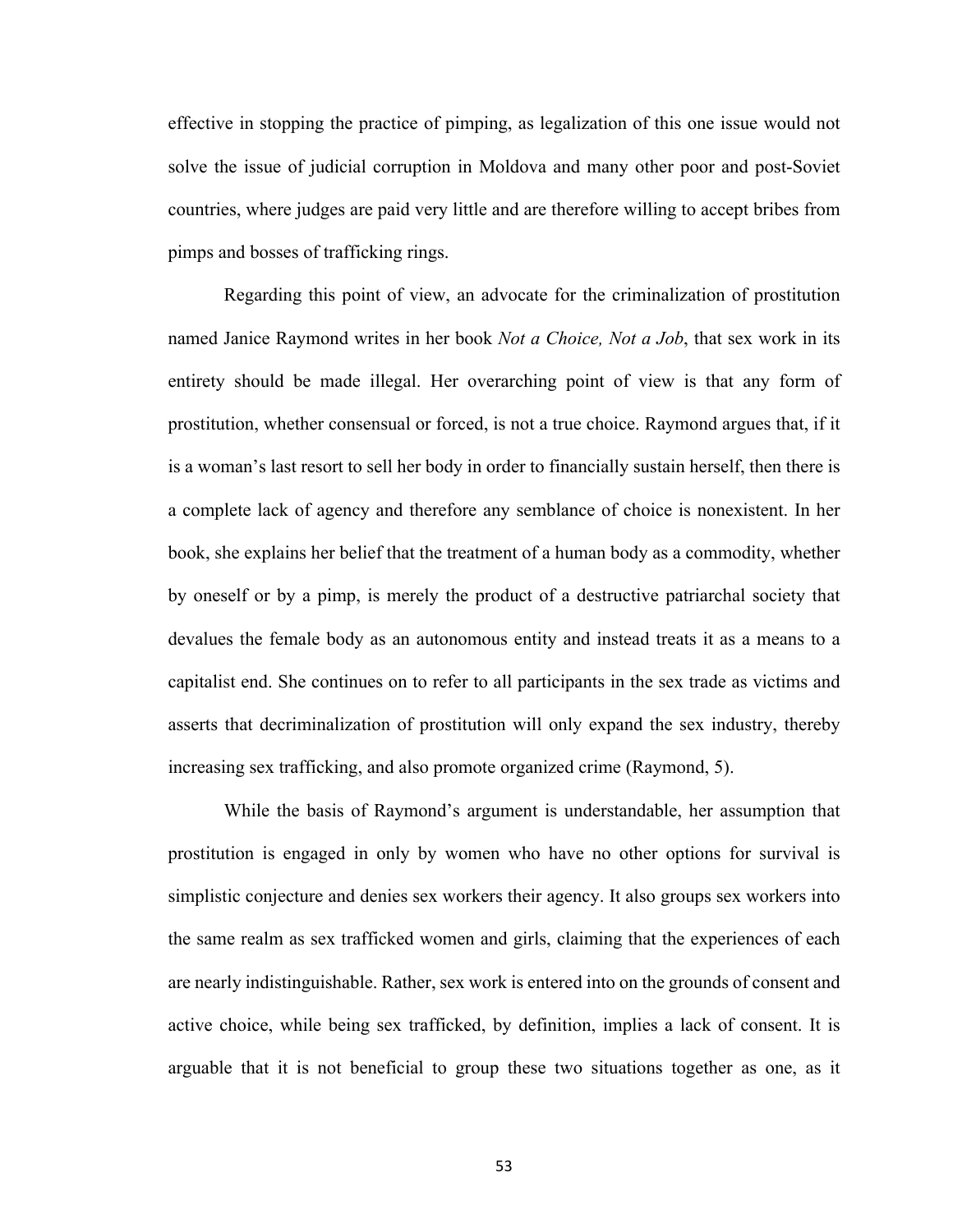simultaneously denies women who willingly enter the sex trade their own personal rights and makes light of the circumstances involving trafficking, which is pure and unflinching slavery. Thus, because these are two separate issues with similarity only in the sense that they are the light and dark side of the sex trade (respectively), it is the argument of this thesis that prostitution be decriminalized to offer rights and protections to consensual sex workers. At the same time, decriminalization will mean less women will spend time in jail for prostitution, whether forced or not, and allow them to seek out the assistance of legal authorities should they need protection from traffickers or abusive pimps. Furthermore, legislation must be drafted to offer legal protections for the abused and trafficked, offering them the resources they need to seek out justice (if they want to) and the financial support necessary to build a more stable life beyond sex work. Such policies must be backed up by adequate funding, including loans or grants to nations such as Moldova which will need increased monetary stability in order to offer government programs on par with those of powerful Western countries like the United States.

All in all, sex trafficking is a global issue. While it flourishes in particular hotspots (i.e. Eastern Europe), it is imperative to acknowledges its presence even in the most privileged and proud countries. Sex trafficking is a widespread tragedy; it has sunk its teeth into the United States, Western Europe, Southeast Asia, Central America, and virtually every other place on the planet. It does not discriminate. It is not exclusive. Powerful countries will seek to lessen the obvious prevalence of sex trafficking within their borders to assert their humanitarian prowess over less fortunate nations, and though sex trafficking will thrive in conditions of greater poverty, all governments are guilty of not effectively eradicating this problem.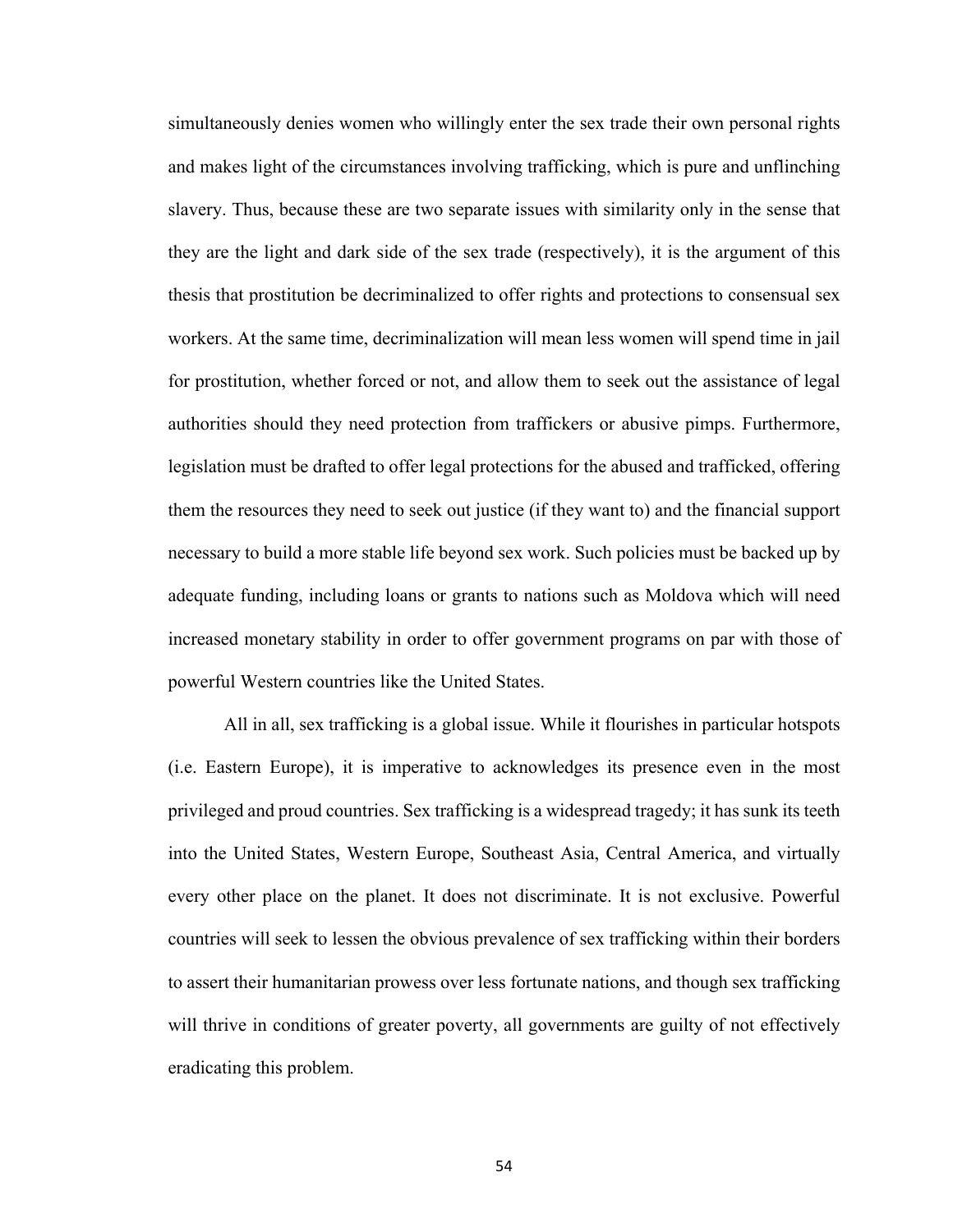To decrease sex trafficking in places where it occurs with the highest frequency, such as Moldova, we must go to the root of the issue itself, which this thesis has found to be poverty. Poverty itself breeds conditions of desperation, corruption, and an overall lack of the necessities a human being needs to prosper successfully and have a stable life. Poverty has been so invasive in Moldova that it has corrupted underpaid government officials into taking bribes from organized criminals and traffickers. It has led women to being so desperate for a job that they will enter into a promise of money abroad, only to be ensnared by a pimp and forced into the sex trade. Poverty has contributed to the high rate of alcoholism and depression in Moldova, which has been shown to be influential in high rates of domestic violence, creating dangerous homes for Moldova's young girls and placing many of them in orphanages which lack the resources needed to give them the education and job training they need to thrive on their own once they reach adulthood. Poverty ensures that these girls will be turned out on the streets, with no options other than to accept offers from traffickers. Poverty makes it so that, when a victim returns home after arrest and deportation for prostitution abroad, they do not have a stable support system from their government to recover from their experiences, and therefore remain incredibly vulnerable and will likely be trafficked again a number of times (Kara, 116).

We must end the practices of the Western market-based economy that has thrived on the destruction of developing countries through the aforementioned Structural Adjustment Programs through the IMF and World Bank. We must seek out alternatives to systemic inequality (i.e. the idea that privilege is directly linked to privleges such as nationality) so that a person's value and opportunity is not determined largely by the country they were born in. Rather than build up our borders and utilize language that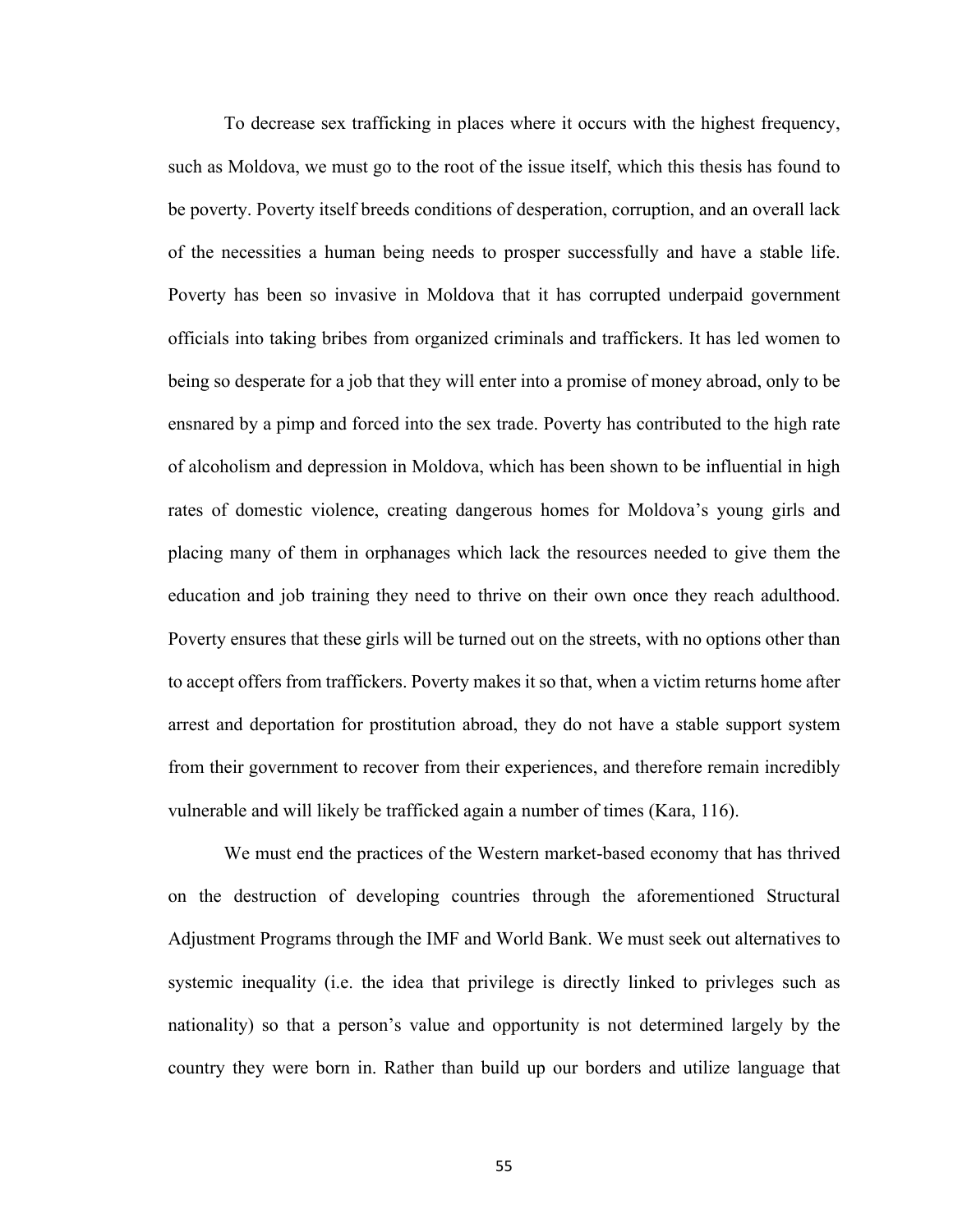enforces an ideology of rank (i.e. the United States DoS tier system), we must instead subvert hegemony and endeavor toward a more egalitarian global system, where poverty can be lessened and, in turn, sex trafficking is more likely to be eradicated.

Thus, ending sex trafficking requires a global effort. However, any large scale movement begins with individual people concerned about a particular issue. It is the hope of this thesis that any reader of this research will be inspired to wonder what they, a single person, might be able to do to promote global anti-trafficking efforts. To reiterate what has been mentioned previously, a contributing factor to sex trafficking survival and growth is its invisibility. Because sex, rape, and prostitution are such taboo topics in our patriarchal society, it flies under the radar as a flourishing underground business that nobody ever wants to acknowledge or talk about. In fact, oftentimes, some people don't even know about the issue itself. Therefore, what the casual observer can do to help combat the severity of sex trafficking is to simply raise awareness about it. Dozens of organizations mentioned in this thesis provide guidelines and advice for grassroots organizing and local campaigns; these resources are invaluable to spreading the message about this issue.

Grassroots organizing is also an effective way to raise awareness about sex trafficking. Organizing small scale campaigns in one's local town or university campus spreads the word about the issue with the intent for a domino effect, meaning that if one town or college is concerned about eradicating sex trafficking, others will be likely to follow suit. Amnesty International has chapters at the majority of U.S. universities, where both students and faculty have the freedom to build their own activist campaigns around Amnesty International's organizational goals and values. They are just one of many global organizations willing to offer local activists the tools needed to raise awareness and spread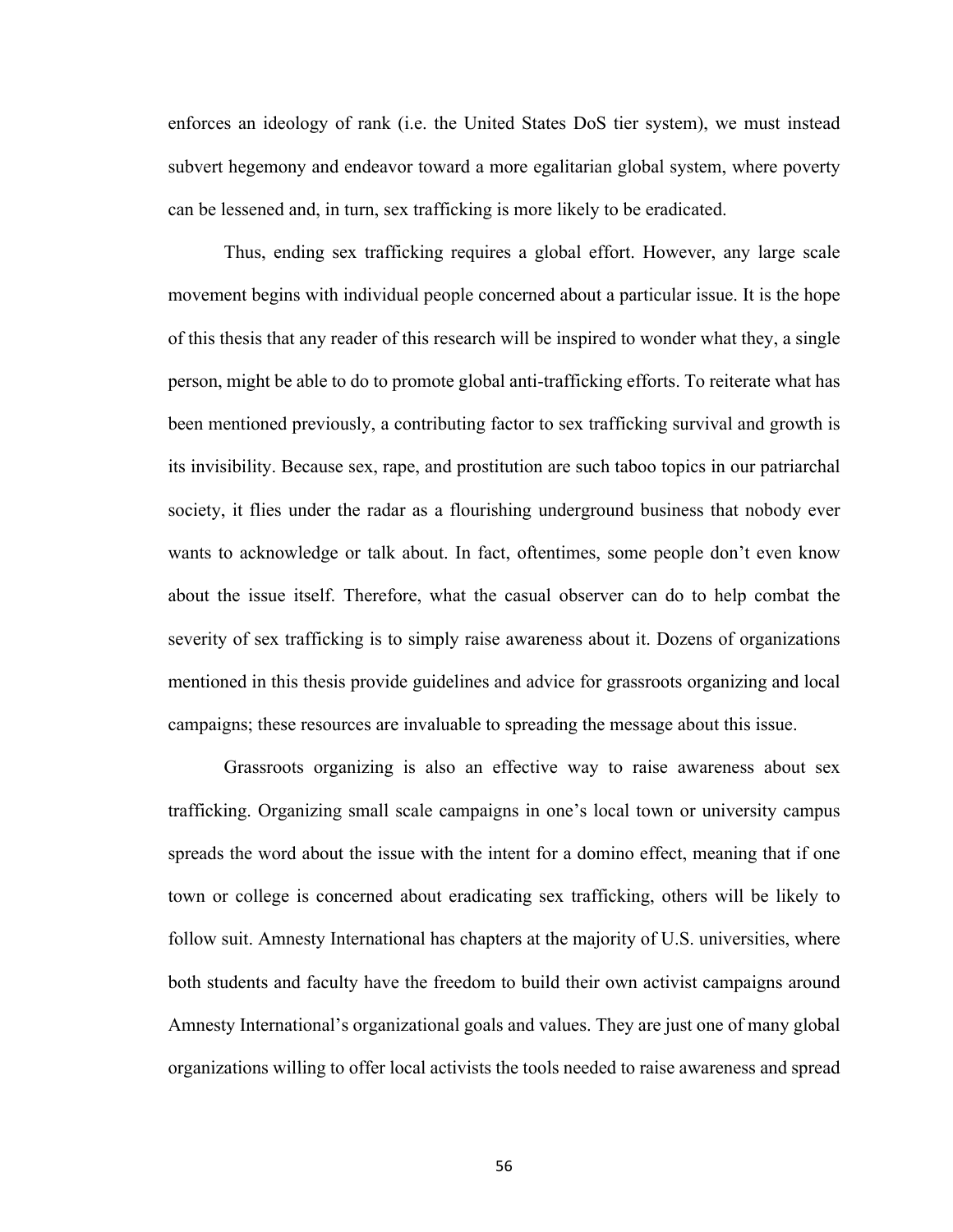information effectively. This is a great positive to our modern era of rapid communication technology. Word spreads fast; all that is needed is a catalyst.

Lastly, a helpful contribution to global anti-trafficking efforts is to donate. Even donations as small as twenty-five dollars can provide, for example, a victim of trafficking in Moldova with food for about one month ("La Strada International"). With poverty as the root of this particular evil, it is therefore clear why any financial assistance one can provide would be useful to the lessening of the prevalence of sex trafficking. Donations can be made to hundreds of anti-trafficking organizations, particularly those mentioned in this thesis such as La Strada International, Not For Sale, and Equality Now. Donating to women's organizations that promote their rights and economic stability, like Half the Sky, would also be effective.

In conclusion, the horrors of sex trafficking can be alleviated. It is a complicated issue, involving many layers of vulnerability such as gender and socioeconomic status, and therefore calls for more complex solutions, with attention to respecting the needs and wishes of victims, while simultaneously seeking out ways in which we can decrease the stigma and invisibility of the sex trade. The idea behind this research has been the premise that, if we seek out the root cause of an issue, we will find the solution. Thus, with poverty as the most significant cause of sex trafficking, in the context of Moldova, we must endeavor to alleviate the prevalence of poverty, as well as the many harmful conditions that arise as a symptom of poverty. These symptoms include, but are not limited to, increased rates of drug and alcohol abuse, increased rates of violence against women, high levels of government and judicial corruption, and a lack of both educational and career opportunities. On top of seeking out the root cause of sex trafficking, we must also value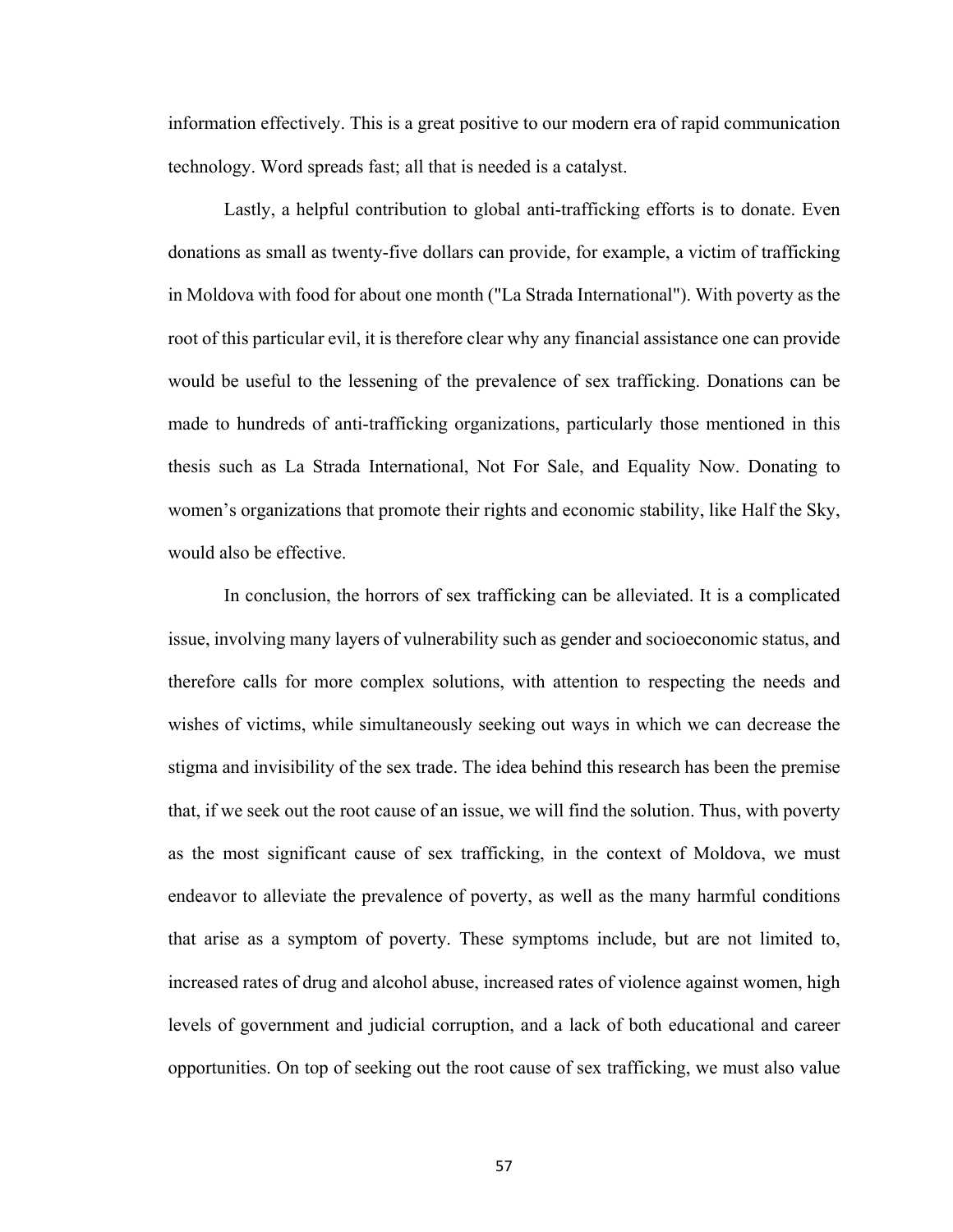the experiences and stories of those who have been trafficked, and seek out ways to offer them stable, safe, and prosperous lives. This is a human right, and thus should be fought for by all means necessary.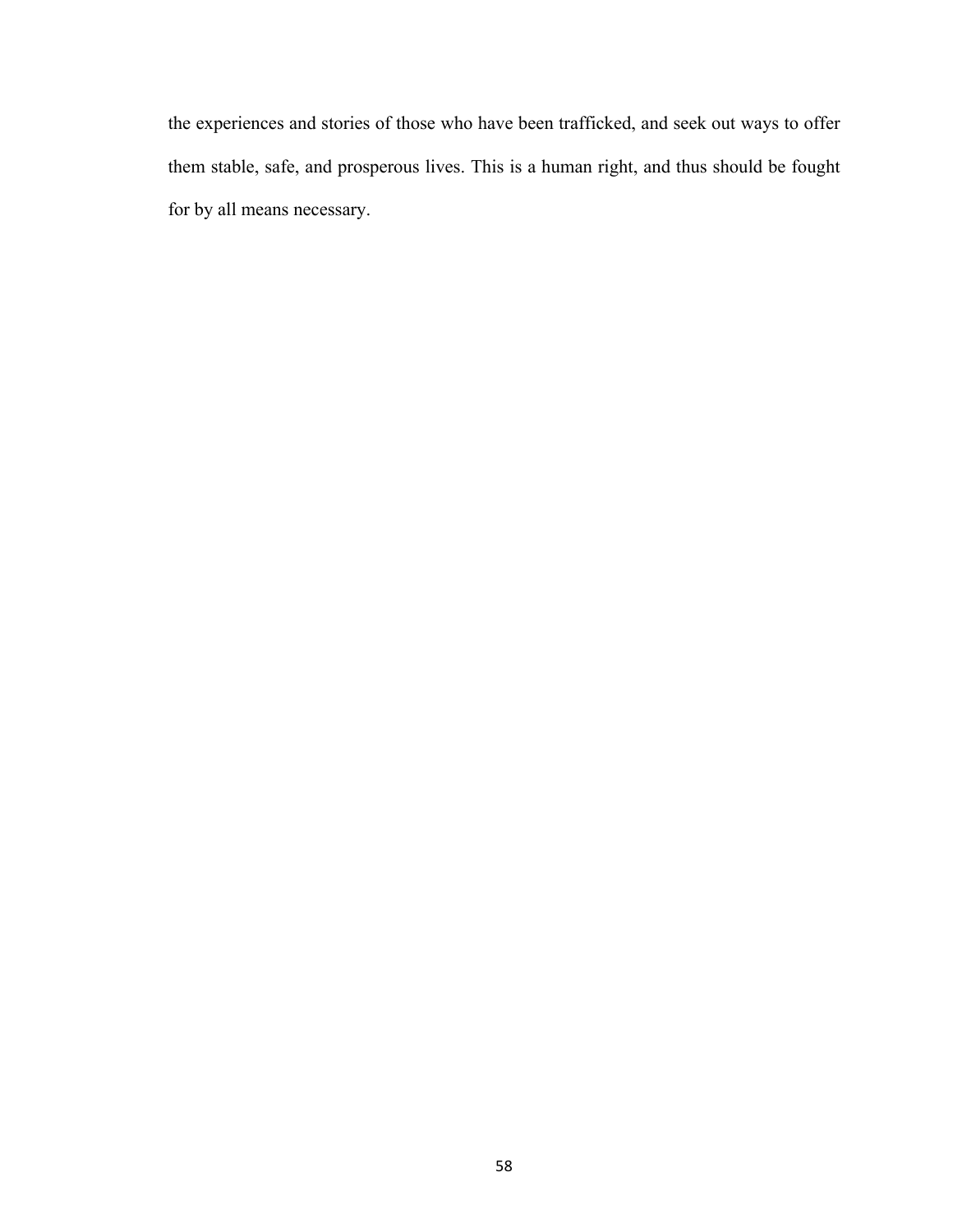### BIBLIOGRAPHY

Addison, Corban. *A Walk across the Sun: A Novel*. New York, NY: SilverOak, 2012. Print.

"Amnesty International Publishes Policy and Research on Protection of Sex Workers' Rights."*Amnesty International*. Amnesty International, 2016. Web. 23 Mar. 2017.

Anne Johnston, Barbara Friedman & Autumn Shafer (2014) "Framing the Problem of Sex Trafficking," Feminist Media Studies, 14:3, 419-436, DOI: 10.1080/14680777.2012.740492

Barnett, Barbara. "Dividing Women: The Framing of Trafficking for Sexual Exploitation in Magazines." *Feminist Media Studies* 16.2 (2016): 205-22. *Routledge*. Web. 23 Feb. 2017.

Brinzeanu, Stela. "Beaten, Raped, Tortured and Starved." *Daily Mail*. Associated Newspapers, 17 Apr. 2014. Web. 11 Aug. 2016.

Clark, Jenny Bryson, and Denese McArthur. "The Political and Economic Transition from Communism and the Global Sex Trafficking Crisis: A Case Study of Moldova." *Journal of Intercultural Studies* 35.2 (2014): 128-44. *Taylor&Francis Online*. Web. 5 Apr. 2017.

"Convention on Transnational Organized Crime." *United Nations Office on Drugs and Crime*. United Nations Office on Drugs and Crime, 2000. Web. 23 Mar. 2017.

"Counter-Trafficking." *International Organization for Migration*. N.p., 08 Dec. 2015. Web. 23 Mar. 2017.

DiVirgilio, Andrea. "The 10 Most Poverty Ridden Countries In Europe."*The Richest*. The Richest, 24 Oct. 2013. Web. 11 Aug. 2016.

Donnelly, Sophie. "We Must End the Horror of Moldovan Sex Trafficking, Says Campaigner Stela Brinzeanu." *Daily Express Life RSS*. Express, 23 Apr. 2014. Web. 11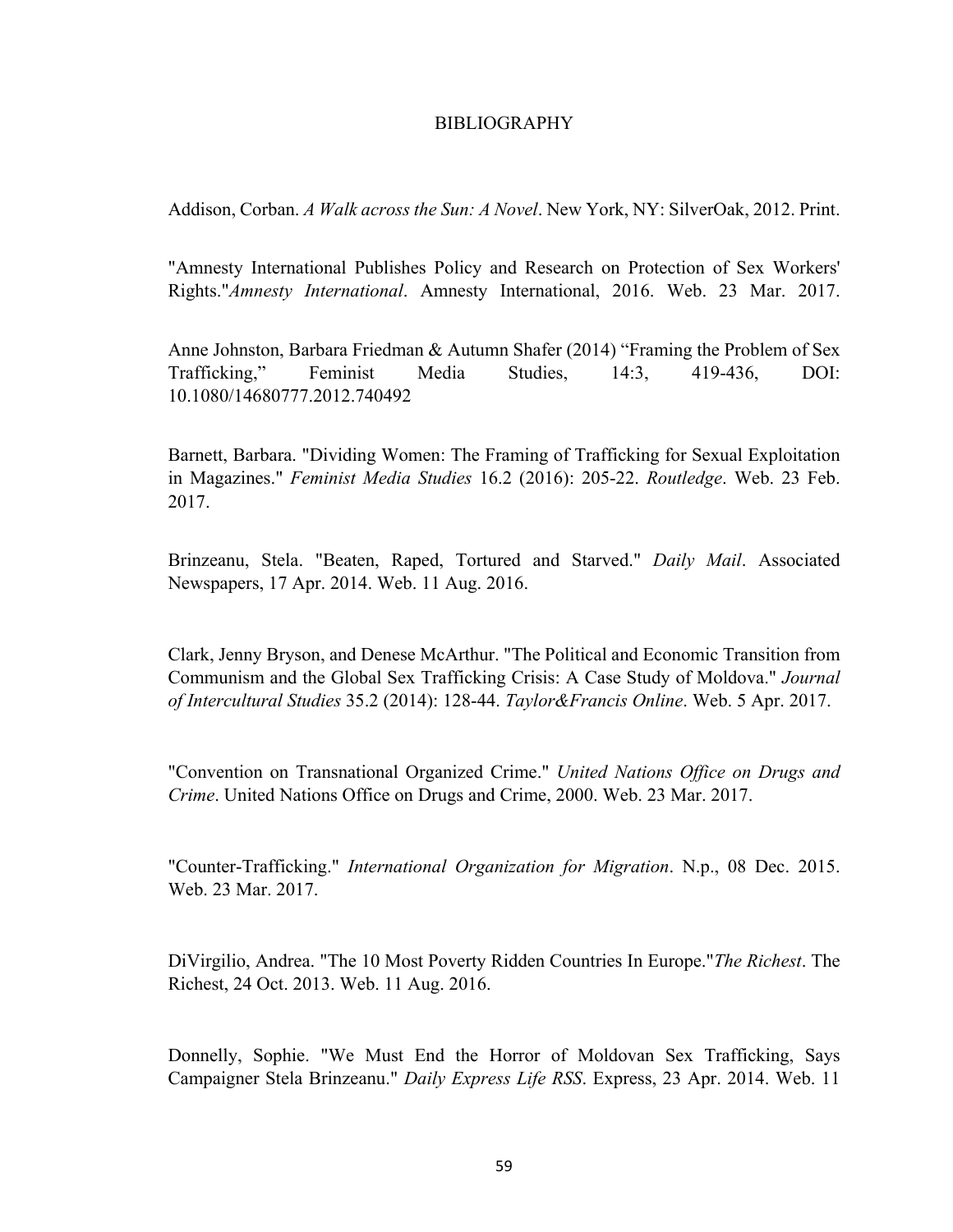Drakulić, Slavenka. *Café Europa: Life After Communism*. New York: Norton, 1997. Print.

Ferrell, Kelsey Hoie. "History of Sex Trafficking in Moldova." *End Slavery Now*. End Slavery Now, 9 Feb. 2016. Web. 11 Aug. 2016.

Gangoli, Geetanjali, and Westmarland, Nicole, eds. International Approaches to Prostitution : Law and Policy in Europe and Asia. Bristol, GBR: Policy Press, 2006. ProQuest ebrary. Web. 28 June 2016.

"Global Sex Trafficking Fact Sheet." *Equality Now*. Equality Now, 18 July 2016. Web. 23 Feb. 2017.

Gray, Katti. "The Status of Women in the U.S. Media." (n.d.): n. pag. *Women's Media Center*. Women's Media Center, 2015. Web. 1 Mar. 2017.

"Gulag: Soviet Forced Labor Camps and the Struggle for Freedom." *Gulag: Online Exhibit*. George Mason University Center for History and New Media, 2005. Web. 23 Feb. 2017.

International Organization for Migration, comp. *Changing Patterns and Trends of Trafficking in Persons in the Balkan Region*. Rep. Geneva: International Organization for Migration, 2004. Web. 27 June 2016.

International Organization for Migration. *Migration Trends in Eastern Europe and Central Asia: 2001-2002 Review*. Rep. Geneva: International Organization for Migration, 2002. Web. 27 June 2016.

Kara, Siddharth. *Sex Trafficking: Inside the Business of Modern Slavery*. New York: Columbia UP, 2009. Print.

Laczko, Frank, and Elzbieta Goździak. *Data and Research on Human Trafficking: A Global Survey*. Geneva, Switzerland: International Organization for Migration, 2006. International Labour Organization, 2005. Web. 23 Feb. 2017.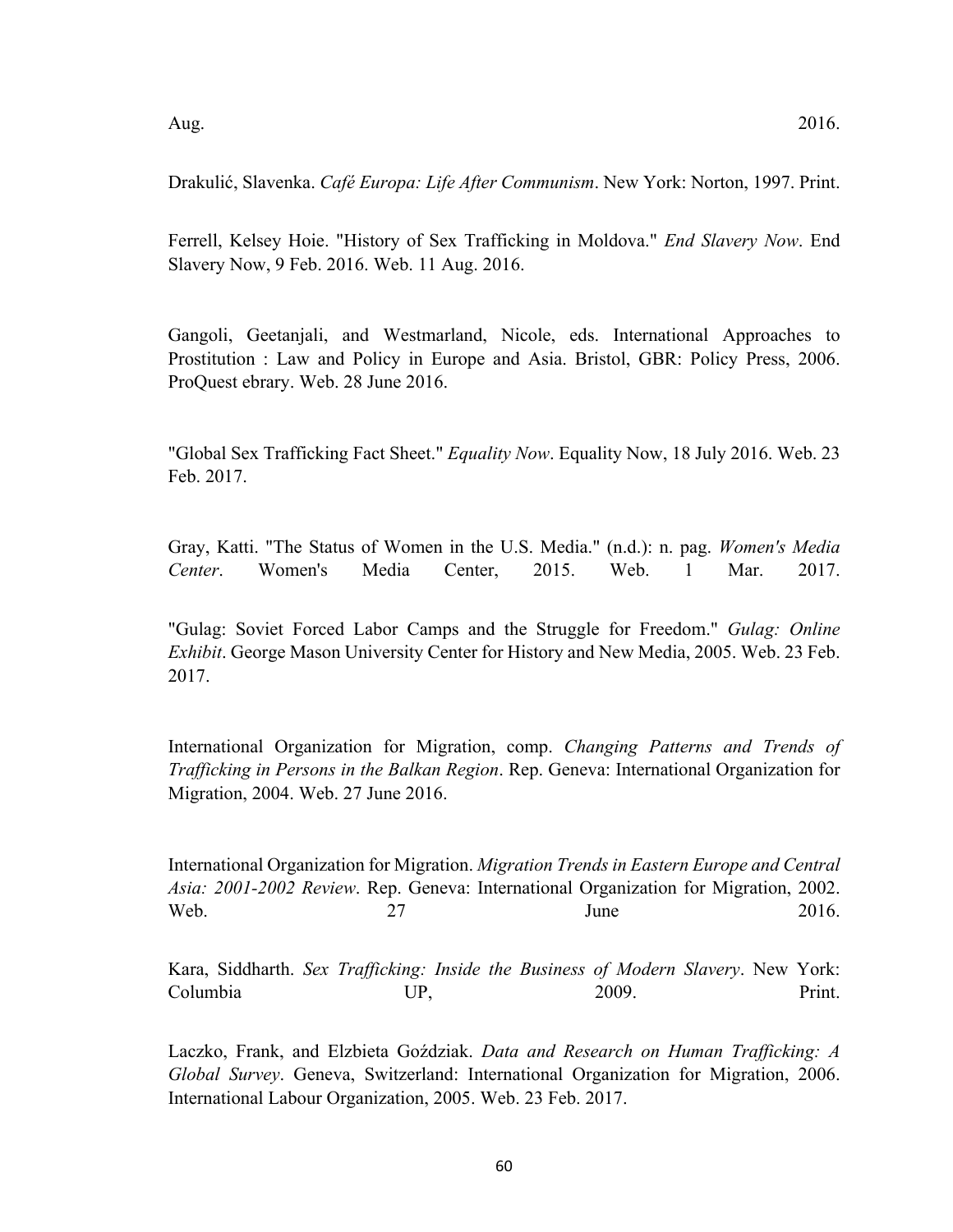"La Strada International." *La Strada International | European Network Against Trafficking in Human Beings*. N.p., n.d. Web. 23 Mar. 2017.

Lloyd, Rachel. *Girls like Us: Fighting for a World Where Girls Are Not for Sale, an Activist Finds Her Calling and Heals Herself*. New York: HarperCollins, 2011. Print.

Lull, James. "Hegemony." *Gender, Race and Class in Media: Text Reader*. By Gail Dines and Jean McMahon Humez. N.p.: Sage, 1994. 61-66. Print.

Malarek, Victor. *The Natashas: The Horrific inside Story of Slavery, Rape, and Murder in the Global Sex Trade*. New York: Arcade, 2011. Print.

Malo, Sebastien. "Nearly 500 Arrested in California Human Trafficking Raids." *Reuters*. Thomson Reuters, 01 Feb. 2017. Web. 23 Mar. 2017.

Maupin, Caleb T. "US-Led Economic War, Not Socialism, Is Tearing Venezuela Apart."*MintPress News*. MintPress News, 13 July 2016. Web. 05 Apr. 2017.

McIntyre, Karen, and Meghan Sobel. "Motivating News Audiences: Shock Them or Provide Them With Solutions?" *Communication & Society* 30.1 (2017): 39-56. Web. 23 Feb. 2017.

"Military Spending in the United States." *National Priorities Project*. National Priorities Project, 2015. Web. 30 Mar. 2017.

"Moldovan Human Trafficking Victims Will Have Better Protection Assistance." *Government of the Republic of Moldova*. Government of the Republic of Moldova, 23 Dec. 2015. Web. 23 Mar. 2017.

"Moldova." *The World Bank*. World Bank Group, n.d. Web. 11 Aug. 2016.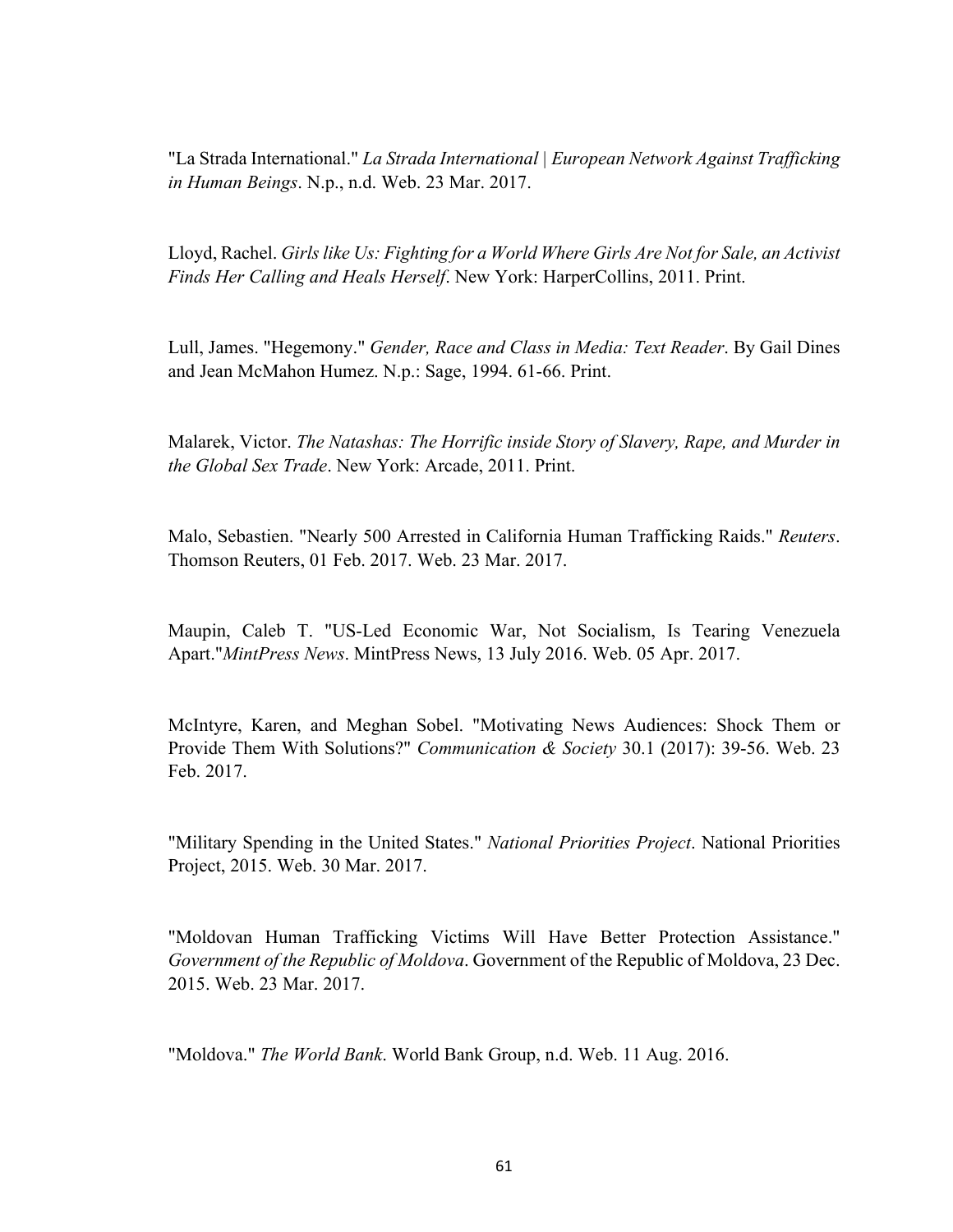"Moldova: Trafficking in Persons Report." *U.S. Department of State*. U.S. Department of State, 2014. Web. 11 Aug. 2016.

Nemtsova, Anna. "Can Moldova's Battered Teens Be Saved From Human Traffickers?" *The Daily Beast*. Newsweek/Daily Beast, 29 Feb. 2016. Web. 11 Aug. 2016.

"Preventing Trafficking and Protecting Victims in Moldova." *International Organization for Migration*. International Organization for Migration, 07 Dec. 2015. Web. 23 Feb. 2017.

"Q&A: Policy to Protect the Human Rights of Sex Workers." *Amnesty International*. Amnesty International, n.d. Web. 30 Mar. 2017.

Quinn, Allison. "Modern-day Slave Trade Snares Moldovans." *KyivPost*. KyivPost, 1 May 2014. Web. 11 Aug. 2016.

Raymond, Janice G. *Not a Choice, Not a Job: Exposing the Myths About Prostitution and the Global Sex Trade*. Lincoln: U of Nebraska, 2013. Print.

Scott, Katy. "Hotel Room Photos Could Stop Sex Traffickers." *CNN*. Cable News Network, 20 Mar. 2017. Web. 29 Mar. 2017.

Sobel, Meghan R. "Confronting Sex Trafficking: Gender Depictions in Newspaper Coverage from the Former Soviet Republics and the Baltic States." *European Journal of Communication* 31.2 (2016): 152-68. *SAGE*. Web. 23 Feb. 2017.

"Statistics on Forced Labour, Modern Slavery and Human Trafficking (Forced Labour, Modern Slavery and Human Trafficking)." *International Labour Organization*. International Labour Organization, 2012. Web. 23 Feb. 2017.

Synovitz, Ron. "Sex Traffickers Prey On Eastern Europeans."*RadioFreeEurope/ RadioLiberty*. RadioFreeEurope/ RadioLiberty, 09 July 2008. Web. 23 Feb. 2017.

"The Connection Between Poverty and Domestic Violence." *BORGEN*. Borgen Magazine, 16 Apr. 2014. Web. 23 Feb. 2017.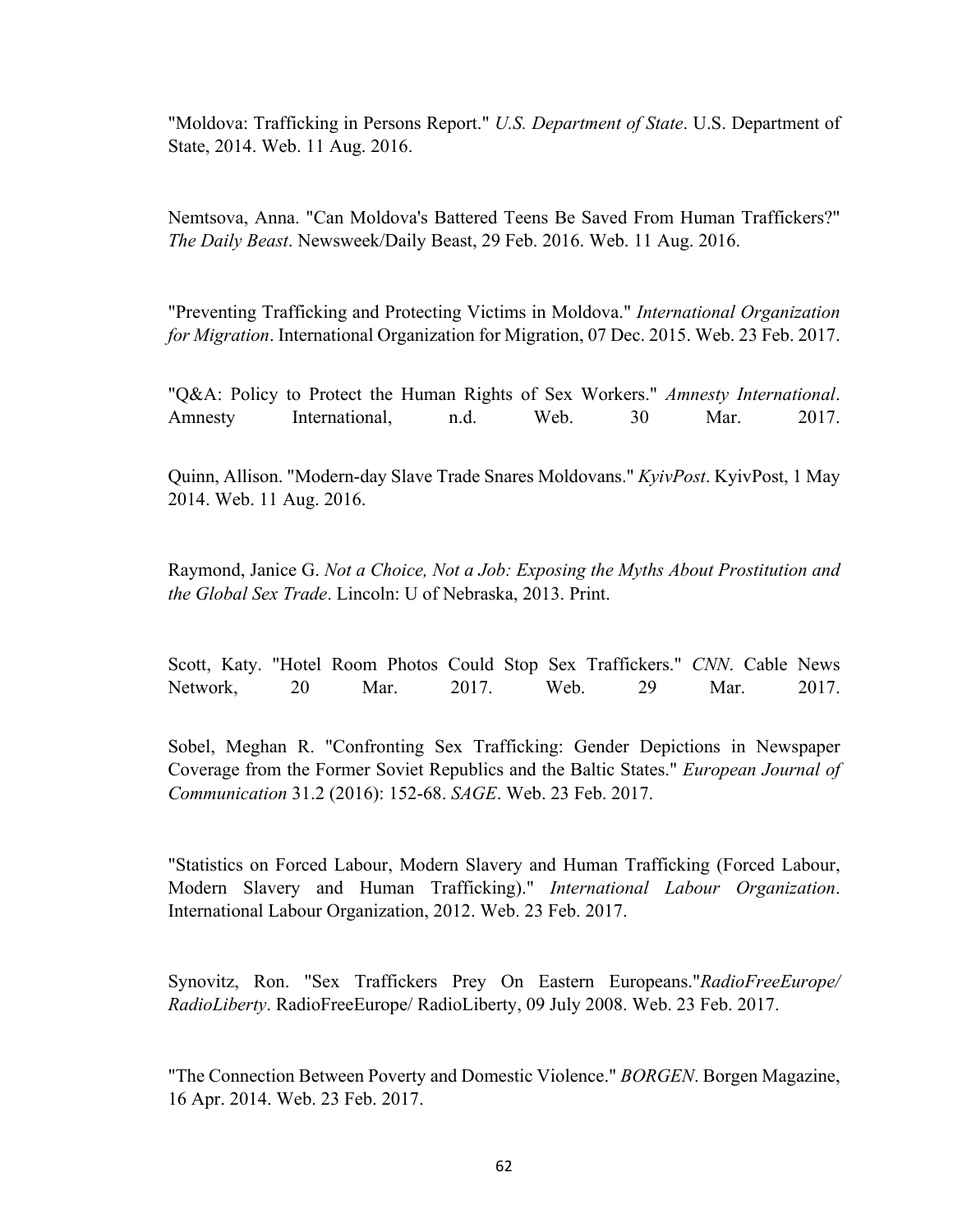*The Price of Sex*. Dir. Mimi Chakarova. Women Make Movies, 2011. DVD.

"The World Factbook: MOLDOVA." *Central Intelligence Agency*. Central Intelligence Agency, n.d. Web. 11 Aug. 2016.

*Trafficking in Persons*. Rep. N.p.: n.p., 2015. *U.S. Department of State*. U.S. Department of State, 2015. Web. 18 Oct. 2015.

"Victims of Trafficking and Violence Protection Act of 2000." *U.S. Department of State*. U.S. Department of State, 28 Oct. 2000. Web. 23 Feb. 2017.

Walker, Shaun. "Study Reveals Moldovans to Be the World's Biggest Drinkers." *The Independent*. Independent Digital News and Media, 17 Feb. 2011. Web. 23 Feb. 2017.

West, Joan M., and Dennis West. "Blowing the Whistle on Sex Trafficking: An Interview with Larysa Kondracki." *Cineaste*. Cineaste, 8 Dec. 2011. Web. 23 Feb. 2017.

"What Is Modern Slavery?" *U.S. Department of State*. U.S. Department of State, n.d. Web. 23 Feb. 2017.

"11 Facts About Human Trafficking." *DoSomething.org*. DoSomething, n.d. Web. 23 Feb. 2017.

*2015 Impact Report*. Rep. Not For Sale Campaign, 2015. Web. 18 Oct. 2016.